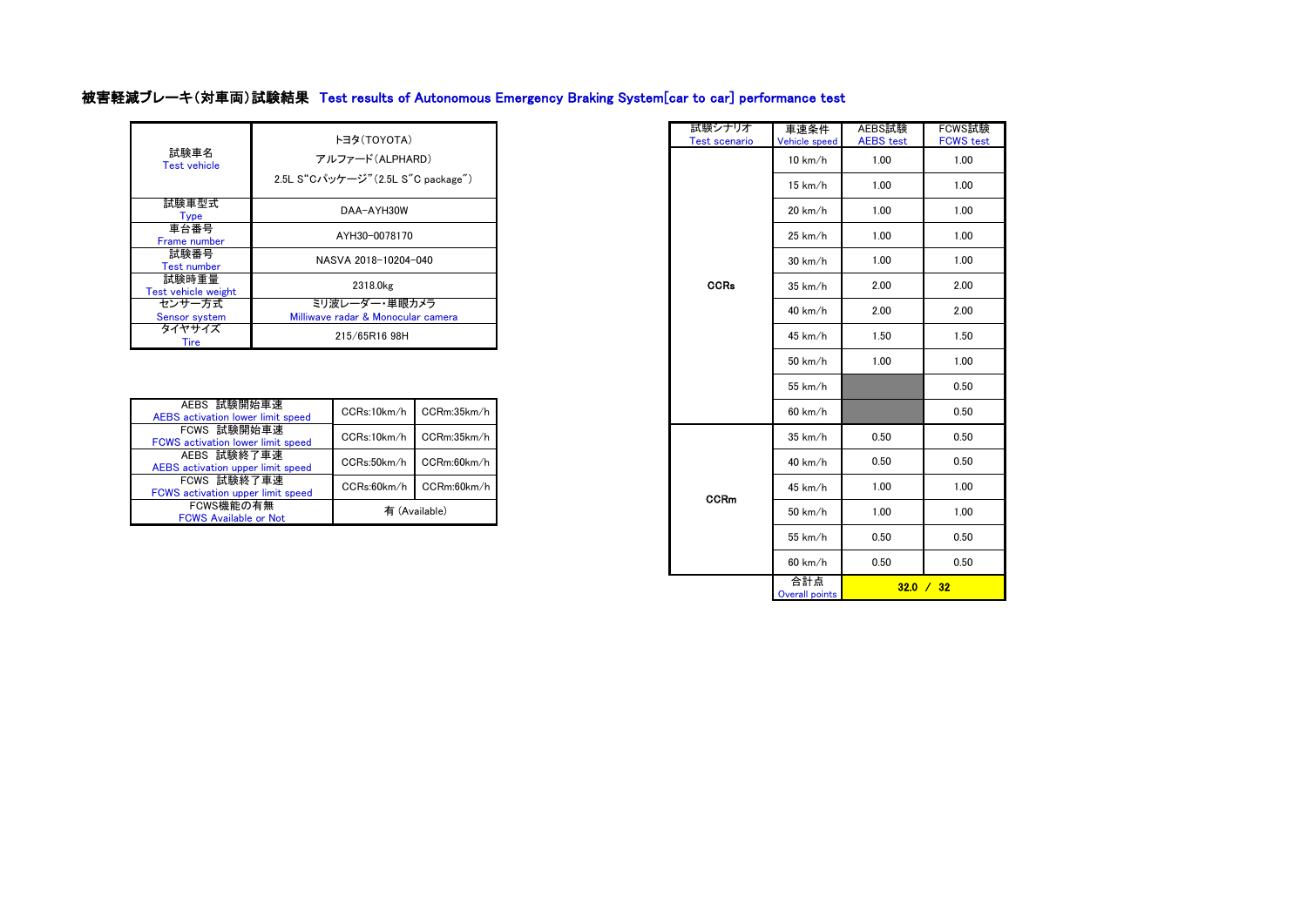## 被害軽減ブレーキ(対車両)試験結果 Test results of Autonomous Emergency Braking System[car to car] performance test

| (1) CCRsシナリオのAEBS試験      | <b>CCRs</b> scenario AEBS test |                                               | (a)                                            | (b)                                                  | $(c)=(a)-(b)$                            | $(d)=(c)/(a)$                          |                                                      |                          | (2) CCRsシナリオのFCWS試験<br><b>CCRs scenario FCWS test</b> |                                               | (a)                                            | (b)                                                  | $(c)=(a)-(b)$                            | $(d)=(c)/(a)$                          |                                         |
|--------------------------|--------------------------------|-----------------------------------------------|------------------------------------------------|------------------------------------------------------|------------------------------------------|----------------------------------------|------------------------------------------------------|--------------------------|-------------------------------------------------------|-----------------------------------------------|------------------------------------------------|------------------------------------------------------|------------------------------------------|----------------------------------------|-----------------------------------------|
| 車速条件<br>Vehicle<br>speed | 試験回数<br>Test#                  | 回避可否(*)<br><b>Collision</b><br>avoided? $(*)$ | 初期速度差<br><b>Initial velocity</b><br>difference | 衝突時<br>相対速度<br><b>Relative speed</b><br>at collision | 速度低減量<br>Velocity<br>reduction<br>amount | 速度低減率<br>Velocity<br>reduction<br>rate | 速度低減率<br>中央値<br>Velocity<br>reduction<br>rate median | 車速条件<br>Vehicle<br>speed | 試験回数<br>Test#                                         | 回避可否(*)<br><b>Collision</b><br>avoided? $(*)$ | 初期速度差<br><b>Initial velocity</b><br>difference | 衝突時<br>相対速度<br><b>Relative speed</b><br>at collision | 速度低減量<br>Velocity<br>reduction<br>amount | 速度低減率<br>Velocity<br>reduction<br>rate | 速度低<br>中央<br>Veloc<br>reduct<br>rate me |
|                          | 1回目 1st                        | $\circ$                                       | 10.4                                           | 0.0                                                  | 10.4                                     | 1.00                                   |                                                      |                          | 1回目 1st                                               | $\circ$                                       | 10.4                                           | 0.0                                                  | 10.4                                     | 1.00                                   |                                         |
|                          | 10 km/h 2回目 2nd                |                                               |                                                |                                                      |                                          |                                        | 1.00                                                 | $10 \text{ km/h}$        | 2回目 2nd                                               |                                               |                                                |                                                      |                                          |                                        | 1.00                                    |
|                          | 3回目 3rd                        |                                               |                                                |                                                      |                                          |                                        |                                                      |                          | 3回目 3rd                                               |                                               |                                                |                                                      |                                          |                                        |                                         |
|                          | 1回目 1st                        | P                                             |                                                |                                                      |                                          |                                        |                                                      |                          | 1回目 1st                                               | P                                             |                                                |                                                      |                                          |                                        |                                         |
|                          | 15 km/h 2回目 2nd                |                                               |                                                |                                                      |                                          |                                        | 1.00                                                 |                          | 15 km/h 2回目 2nd                                       |                                               |                                                |                                                      |                                          |                                        | 1.00                                    |
|                          | 3回目 3rd                        |                                               |                                                |                                                      |                                          |                                        |                                                      |                          | 3回目 3rd                                               |                                               |                                                |                                                      |                                          |                                        |                                         |
|                          | 1回目 1st                        | $\circ$                                       | 20.4                                           | 0.0                                                  | 20.4                                     | 1.00                                   |                                                      |                          | 1回目 1st                                               | $\circ$                                       | 20.4                                           | 0.0                                                  | 20.4                                     | 1.00                                   |                                         |
|                          | 20 km/h 2回目 2nd                |                                               |                                                |                                                      |                                          |                                        | 1.00                                                 |                          | 20 km/h 2回目 2nd                                       |                                               |                                                |                                                      |                                          |                                        | 1.00                                    |
|                          | 3回目 3rd                        |                                               |                                                |                                                      |                                          |                                        |                                                      |                          | 3回目 3rd                                               |                                               |                                                |                                                      |                                          |                                        |                                         |
|                          | 1回目 1st                        | P                                             |                                                |                                                      |                                          |                                        |                                                      |                          | 1回目 1st                                               | P                                             |                                                |                                                      |                                          |                                        |                                         |
|                          | 25 km/h 2回目 2nd                |                                               |                                                |                                                      |                                          |                                        | 1.00                                                 | $25 \text{ km/h}$        | 2回目 2nd                                               |                                               |                                                |                                                      |                                          |                                        | 1.00                                    |
|                          | 3回目 3rd                        |                                               |                                                |                                                      |                                          |                                        |                                                      |                          | 3回目 3rd                                               |                                               |                                                |                                                      |                                          |                                        |                                         |
|                          | 1回目 1st                        | $\circ$                                       | 30.4                                           | 0.0                                                  | 30.4                                     | 1.00                                   |                                                      |                          | 1回目 1st                                               | $\circ$                                       | 30.4                                           | 0.0                                                  | 30.4                                     | 1.00                                   |                                         |
|                          | 30 km/h 2回目 2nd                |                                               |                                                |                                                      |                                          |                                        | 1.00                                                 |                          | 30 km/h 2回目 2nd                                       |                                               |                                                |                                                      |                                          |                                        | 1.00                                    |
|                          | 3回目 3rd                        |                                               |                                                |                                                      |                                          |                                        |                                                      |                          | 3回目 3rd                                               |                                               |                                                |                                                      |                                          |                                        |                                         |
|                          | 1回目 1st                        | P                                             |                                                |                                                      |                                          |                                        |                                                      |                          | 1回目 1st                                               | P                                             |                                                |                                                      |                                          |                                        |                                         |
|                          | 35 km/h 2回目 2nd<br>3回目 3rd     |                                               |                                                |                                                      |                                          |                                        | 1.00                                                 |                          | 35 km/h 2回目 2nd                                       |                                               |                                                |                                                      |                                          |                                        | 1.00                                    |
|                          | 1回目 1st                        | $\circ$                                       | 40.5                                           | 0.0                                                  | 40.5                                     | 1.00                                   |                                                      |                          | 3回目 3rd<br>1回目 1st                                    | $\circ$                                       | 40.5                                           | 0.0                                                  | 40.5                                     | 1.00                                   |                                         |
|                          | 40 km/h 2回目 2nd                |                                               |                                                |                                                      |                                          |                                        | 1.00                                                 |                          | 40 km/h 2回目 2nd                                       |                                               |                                                |                                                      |                                          |                                        | 1.00                                    |
|                          | 3回目 3rd                        |                                               |                                                |                                                      |                                          |                                        |                                                      |                          | 3回目 3rd                                               |                                               |                                                |                                                      |                                          |                                        |                                         |
|                          | 1回目 1st                        | P                                             |                                                |                                                      |                                          |                                        |                                                      |                          | 1回目 1st                                               | P                                             |                                                |                                                      |                                          |                                        |                                         |
|                          | 45 km/h 2回目 2nd                |                                               |                                                |                                                      |                                          |                                        | 1.00                                                 |                          | 45 km/h 2回目 2nd                                       |                                               |                                                |                                                      |                                          |                                        | 1.00                                    |
|                          | 3回目 3rd                        |                                               |                                                |                                                      |                                          |                                        |                                                      |                          | 3回目 3rd                                               |                                               |                                                |                                                      |                                          |                                        |                                         |
|                          | 1回目 1st                        | $\circ$                                       | 50.3                                           | 0.0                                                  | 50.3                                     | 1.00                                   |                                                      |                          | 1回目 1st                                               | $\circ$                                       | 50.3                                           | 0.0                                                  | 50.3                                     | 1.00                                   |                                         |
|                          | 50 km/h 2回目 2nd                |                                               |                                                |                                                      |                                          |                                        | 1.00                                                 | $50$ km/h                | 2回目 2nd                                               |                                               |                                                |                                                      |                                          |                                        | 1.00                                    |
|                          | 3回目 3rd                        |                                               |                                                |                                                      |                                          |                                        |                                                      |                          | 3回目 3rd                                               |                                               |                                                |                                                      |                                          |                                        |                                         |
|                          |                                |                                               |                                                |                                                      |                                          |                                        |                                                      |                          |                                                       |                                               |                                                |                                                      |                                          |                                        |                                         |

(\*) 〇: 衝突回避 Collision avoided、 P: パス(回避扱い) Passed (deemed avoided)、

△: 速度軽減 Speed reduced、 ×:不作動 No activation、 一:未実施 Not implemented

| (a)                       | (b)                                                  | $(c)=(a)-(b)$                            | $(d)=(c)/(a)$                          |                                                      |                          | (2) CCRsシナリオのFCWS試験<br><b>CCRs scenario FCWS test</b> |                                               | (a)                                            | (b)                                                  | $(c)=(a)-(b)$                            | $(d)=(c)/(a)$                          |                                                      |
|---------------------------|------------------------------------------------------|------------------------------------------|----------------------------------------|------------------------------------------------------|--------------------------|-------------------------------------------------------|-----------------------------------------------|------------------------------------------------|------------------------------------------------------|------------------------------------------|----------------------------------------|------------------------------------------------------|
| 速度差<br>velocity<br>erence | 衝突時<br>相対速度<br><b>Relative speed</b><br>at collision | 速度低減量<br>Velocity<br>reduction<br>amount | 速度低減率<br>Velocity<br>reduction<br>rate | 速度低減率<br>中央値<br>Velocity<br>reduction<br>rate median | 車速条件<br>Vehicle<br>speed | 試験回数<br>Test#                                         | 回避可否(*)<br><b>Collision</b><br>avoided? $(*)$ | 初期速度差<br><b>Initial velocity</b><br>difference | 衝突時<br>相対速度<br><b>Relative speed</b><br>at collision | 速度低減量<br>Velocity<br>reduction<br>amount | 速度低減率<br>Velocity<br>reduction<br>rate | 速度低減率<br>中央値<br>Velocity<br>reduction<br>rate median |
| 0.4                       | 0.0                                                  | 10.4                                     | 1.00                                   |                                                      |                          | 1回目 1st                                               | $\circ$                                       | 10.4                                           | 0.0                                                  | 10.4                                     | 1.00                                   |                                                      |
|                           |                                                      |                                          |                                        | 1.00                                                 | 10 km/h                  | 2回目 2nd                                               |                                               |                                                |                                                      |                                          |                                        | 1.00                                                 |
|                           |                                                      |                                          |                                        |                                                      |                          | 3回目 3rd                                               |                                               |                                                |                                                      |                                          |                                        |                                                      |
|                           |                                                      |                                          |                                        |                                                      |                          | 1回目 1st                                               | P                                             |                                                |                                                      |                                          |                                        |                                                      |
|                           |                                                      |                                          |                                        | 1.00                                                 | 15 km/h                  | 2回目 2nd                                               |                                               |                                                |                                                      |                                          |                                        | 1.00                                                 |
|                           |                                                      |                                          |                                        |                                                      |                          | 3回目 3rd                                               |                                               |                                                |                                                      |                                          |                                        |                                                      |
| 20.4                      | 0.0                                                  | 20.4                                     | 1.00                                   |                                                      |                          | 1回目 1st                                               | $\circ$                                       | 20.4                                           | 0.0                                                  | 20.4                                     | 1.00                                   |                                                      |
|                           |                                                      |                                          |                                        | 1.00                                                 | $20 \text{ km/h}$        | 2回目 2nd                                               |                                               |                                                |                                                      |                                          |                                        | 1.00                                                 |
|                           |                                                      |                                          |                                        |                                                      |                          | 3回目 3rd                                               |                                               |                                                |                                                      |                                          |                                        |                                                      |
|                           |                                                      |                                          |                                        |                                                      |                          | 1回目 1st                                               | P                                             |                                                |                                                      |                                          |                                        |                                                      |
|                           |                                                      |                                          |                                        | 1.00                                                 | $25 \text{ km/h}$        | 2回目 2nd                                               |                                               |                                                |                                                      |                                          |                                        | 1.00                                                 |
|                           |                                                      |                                          |                                        |                                                      |                          | 3回目 3rd                                               |                                               |                                                |                                                      |                                          |                                        |                                                      |
| 0.4                       | 0.0                                                  | 30.4                                     | 1.00                                   |                                                      |                          | 1回目 1st                                               | $\circ$                                       | 30.4                                           | 0.0                                                  | 30.4                                     | 1.00                                   |                                                      |
|                           |                                                      |                                          |                                        | 1.00                                                 | 30 km/h                  | 2回目 2nd                                               |                                               |                                                |                                                      |                                          |                                        | 1.00                                                 |
|                           |                                                      |                                          |                                        |                                                      |                          | 3回目 3rd                                               |                                               |                                                |                                                      |                                          |                                        |                                                      |
|                           |                                                      |                                          |                                        |                                                      |                          | 1回目 1st                                               | P                                             |                                                |                                                      |                                          |                                        |                                                      |
|                           |                                                      |                                          |                                        | 1.00                                                 | $35 \text{ km/h}$        | 2回目 2nd                                               |                                               |                                                |                                                      |                                          |                                        | 1.00                                                 |
|                           |                                                      |                                          |                                        |                                                      |                          | 3回目 3rd                                               |                                               |                                                |                                                      |                                          |                                        |                                                      |
| 10.5                      | 0.0                                                  | 40.5                                     | 1.00                                   |                                                      |                          | 1回目 1st                                               | $\circ$                                       | 40.5                                           | 0.0                                                  | 40.5                                     | 1.00                                   |                                                      |
|                           |                                                      |                                          |                                        | 1.00                                                 |                          | 40 km/h 2回目 2nd                                       |                                               |                                                |                                                      |                                          |                                        | 1.00                                                 |
|                           |                                                      |                                          |                                        |                                                      |                          | 3回目 3rd                                               |                                               |                                                |                                                      |                                          |                                        |                                                      |
|                           |                                                      |                                          |                                        |                                                      |                          | 1回目 1st                                               | P                                             |                                                |                                                      |                                          |                                        |                                                      |
|                           |                                                      |                                          |                                        | 1.00                                                 | 45 km/h                  | 2回目 2nd                                               |                                               |                                                |                                                      |                                          |                                        | 1.00                                                 |
|                           |                                                      |                                          |                                        |                                                      |                          | 3回目 3rd                                               |                                               |                                                |                                                      |                                          |                                        |                                                      |
| 0.3                       | 0.0                                                  | 50.3                                     | 1.00                                   |                                                      |                          | 1回目 1st                                               | $\circ$                                       | 50.3                                           | 0.0                                                  | 50.3                                     | 1.00                                   |                                                      |
|                           |                                                      |                                          |                                        | 1.00                                                 | $50 \text{ km/h}$        | 2回目 2nd                                               |                                               |                                                |                                                      |                                          |                                        | 1.00                                                 |
|                           |                                                      |                                          |                                        |                                                      |                          | 3回目 3rd                                               |                                               |                                                |                                                      |                                          |                                        |                                                      |
|                           | (回避扱い) Passed (deemed avoided)、                      |                                          |                                        |                                                      |                          | 1回目 1st                                               | P                                             |                                                |                                                      |                                          |                                        |                                                      |
|                           | 動 No activation、 一:未実施 Not implemented               |                                          |                                        |                                                      | 55 km/h                  | 2回目 2nd                                               |                                               |                                                |                                                      |                                          |                                        | 1.00                                                 |
|                           |                                                      |                                          |                                        |                                                      |                          | 3回目 3rd                                               |                                               |                                                |                                                      |                                          |                                        |                                                      |
|                           |                                                      |                                          |                                        |                                                      |                          | 1回目 1st                                               | $\circ$                                       | 60.5                                           | 0.0                                                  | 60.5                                     | 1.00                                   |                                                      |
|                           |                                                      |                                          |                                        |                                                      | 60 km/h                  | 2回目 2nd                                               |                                               |                                                |                                                      |                                          |                                        | 1.00                                                 |
|                           |                                                      |                                          |                                        |                                                      |                          | 3回目 3rd                                               |                                               |                                                |                                                      |                                          |                                        |                                                      |

(\*) ○:衝突回避 Collision avoided、 P:パス(回避扱い) Passed (deemed avoided)、

△:速度軽減 Speed reduced、 ×:不作動 No activation、 一 :未実施 Not implemented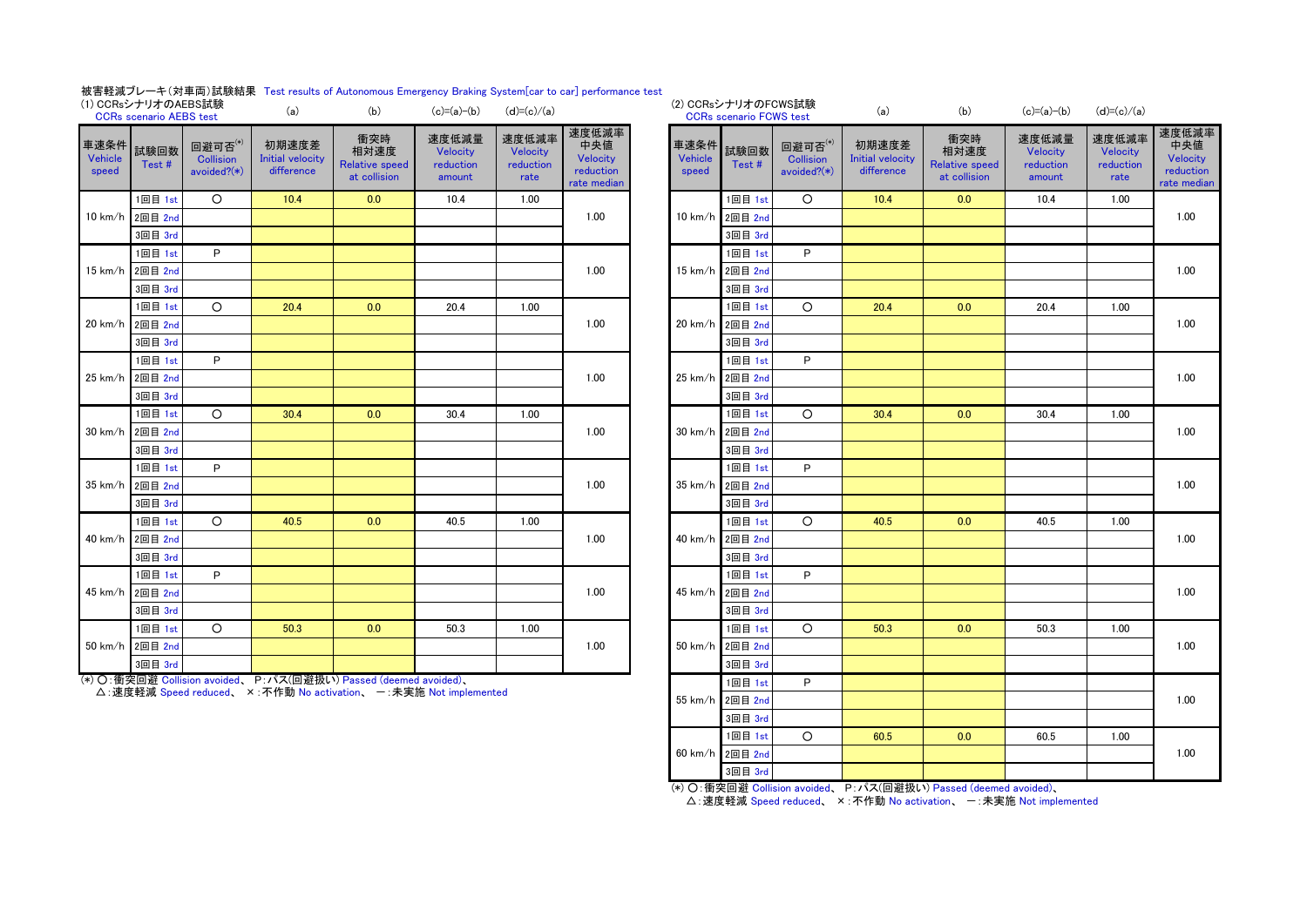## 被害軽減ブレーキ(対車両)試験結果 Test results of Autonomous Emergency Braking System[car to car] performance test

|                               | (3) CCRmシナリオのAEBS試験<br><b>CCRm</b> scenario AEBS test |                                               | (a)                                            | (b)                                                  | $(c)=(a)-(b)$                            | $(d)=(c)/(a)$                                 |                                                      |                  | (4) CCRmシナリオのFCWS試験<br><b>CCRm scenario FCWS test</b> |                                               | (a)                                            | (b)                                                  | $(c)=(a)-(b)$                            | $(d)=(c)/(a)$                          |                                         |
|-------------------------------|-------------------------------------------------------|-----------------------------------------------|------------------------------------------------|------------------------------------------------------|------------------------------------------|-----------------------------------------------|------------------------------------------------------|------------------|-------------------------------------------------------|-----------------------------------------------|------------------------------------------------|------------------------------------------------------|------------------------------------------|----------------------------------------|-----------------------------------------|
| 車速条件 試験回数<br>Vehicle<br>speed | Test#                                                 | 回避可否(*)<br><b>Collision</b><br>avoided? $(*)$ | 初期速度差<br><b>Initial velocity</b><br>difference | 衝突時<br>相対速度<br><b>Relative speed</b><br>at collision | 速度低減量<br>Velocity<br>reduction<br>amount | 速度低減率<br><b>Velocity</b><br>reduction<br>rate | 速度低減率<br>中央値<br>Velocity<br>reduction<br>rate median | Vehicle<br>speed | 車速条件 試験回数<br>Test#                                    | 回避可否(*)<br><b>Collision</b><br>avoided? $(*)$ | 初期速度差<br><b>Initial velocity</b><br>difference | 衝突時<br>相対速度<br><b>Relative speed</b><br>at collision | 速度低減量<br>Velocity<br>reduction<br>amount | 速度低減率<br>Velocity<br>reduction<br>rate | 速度低<br>中央<br>Veloc<br>reduct<br>rate me |
|                               | 1回目 1st                                               | $\circ$                                       | 15.1                                           | 0.0                                                  | 15.1                                     | 1.00                                          |                                                      |                  | 1回目 1st                                               | $\circ$                                       | 15.1                                           | 0.0                                                  | 15.1                                     | 1.00                                   |                                         |
|                               | 35 km/h 2回目 2nd                                       |                                               |                                                |                                                      |                                          |                                               | 1.00                                                 |                  | 35 km/h 2回目 2nd                                       |                                               |                                                |                                                      |                                          |                                        | 1.00                                    |
|                               | 3回目 3rd                                               |                                               |                                                |                                                      |                                          |                                               |                                                      |                  | 3回目 3rd                                               |                                               |                                                |                                                      |                                          |                                        |                                         |
|                               | 1回目 1st                                               | P                                             |                                                |                                                      |                                          |                                               |                                                      |                  | 1回目 1st                                               | P                                             |                                                |                                                      |                                          |                                        |                                         |
|                               | 40 km/h 2回目 2nd                                       |                                               |                                                |                                                      |                                          |                                               | 1.00                                                 |                  | 40 km/h 2回目 2nd                                       |                                               |                                                |                                                      |                                          |                                        | 1.00                                    |
|                               | 3回目 3rd                                               |                                               |                                                |                                                      |                                          |                                               |                                                      |                  | 3回目 3rd                                               |                                               |                                                |                                                      |                                          |                                        |                                         |
|                               | 1回目 1st                                               | $\Omega$                                      | 24.9                                           | 0.0                                                  | 24.9                                     | 1.00                                          |                                                      |                  | 1回目 1st                                               | $\Omega$                                      | 24.9                                           | 0.0                                                  | 24.9                                     | 1.00                                   |                                         |
|                               | 45 km/h 2回目 2nd                                       |                                               |                                                |                                                      |                                          |                                               | 1.00                                                 |                  | 45 km/h 2回目 2nd                                       |                                               |                                                |                                                      |                                          |                                        | 1.00                                    |
|                               | 3回目 3rd                                               |                                               |                                                |                                                      |                                          |                                               |                                                      |                  | 3回目 3rd                                               |                                               |                                                |                                                      |                                          |                                        |                                         |
|                               | 1回目 1st                                               | P                                             |                                                |                                                      |                                          |                                               |                                                      |                  | 1回目 1st                                               | P                                             |                                                |                                                      |                                          |                                        |                                         |
|                               | 50 km/h 2回目 2nd                                       |                                               |                                                |                                                      |                                          |                                               | 1.00                                                 |                  | 50 km/h 2回目 2nd                                       |                                               |                                                |                                                      |                                          |                                        | 1.00                                    |
|                               | 3回目 3rd                                               |                                               |                                                |                                                      |                                          |                                               |                                                      |                  | 3回目 3rd                                               |                                               |                                                |                                                      |                                          |                                        |                                         |
|                               | 1回目 1st                                               | $\Omega$                                      | 35.2                                           | 0.0                                                  | 35.2                                     | 1.00                                          |                                                      |                  | 1回目 1st                                               | $\circ$                                       | 35.2                                           | 0.0                                                  | 35.2                                     | 1.00                                   |                                         |
|                               | 55 km/h 2回目 2nd                                       |                                               |                                                |                                                      |                                          |                                               | 1.00                                                 |                  | 55 km/h 2回目 2nd                                       |                                               |                                                |                                                      |                                          |                                        | 1.00                                    |
|                               | 3回目 3rd                                               |                                               |                                                |                                                      |                                          |                                               |                                                      |                  | 3回目 3rd                                               |                                               |                                                |                                                      |                                          |                                        |                                         |
|                               | 1回目 1st                                               | $\circ$                                       | 40.1                                           | 0.0                                                  | 40.1                                     | 1.00                                          |                                                      |                  | 1回目 1st                                               | $\Omega$                                      | 40.1                                           | 0.0                                                  | 40.1                                     | 1.00                                   |                                         |
|                               | 60 km/h 2回目 2nd                                       |                                               |                                                |                                                      |                                          |                                               | 1.00                                                 |                  | 60 km/h 2回目 2nd                                       |                                               |                                                |                                                      |                                          |                                        | 1.00                                    |
|                               | 3回目 3rd                                               |                                               |                                                |                                                      |                                          |                                               |                                                      |                  | 3回目 3rd                                               |                                               |                                                |                                                      |                                          |                                        |                                         |

| (a)                       | (b)                                                  | $(c)=(a)-(b)$                            | $(d)=(c)/(a)$                          |                                                      | (4) CCRmシナリオのFCWS試験           | <b>CCRm scenario FCWS test</b> |                                               | (a)                                            | (b)                                                  | $(c)=(a)-(b)$                            | $(d)=(c)/(a)$                          |                                                      |
|---------------------------|------------------------------------------------------|------------------------------------------|----------------------------------------|------------------------------------------------------|-------------------------------|--------------------------------|-----------------------------------------------|------------------------------------------------|------------------------------------------------------|------------------------------------------|----------------------------------------|------------------------------------------------------|
| 速度差<br>velocity<br>erence | 衝突時<br>相対速度<br><b>Relative speed</b><br>at collision | 速度低減量<br>Velocity<br>reduction<br>amount | 速度低減率<br>Velocity<br>reduction<br>rate | 速度低減率<br>中央値<br>Velocity<br>reduction<br>rate median | 車速条件 試験回数<br>Vehicle<br>speed | Test#                          | 回避可否(*)<br><b>Collision</b><br>avoided? $(*)$ | 初期速度差<br><b>Initial velocity</b><br>difference | 衝突時<br>相対速度<br><b>Relative speed</b><br>at collision | 速度低減量<br>Velocity<br>reduction<br>amount | 速度低減率<br>Velocity<br>reduction<br>rate | 速度低減率<br>中央値<br>Velocity<br>reduction<br>rate median |
| 5.1                       | 0.0                                                  | 15.1                                     | 1.00                                   |                                                      |                               | 1回目 1st                        | $\circ$                                       | 15.1                                           | 0.0                                                  | 15.1                                     | 1.00                                   |                                                      |
|                           |                                                      |                                          |                                        | 1.00                                                 | 35 km/h                       | 2回目 2nd                        |                                               |                                                |                                                      |                                          |                                        | 1.00                                                 |
|                           |                                                      |                                          |                                        |                                                      |                               | 3回目 3rd                        |                                               |                                                |                                                      |                                          |                                        |                                                      |
|                           |                                                      |                                          |                                        |                                                      |                               | 1回目 1st                        | P                                             |                                                |                                                      |                                          |                                        |                                                      |
|                           |                                                      |                                          |                                        | 1.00                                                 |                               | 40 km/h 2回目 2nd                |                                               |                                                |                                                      |                                          |                                        | 1.00                                                 |
|                           |                                                      |                                          |                                        |                                                      |                               | 3回目 3rd                        |                                               |                                                |                                                      |                                          |                                        |                                                      |
| .4.9                      | 0.0                                                  | 24.9                                     | 1.00                                   |                                                      |                               | 1回目 1st                        | $\circ$                                       | 24.9                                           | 0.0                                                  | 24.9                                     | 1.00                                   |                                                      |
|                           |                                                      |                                          |                                        | 1.00                                                 |                               | 45 km/h 2回目 2nd                |                                               |                                                |                                                      |                                          |                                        | 1.00                                                 |
|                           |                                                      |                                          |                                        |                                                      |                               | 3回目 3rd                        |                                               |                                                |                                                      |                                          |                                        |                                                      |
|                           |                                                      |                                          |                                        |                                                      |                               | 1回目 1st                        | P                                             |                                                |                                                      |                                          |                                        |                                                      |
|                           |                                                      |                                          |                                        | 1.00                                                 |                               | 50 km/h 2回目 2nd                |                                               |                                                |                                                      |                                          |                                        | 1.00                                                 |
|                           |                                                      |                                          |                                        |                                                      |                               | 3回目 3rd                        |                                               |                                                |                                                      |                                          |                                        |                                                      |
| 35.2                      | 0.0                                                  | 35.2                                     | 1.00                                   |                                                      |                               | 1回目 1st                        | $\circ$                                       | 35.2                                           | 0.0                                                  | 35.2                                     | 1.00                                   |                                                      |
|                           |                                                      |                                          |                                        | 1.00                                                 |                               | 55 km/h 2回目 2nd                |                                               |                                                |                                                      |                                          |                                        | 1.00                                                 |
|                           |                                                      |                                          |                                        |                                                      |                               | 3回目 3rd                        |                                               |                                                |                                                      |                                          |                                        |                                                      |
| 10.1                      | 0.0                                                  | 40.1                                     | 1.00                                   |                                                      |                               | 1回目 1st                        | $\circ$                                       | 40.1                                           | 0.0                                                  | 40.1                                     | 1.00                                   |                                                      |
|                           |                                                      |                                          |                                        | 1.00                                                 |                               | 60 km/h 2回目 2nd                |                                               |                                                |                                                      |                                          |                                        | 1.00                                                 |
|                           |                                                      |                                          |                                        |                                                      |                               | 3回目 3rd                        |                                               |                                                |                                                      |                                          |                                        |                                                      |
|                           |                                                      |                                          |                                        |                                                      |                               |                                |                                               |                                                |                                                      |                                          |                                        |                                                      |

(\*) ○:衝突回避 Collision avoided、 P:パス(回避扱い) Passed (deemed avoided)、

△:速度軽減 Speed reduced、 ×:不作動 No activation、 一:未実施 Not implemented

(\*) ○:衝突回避 Collision avoided、 P:パス(回避扱い) Passed (deemed avoided)、

△:速度軽減 Speed reduced、 ×:不作動 No activation、 -:未実施 Not implemented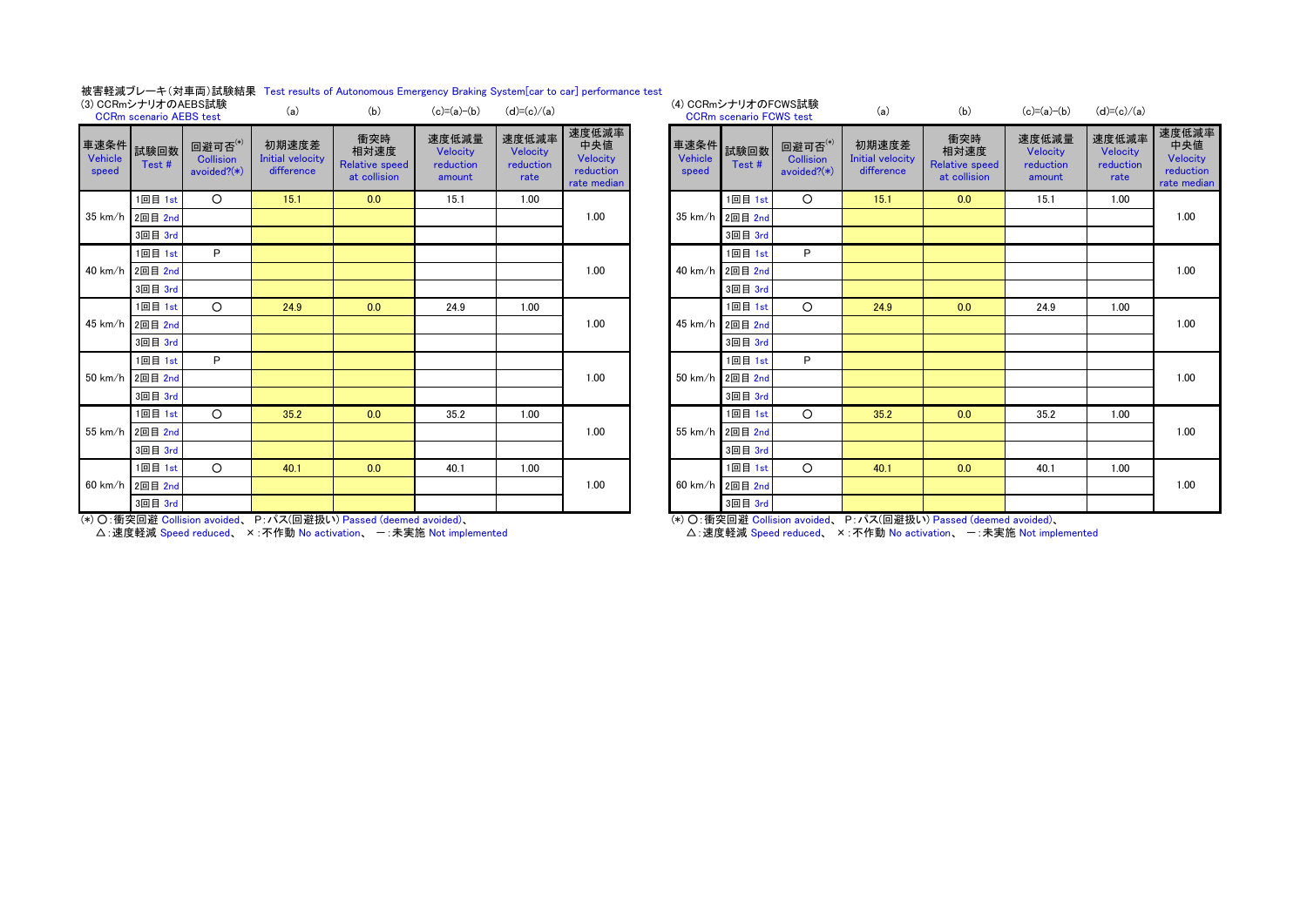# 被害軽減ブレーキ(対歩行者:昼間)試験結果 Test results of Autonomous Emergency Braking System[for pedestrian daytime] performance test

| 試験車名<br><b>Test Vehicle</b>    | トヨタ(TOYOTA)<br>アルファード (ALPHARD)<br>2.5L S"Cパッケージ" (2.5L S"C package") |
|--------------------------------|-----------------------------------------------------------------------|
| 試験車型式<br>Type                  | DAA-AYH30W                                                            |
| 車台番号<br>Frame number           | AYH30-0078170                                                         |
| 試験番号<br><b>Test number</b>     | NASVA 2018-13204-040                                                  |
| 試験時重量<br>Test vehicle weight   | 2318.0kg                                                              |
| センサー方式<br><b>Sensor system</b> | ミリ波レーダー・単眼カメラ<br>Milliwave radar & Monocular camera                   |
| タイヤサイズ<br>Tire                 | 215/65R16 98H                                                         |

# AEBS試験 AEBS test

| アルファード (ALPHARD)<br>パッケージ" (2.5L S"C package") | 追加条件<br><b>Additional Conditions</b> | CPN結果<br><b>CPN Results</b> | 補正係数<br>Correction<br>Factor | CPN得点<br><b>CPN Score</b> | CPNO結果<br><b>CPNO Results</b> | 補正係数<br>Correction<br>Factor | CPNO得点<br><b>CPNO Score</b> | 評価得点<br><b>Evaluation</b><br>score |
|------------------------------------------------|--------------------------------------|-----------------------------|------------------------------|---------------------------|-------------------------------|------------------------------|-----------------------------|------------------------------------|
| DAA-AYH30W                                     | ラップ率<br>Wrap rate                    | 10.00                       | 1.00                         |                           | 2.50                          | 1.00                         |                             |                                    |
| AYH30-0078170                                  | 歩行速度<br><b>Pedestrian speed</b>      | 10.00                       | 1.00                         |                           | 2.50                          | 1.00                         |                             |                                    |
| NASVA 2018-13204-040                           | ターゲット<br>P1                          | 10.00                       | 1.00                         | 10.00                     | 2.50                          | 1.00                         | 2.50                        | 12.50                              |
| 2318.0kg                                       | 補正無しの場合                              |                             |                              |                           |                               |                              |                             |                                    |
| ミリ波レーダー・単眼カメラ<br>ave radar & Monocular camera  | Standard evaluation<br>test results  | 10.00                       |                              |                           | 2.50                          |                              |                             |                                    |

# FCWS試験 FCWS test

|            |               | 追加条件<br><b>Additional Conditions</b> | CPN結果<br><b>CPN Results</b> | 補正係数<br>Correction | CPN得点<br><b>CPN Score</b> | CPNO結果<br><b>CPNO Results</b> | 補正係数<br>Correction | CPNO得点<br><b>CPNO Score</b> | 評価得点<br><b>Evaluation</b> |
|------------|---------------|--------------------------------------|-----------------------------|--------------------|---------------------------|-------------------------------|--------------------|-----------------------------|---------------------------|
| CPN:10km/h | CPNO:25km/h   |                                      |                             | Factor             |                           |                               | Factor             |                             | score                     |
| CPN:10km/h | CPNO:25km/h   | ラップ率<br>Wrap rate                    | 10.00                       | 1.00               |                           | 2.50                          | 1.00               |                             |                           |
| CPN:60km/h | CPNO:45km/h   | 歩行速度<br><b>Pedestrian speed</b>      | 10.00                       | 1.00               |                           | 2.50                          | 1.00               |                             |                           |
| CPN:60km/h | CPNO:45km/h   | ターゲット<br>PT                          | 10.00                       | 1.00               | 10.00                     | 2.50                          | 1.00               | 2.50                        | 12.50                     |
|            | 有 (Available) | 補正無しの場合<br>Standard evaluation       | 10.00                       |                    |                           | 2.50                          |                    |                             |                           |
| CPN:40km/h | CPNO:40km/h   | test results                         |                             |                    |                           |                               |                    |                             |                           |

| AEBS 試験開始車速<br><b>AEBS</b> activation lower limit speed        | CPN:10km/h | CPNO:25km/h   |
|----------------------------------------------------------------|------------|---------------|
| FCWS 試験開始車速<br><b>FCWS</b> activation lower limit speed        | CPN:10km/h | CPNO:25km/h   |
| AEBS 試験終了車速<br><b>AEBS</b> activation upper limit speed        | CPN:60km/h | CPNO:45km/h   |
| FCWS 試験終了車速<br><b>FCWS</b> activation upper limit speed        | CPN:60km/h | CPNO:45km/h   |
| FCWS機能の有無<br><b>FCWS Available or Not</b>                      |            | 有 (Available) |
| 部分評価試験における代表車速<br>Partial evaluation test representative speed | CPN:40km/h | CPNO:40km/h   |

| Overall points |  |
|----------------|--|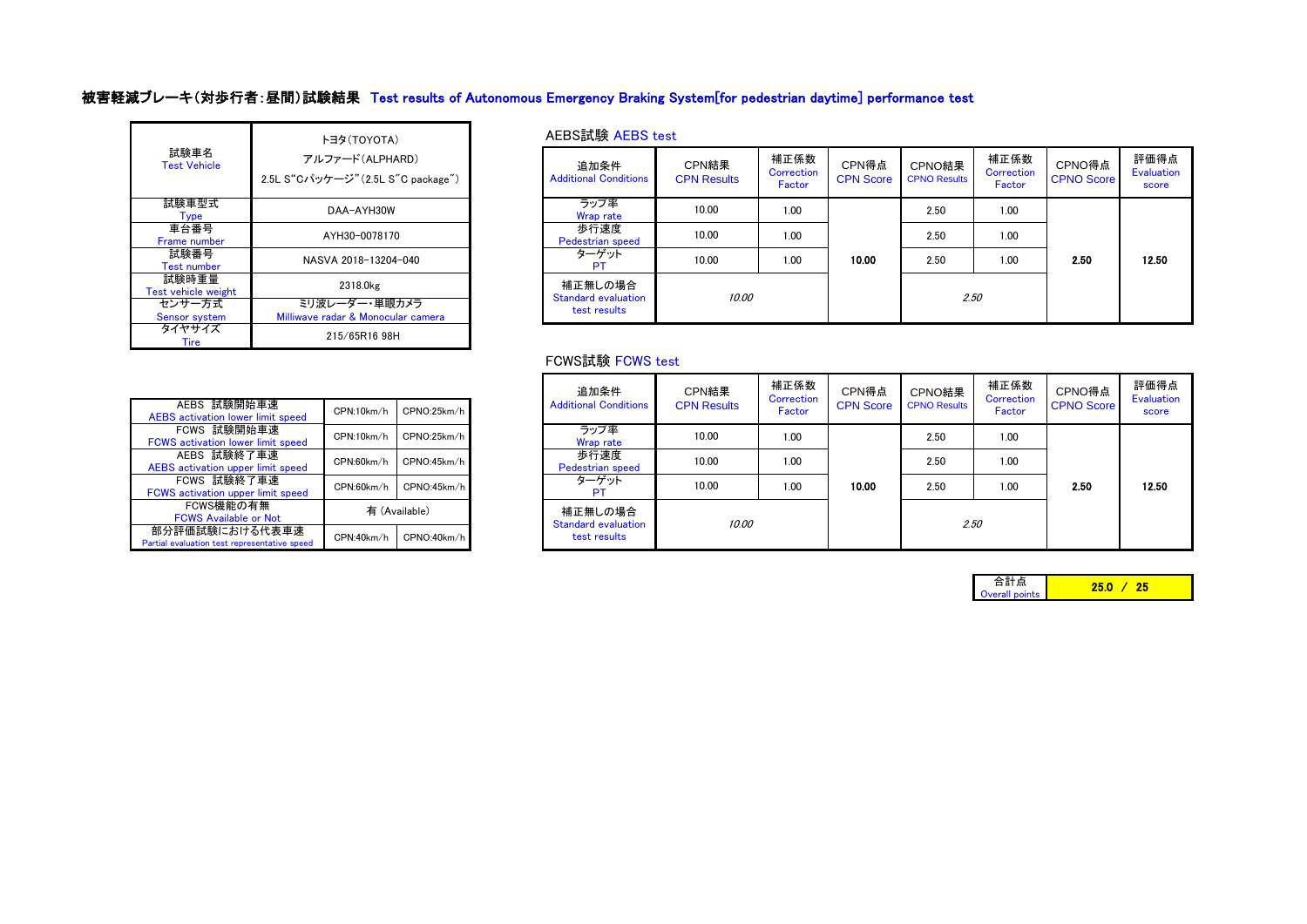## 被害軽減ブレーキ(対歩行者:昼間)試験結果 Test results of Autonomous Emergency Braking System[for pedestrian daytime] performance test (1) 基準評価試験 : CPNシナリオのAEBS試験 (2) 基準評価試験 : CPNシナリオのFCWS試験

Standard evaluation test:CPN scenario AEBS test

Standard evaluation test:CPN scenario FCWS test

車速条件 Vehicle Speed 試験回数 Test # 回避可否 $(*)$ **Collision** Avoided?(\*) 初期速度 Initial speed 衝突速度 Speed at collision 速度低減量 Velocity reduction amount 速度低減率 Velocity reduction rate reduction rate 速度低減率 中央値 Velocity median 1回目 1st ○ 10.2 0.0 10.2 1.00 1回目 1st ○ 10.2 0.0 10.2 1.00 2回目 2nd | 〇 <mark> 10.2 | 0.0 |</mark> 10.2 | 1.00 | 1.00 | | 10 km/h | 2回目 2nd | 〇 | 1**0.2 | 0.0** | 1.00 | 1.00 3回目 3rd 3回目 3rd 1回目 1st P 1回目 1st P 2回目 2nd | <mark>|</mark> | | 1.00 | 15 km/h | 2回目 2nd 3回目 3rd 3回目 3rd 1回目 1st ○ 20.2 0.0 20.2 1.00 1回目 1st ○ 20.2 0.0 20.2 1.00 2回目 2nd | 〇 | <mark>20.2 | 0.0 |</mark> 20.2 | 1.00 | 1.00 | | |20 km/h |2回目 2nd | 〇 | <mark>20.2 | 0.0 |</mark> 20.2 | 1.00 3回目 3rd 3回目 3rd 1回目 1st P 1回目 1st P 2回目 2nd 2回目 2nd 3回目 3rd 3回目 3rd 1回目 1st P 1回目 1st P 2回目 2nd 2回目 2nd 3回目 3rd 3回目 3rd 1回目 1st P 1回目 1st P 2回目 2nd 2回目 2nd 3回目 3rd 3回目 3rd 1回目 1st P 1回目 1st P 2回目 2nd | <mark>|</mark> | | 1.00 | 40 km/h |2回目 2nd 3回目 3rd 3回目 3rd 1回目 1st P 1回目 1st P 2回目 2nd | <mark>|</mark> | | 1.00 | 45 km/h |2回目 2nd 3回目 3rd 3回目 3rd 1回目 1st P 1回目 1st P 2回目 2nd 2回目 2nd 3回目 3rd 3回目 3rd 1回目 1st ○ 55.3 0.0 55.3 1.00 1回目 1st ○ 55.3 0.0 55.3 1.00 2回目 2nd | ○ | 55.2 | 0.0 | 55.2 | 1.00 | 1.00 | | | | 55 km/h | 2回目 2nd | ○ | 55.2 | 0.0 | 55.2 | 1.00 3回目 3rd 3回目 3rd 1回目 1st ○ 60.3 0.0 60.3 1.00 1回目 1st ○ 60.3 0.0 60.3 1.00 2回目 2nd △ <mark> 60.3 ┃ 22.6 ┃</mark> 37.7 ┃ 0.63 ┃ 1.00 ┃ ┃ 60 km/h ┃2回目 2nd △ ┃ 60.3 ┃ 22.6 ┃ 37.7 ┃ 0.63 3回目 3rd ○ 60.2 0.0 60.2 1.00 3回目 3rd ○ 60.2 0.0 60.2 1.00 10 km/h 2回目 2nd 〇 <mark> 10.2 0.0 </mark> 10.2 1.00 1.00 10 km/h 2回目 2nd 〇 <mark> 10.2 0.0 1.00 1.00</mark> 1.00 15 km/h 1.00 15 km/h 1.00 20 km/h |2回目 2nd | 〇 <mark>| 20.2 | 0.0 |</mark> 20.2 | 1.00 | | 20 km/h |2回目 2nd | 〇 | **20.2 | 0.0 |** 1.00 | 1.00 25 km/h 1.00 25 km/h 1.00 30 km/h 1.00 30 km/h 1.00 35 km/h 1.00 35 km/h 1.00 40 km/h 1.00 40 km/h 1.00 45 km/h 1.00 45 km/h 1.00 50 km/h 1.00 50 km/h 1.00 (\*) ○:衝突回避 Collision avoided、 P:パス(回避扱い) Passed (deemed avoided)、 △:速度軽減 Speed reduced、 ×:不作動 No activation、 一:未実施 Not implemented 55 km/h |2回目 2nd | 〇 <mark>| 55.2 | 0.0 |</mark> 55.2 | 1.00 55 km/h |2回目 2nd | 〇 <mark>| 55.2 | 0.0 |</mark> 55.2 | 1.00 1.00 60 km/h |2回目 2nd | △ | 60.3 | 22.6 | 37.7 | 0.63 | 1.00 | |60 km/h |2回目 2nd △ | 60.3 | 22.6 | 37.7 | 0.63 | 1.00

| (a)            | (b)                           | $(c)=(a)-(b)$                            | $(d)=(c)/(a)$                       |                                                      |                                 |               |                                            | (a)                          | (b)                           | $(c)=(a)-(b)$                            | $(d)=(c)/(a)$                       |                                                      |
|----------------|-------------------------------|------------------------------------------|-------------------------------------|------------------------------------------------------|---------------------------------|---------------|--------------------------------------------|------------------------------|-------------------------------|------------------------------------------|-------------------------------------|------------------------------------------------------|
| 胰速度<br>I speed | 衝突速度<br>Speed at<br>collision | 速度低減量<br>Velocity<br>reduction<br>amount | 速度低減率<br>Velocity<br>reduction rate | 速度低減率<br>中央値<br>Velocity<br>reduction rate<br>median | 車速条件<br>Vehicle<br><b>Speed</b> | 試験回数<br>Test# | 回避可否(*)<br><b>Collision</b><br>Avoided?(*) | 初期速度<br><b>Initial speed</b> | 衝突速度<br>Speed at<br>collision | 速度低減量<br>Velocity<br>reduction<br>amount | 速度低減率<br>Velocity<br>reduction rate | 速度低減率<br>中央値<br>Velocity<br>reduction rate<br>median |
| $0.2\,$        | 0.0                           | 10.2                                     | 1.00                                |                                                      |                                 | 1回目 1st       | $\circ$                                    | 10.2                         | 0.0                           | 10.2                                     | 1.00                                |                                                      |
| 0.2            | 0.0                           | 10.2                                     | 1.00                                | 1.00                                                 | 10 km/h                         | 2回目 2nd       | O                                          | $10.2$                       | 0.0                           | 10.2                                     | 1.00                                | 1.00                                                 |
|                |                               |                                          |                                     |                                                      |                                 | 3回目 3rd       |                                            |                              |                               |                                          |                                     |                                                      |
|                |                               |                                          |                                     |                                                      |                                 | 1回目 1st       | P                                          |                              |                               |                                          |                                     |                                                      |
|                |                               |                                          |                                     | 1.00                                                 | 15 km/h                         | 2回目 2nd       |                                            |                              |                               |                                          |                                     | 1.00                                                 |
|                |                               |                                          |                                     |                                                      |                                 | 3回目 3rd       |                                            |                              |                               |                                          |                                     |                                                      |
| 20.2           | 0.0                           | 20.2                                     | 1.00                                |                                                      |                                 | 1回目 1st       | $\circ$                                    | 20.2                         | 0.0                           | 20.2                                     | 1.00                                |                                                      |
| 2.0.2          | 0.0                           | 20.2                                     | 1.00                                | 1.00                                                 | 20 km/h                         | 2回目 2nd       | $\circ$                                    | 20.2                         | 0.0                           | 20.2                                     | 1.00                                | 1.00                                                 |
|                |                               |                                          |                                     |                                                      |                                 | 3回目 3rd       |                                            |                              |                               |                                          |                                     |                                                      |
|                |                               |                                          |                                     |                                                      |                                 | 1回目 1st       | P                                          |                              |                               |                                          |                                     |                                                      |
|                |                               |                                          |                                     | 1.00                                                 | 25 km/h                         | 2回目 2nd       |                                            |                              |                               |                                          |                                     | 1.00                                                 |
|                |                               |                                          |                                     |                                                      |                                 | 3回目 3rd       |                                            |                              |                               |                                          |                                     |                                                      |
|                |                               |                                          |                                     |                                                      |                                 | 1回目 1st       | P                                          |                              |                               |                                          |                                     |                                                      |
|                |                               |                                          |                                     | 1.00                                                 | 30 km/h                         | 2回目 2nd       |                                            |                              |                               |                                          |                                     | 1.00                                                 |
|                |                               |                                          |                                     |                                                      |                                 | 3回目 3rd       |                                            |                              |                               |                                          |                                     |                                                      |
|                |                               |                                          |                                     |                                                      |                                 | 1回目 1st       | P                                          |                              |                               |                                          |                                     |                                                      |
|                |                               |                                          |                                     | 1.00                                                 | 35 km/h                         | 2回目 2nd       |                                            |                              |                               |                                          |                                     | 1.00                                                 |
|                |                               |                                          |                                     |                                                      |                                 | 3回目 3rd       |                                            |                              |                               |                                          |                                     |                                                      |
|                |                               |                                          |                                     |                                                      |                                 | 1回目 1st       | P                                          |                              |                               |                                          |                                     |                                                      |
|                |                               |                                          |                                     | 1.00                                                 | 40 km/h                         | 2回目 2nd       |                                            |                              |                               |                                          |                                     | 1.00                                                 |
|                |                               |                                          |                                     |                                                      |                                 | 3回目 3rd       |                                            |                              |                               |                                          |                                     |                                                      |
|                |                               |                                          |                                     |                                                      |                                 | 1回目 1st       | P                                          |                              |                               |                                          |                                     |                                                      |
|                |                               |                                          |                                     | 1.00                                                 | 45 km/h                         | 2回目 2nd       |                                            |                              |                               |                                          |                                     | 1.00                                                 |
|                |                               |                                          |                                     |                                                      |                                 | 3回目 3rd       |                                            |                              |                               |                                          |                                     |                                                      |
|                |                               |                                          |                                     |                                                      |                                 | 1回目 1st       | P                                          |                              |                               |                                          |                                     |                                                      |
|                |                               |                                          |                                     | 1.00                                                 | 50 km/h                         | 2回目 2nd       |                                            |                              |                               |                                          |                                     | 1.00                                                 |
|                |                               |                                          |                                     |                                                      |                                 | 3回目 3rd       |                                            |                              |                               |                                          |                                     |                                                      |
| 5.3            | 0.0                           | 55.3                                     | 1.00                                |                                                      |                                 | 1回目 1st       | $\circ$                                    | 55.3                         | 0.0                           | 55.3                                     | 1.00                                |                                                      |
| 5.2            | 0.0                           | 55.2                                     | 1.00                                | 1.00                                                 | 55 km/h                         | 2回目 2nd       | $\circ$                                    | 55.2                         | 0.0                           | 55.2                                     | 1.00                                | 1.00                                                 |
|                |                               |                                          |                                     |                                                      |                                 | 3回目 3rd       |                                            |                              |                               |                                          |                                     |                                                      |
| 0.3            | 0.0                           | 60.3                                     | 1.00                                |                                                      |                                 | 1回目 1st       | $\circ$                                    | 60.3                         | 0.0                           | 60.3                                     | 1.00                                |                                                      |
| 0.3            | 22.6                          | 37.7                                     | 0.63                                | 1.00                                                 | 60 km/h                         | 2回目 2nd       | $\Delta$                                   | 60.3                         | 22.6                          | 37.7                                     | 0.63                                | 1.00                                                 |
| 0.2            | 0.0                           | 60.2                                     | 1.00                                |                                                      |                                 | 3回目 3rd       | $\circ$                                    | 60.2                         | 0.0                           | 60.2                                     | 1.00                                |                                                      |

(\*) ○:衝突回避 Collision avoided、 P:パス(回避扱い) Passed (deemed avoided)、

△: 速度軽減 Speed reduced、 ×: 不作動 No activation、 一: 未実施 Not implemented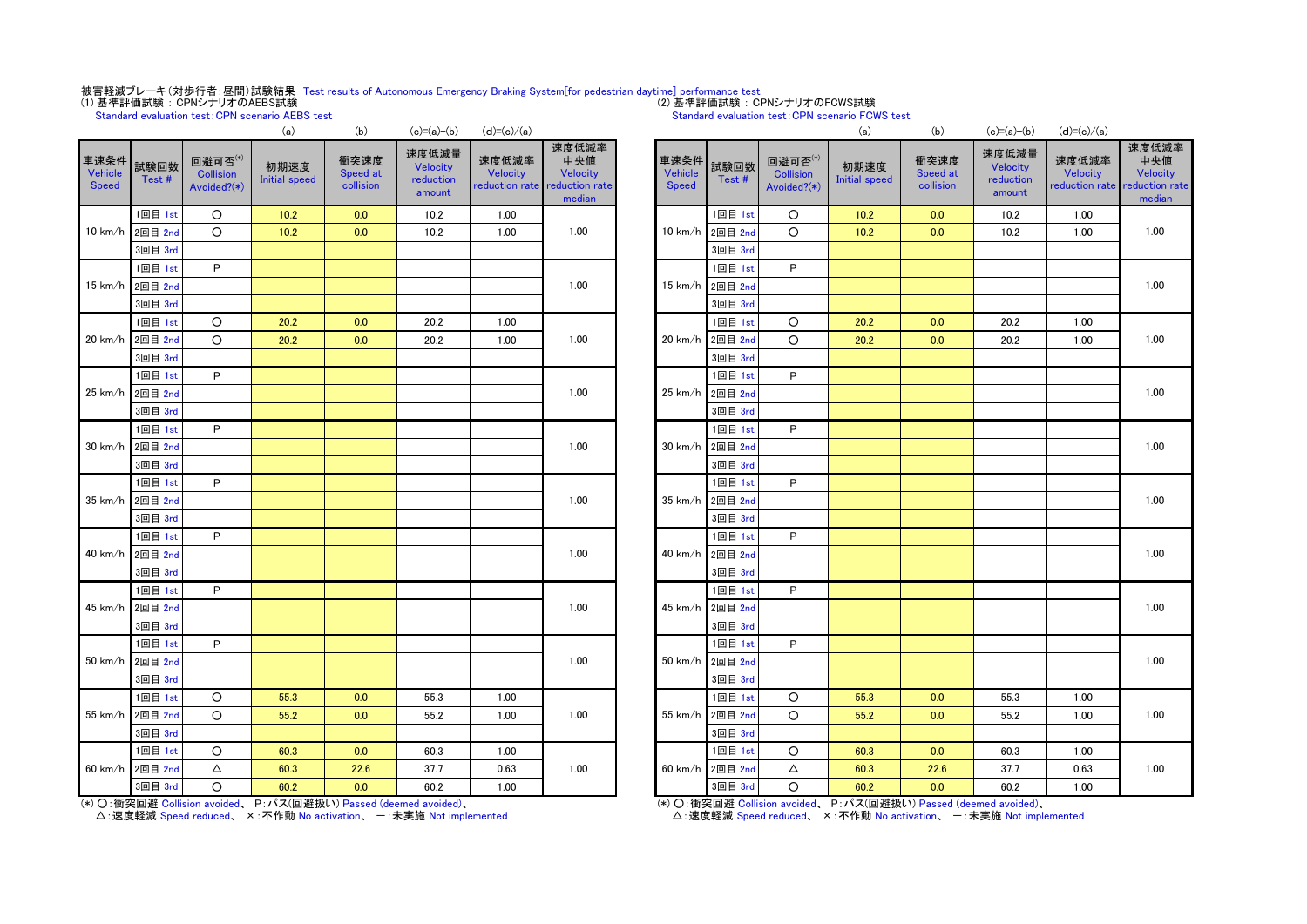# 被害軽減ブレーキ (対歩行者: 昼間)試験結果 Test results of Autonomous Emergency Braking System[for pedestrian daytime] performance test<br>(3) 基準評価試験:CPNOシナリオのAEBS試験

Standard evaluation test: CPNO scenario AEBS test<br>Standard evaluation test: CPNO scenario AEBS test

Standard evaluation test:CPNO scenario FCWS test

|                                      |                 |                                            | (a)                          | (D)                           | $(c) = (a) = (b)$                        | $(d) = c)/(a)$    |                                                                     |                         |                    |                                            | (a)                          | (b)                           | $(c) = (a) - (b)$                        | $(d) = (c)/(a)$                               |                              |
|--------------------------------------|-----------------|--------------------------------------------|------------------------------|-------------------------------|------------------------------------------|-------------------|---------------------------------------------------------------------|-------------------------|--------------------|--------------------------------------------|------------------------------|-------------------------------|------------------------------------------|-----------------------------------------------|------------------------------|
| 車速条件 試験回数<br>Vehicle<br><b>Speed</b> | Test#           | 回避可否(*)<br><b>Collision</b><br>Avoided?(*) | 初期速度<br><b>Initial speed</b> | 衝突速度<br>Speed at<br>collision | 速度低減量<br>Velocity<br>reduction<br>amount | 速度低減率<br>Velocity | 速度低減率<br>中央値<br>Velocity<br>reduction rate reduction rate<br>median | Vehicle<br><b>Speed</b> | 車速条件 試験回数<br>Test# | 回避可否(*)<br><b>Collision</b><br>Avoided?(*) | 初期速度<br><b>Initial speed</b> | 衝突速度<br>Speed at<br>collision | 速度低減量<br>Velocity<br>reduction<br>amount | 速度低減率<br>Velocity<br>reduction rate reduction | 速度低:<br>中央<br>Veloc<br>media |
|                                      | 1回目 1st         | $\circ$                                    | 25.3                         | 0.0                           | 25.3                                     | 1.00              |                                                                     |                         | 1回目 1st            | $\circ$                                    | 25.3                         | 0.0                           | 25.3                                     | 1.00                                          |                              |
|                                      | 25 km/h 2回目 2nd | $\circ$                                    | 25.1                         | 0.0                           | 25.1                                     | 1.00              | 1.00                                                                |                         | 25 km/h 2回目 2nd    | $\circ$                                    | 25.1                         | 0.0                           | 25.1                                     | 1.00                                          | 1.00                         |
|                                      | 3回目 3rd         |                                            |                              |                               |                                          |                   |                                                                     |                         | 3回目 3rd            |                                            |                              |                               |                                          |                                               |                              |
|                                      | 1回目 1st         | P                                          |                              |                               |                                          |                   |                                                                     |                         | 1回目 1st            | P                                          |                              |                               |                                          |                                               |                              |
|                                      | 30 km/h 2回目 2nd |                                            |                              |                               |                                          |                   | 1.00                                                                |                         | 30 km/h 2回目 2nd    |                                            |                              |                               |                                          |                                               | 1.00                         |
|                                      | 3回目 3rd         |                                            |                              |                               |                                          |                   |                                                                     |                         | 3回目 3rd            |                                            |                              |                               |                                          |                                               |                              |
|                                      | 1回目 1st         | $\circ$                                    | 35.2                         | 0.0                           | 35.2                                     | 1.00              |                                                                     |                         | 1回目 1st            | $\circ$                                    | 35.2                         | 0.0                           | 35.2                                     | 1.00                                          |                              |
|                                      | 35 km/h 2回目 2nd | $\Omega$                                   | 35.1                         | 0.0                           | 35.1                                     | 1.00              | 1.00                                                                |                         | 35 km/h 2回目 2nd    | $\circ$                                    | 35.1                         | 0.0                           | 35.1                                     | 1.00                                          | 1.00                         |
|                                      | 3回目 3rd         |                                            |                              |                               |                                          |                   |                                                                     |                         | 3回目 3rd            |                                            |                              |                               |                                          |                                               |                              |
|                                      | 1回目 1st         | P                                          |                              |                               |                                          |                   |                                                                     |                         | 1回目 1st            | P                                          |                              |                               |                                          |                                               |                              |
|                                      | 40 km/h 2回目 2nd |                                            |                              |                               |                                          |                   | 1.00                                                                |                         | 40 km/h 2回目 2nd    |                                            |                              |                               |                                          |                                               | 1.00                         |
|                                      | 3回目 3rd         |                                            |                              |                               |                                          |                   |                                                                     |                         | 3回目 3rd            |                                            |                              |                               |                                          |                                               |                              |
|                                      | 1回目 1st         | $\circ$                                    | 45.4                         | 0.0                           | 45.4                                     | 1.00              |                                                                     |                         | 1回目 1st            | $\circ$                                    | 45.4                         | 0.0                           | 45.4                                     | 1.00                                          |                              |
|                                      | 45 km/h 2回目 2nd | $\circ$                                    | 45.3                         | 0.0                           | 45.3                                     | 1.00              | 1.00                                                                |                         | 45 km/h 2回目 2nd    | $\circ$                                    | 45.3                         | 0.0                           | 45.3                                     | 1.00                                          | 1.00                         |
|                                      | 3回目 3rd         |                                            |                              |                               |                                          |                   |                                                                     |                         | 3回目 3rd            |                                            |                              |                               |                                          |                                               |                              |

| (a)                   | (b)                           | $(c)=(a)-(b)$                            | $(d)=(c)/(a)$     |                                                                     |                                 |               |                                            | (a)                          | (b)                           | $(c)=(a)-(b)$                            | (d)=(c)/(a)       |                                                                     |
|-----------------------|-------------------------------|------------------------------------------|-------------------|---------------------------------------------------------------------|---------------------------------|---------------|--------------------------------------------|------------------------------|-------------------------------|------------------------------------------|-------------------|---------------------------------------------------------------------|
| <b>非速度</b><br>I speed | 衝突速度<br>Speed at<br>collision | 速度低減量<br>Velocity<br>reduction<br>amount | 速度低減率<br>Velocity | 速度低減率<br>中央値<br>Velocity<br>reduction rate reduction rate<br>median | 車速条件<br>Vehicle<br><b>Speed</b> | 試験回数<br>Test# | 回避可否(*)<br><b>Collision</b><br>Avoided?(*) | 初期速度<br><b>Initial speed</b> | 衝突速度<br>Speed at<br>collision | 速度低減量<br>Velocity<br>reduction<br>amount | 速度低減率<br>Velocity | 速度低減率<br>中央値<br>Velocity<br>reduction rate reduction rate<br>median |
| .5.3                  | 0.0                           | 25.3                                     | 1.00              |                                                                     |                                 | 1回目 1st       | $\circ$                                    | 25.3                         | 0.0                           | 25.3                                     | 1.00              |                                                                     |
| .5.1                  | 0.0                           | 25.1                                     | 1.00              | 1.00                                                                | $25 \text{ km/h}$               | 2回目 2nd       | $\circ$                                    | 25.1                         | 0.0                           | 25.1                                     | 1.00              | 1.00                                                                |
|                       |                               |                                          |                   |                                                                     |                                 | 3回目 3rd       |                                            |                              |                               |                                          |                   |                                                                     |
|                       |                               |                                          |                   |                                                                     |                                 | 1回目 1st       | P                                          |                              |                               |                                          |                   |                                                                     |
|                       |                               |                                          |                   | 1.00                                                                | $30 \text{ km/h}$               | 2回目 2nd       |                                            |                              |                               |                                          |                   | 1.00                                                                |
|                       |                               |                                          |                   |                                                                     |                                 | 3回目 3rd       |                                            |                              |                               |                                          |                   |                                                                     |
| 5.2                   | 0.0                           | 35.2                                     | 1.00              |                                                                     |                                 | 1回目 1st       | $\circ$                                    | 35.2                         | 0.0                           | 35.2                                     | 1.00              |                                                                     |
| 15.1                  | 0.0                           | 35.1                                     | 1.00              | 1.00                                                                | $35 \text{ km/h}$               | 2回目 2nd       | $\circ$                                    | 35.1                         | 0.0                           | 35.1                                     | 1.00              | 1.00                                                                |
|                       |                               |                                          |                   |                                                                     |                                 | 3回目 3rd       |                                            |                              |                               |                                          |                   |                                                                     |
|                       |                               |                                          |                   |                                                                     |                                 | 1回目 1st       | P                                          |                              |                               |                                          |                   |                                                                     |
|                       |                               |                                          |                   | 1.00                                                                | 40 km/h                         | 2回目 2nd       |                                            |                              |                               |                                          |                   | 1.00                                                                |
|                       |                               |                                          |                   |                                                                     |                                 | 3回目 3rd       |                                            |                              |                               |                                          |                   |                                                                     |
| 5.4                   | 0.0                           | 45.4                                     | 1.00              |                                                                     |                                 | 1回目 1st       | $\circ$                                    | 45.4                         | 0.0                           | 45.4                                     | 1.00              |                                                                     |
| 5.3                   | 0.0                           | 45.3                                     | 1.00              | 1.00                                                                | 45 km/h                         | 2回目 2nd       | $\circ$                                    | 45.3                         | 0.0                           | 45.3                                     | 1.00              | 1.00                                                                |
|                       |                               |                                          |                   |                                                                     |                                 | 3回目 3rd       |                                            |                              |                               |                                          |                   |                                                                     |

(\*) ○:衝突回避 Collision avoided、 P:パス(回避扱い) Passed (deemed avoided)、

△:速度軽減 Speed reduced、 ×:不作動 No activation、 -:未実施 Not implemented

(\*) ○:衝突回避 Collision avoided、 P:パス(回避扱い) Passed (deemed avoided)、

○○ 高尖出处 Someon aversed、 → → → ヘロニアン → dessed (assince aversed)、<br>△: 速度軽減 Speed reduced、 ×:不作動 No activation、 一: 未実施 Not implemented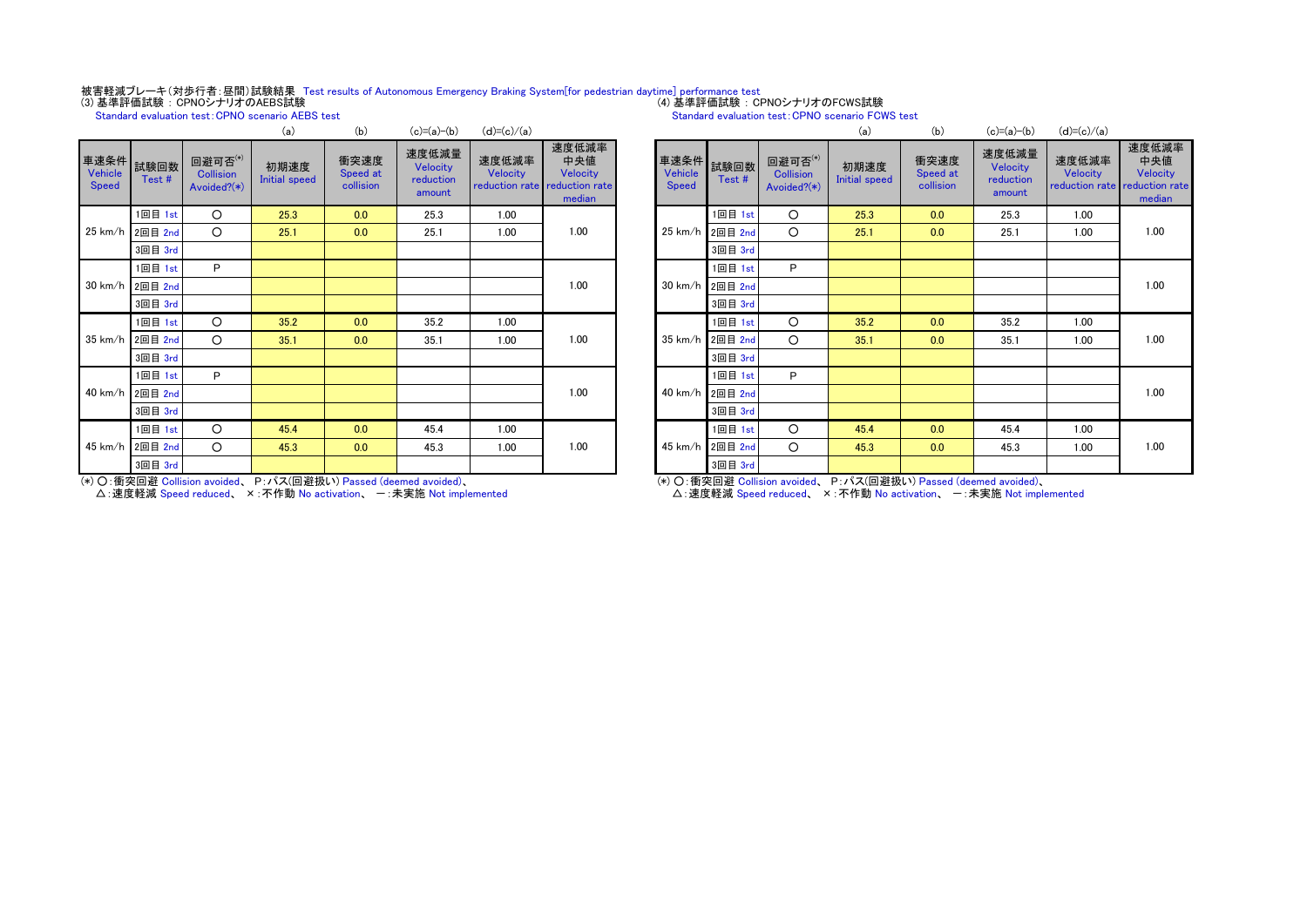# 被害軽減ブレーキ (対歩行者 : 昼間)試験結果 Test results of Autonomous Emergency Braking System[for pedestrian daytime] performance test<br>(5) 部分評価試験:CPNシナリオのAEBS試験

|  |  | D) 前分評価試験:UPNンナリオのAEBS試験      |  |
|--|--|-------------------------------|--|
|  |  | <b>DUPLIFICATIONS APPOINT</b> |  |

|                         |                           |                                                     | Fartial evaluation test. OF N SCENANO ALDO test |                               |                                          |                                                           |                                           |                            |                          |                                            | <b>Farual evaluation test. OF N SCENATIO FONO LEST</b> |                               |                                                 |                                                      |                             |
|-------------------------|---------------------------|-----------------------------------------------------|-------------------------------------------------|-------------------------------|------------------------------------------|-----------------------------------------------------------|-------------------------------------------|----------------------------|--------------------------|--------------------------------------------|--------------------------------------------------------|-------------------------------|-------------------------------------------------|------------------------------------------------------|-----------------------------|
| ○ラップ率 25%               | Wrap rate 25%             |                                                     | (a)                                             | (b)                           | $(c)=(a)-(b)$                            | $(d)=(c)/(a)$                                             |                                           | ○ラップ率 25%<br>Wrap rate 25% |                          |                                            | (a)                                                    | (b)                           | $(c)=(a)-(b)$                                   | $(d)=(c)/(a)$                                        |                             |
| <b>Vehicle</b><br>Speed | <b>車速条件 試験回数</b><br>Test# | 回避可否 $^{(*)}$<br><b>Collision</b><br>Avoided? $(*)$ | 初期速度<br>Initial speed                           | 衝突速度<br>Speed at<br>collision | 速度低減量<br>Velocity<br>reduction<br>amount | 速度低減率<br><b>Velocity</b><br>reduction rate reduction rate | 速度低減率<br>中央値<br><b>Velocity</b><br>median | Vehicle<br><b>Speed</b>    | ┃車速条件┃試験回数┃ 罒∼<br>Test # | 回避可否(*)<br><b>Collision</b><br>Avoided?(*) | 初期速度<br>Initial speed                                  | 衝突速度<br>Speed at<br>collision | 速度低減量<br><b>Velocity</b><br>reduction<br>amount | 速度低減率<br><b>Velocity</b><br>reduction rate reduction | 速度低<br>中央<br>Veloc<br>media |
|                         | 1回目 1st                   |                                                     | 40.3                                            | 0.0                           | 40.3                                     | 1.00                                                      |                                           |                            | 1回目<br>1st               |                                            | 40.3                                                   | 0.0                           | 40.3                                            | 1.00                                                 |                             |
|                         | 40 km/h 2回目 2nd           | O                                                   | 40.3                                            | 0.0                           | 40.3                                     | 1.00                                                      | 1.00                                      |                            | 40 km/h 2回目 2nd          | O                                          | 40.3                                                   | 0.0                           | 40.3                                            | 1.00                                                 | 1.00                        |
|                         | 3回目 3rd                   |                                                     |                                                 |                               |                                          |                                                           |                                           |                            | 3回目 3rd                  |                                            |                                                        |                               |                                                 |                                                      |                             |
|                         |                           |                                                     |                                                 |                               |                                          |                                                           |                                           |                            |                          |                                            |                                                        |                               |                                                 |                                                      |                             |





回避可否 $^{(*)}$ **Collision** 

試験回数 Test #

車速条件 Vehicle  $S_{\rm{max}}$ 

| 初期速度<br>Initial speed | 衝突速度<br>Speed at<br>collision | 速度低減量<br><b>Velocity</b><br>reduction | 速度低減率<br><b>Velocity</b><br>reduction rate reduction rate | 速度低減率<br>中央値<br><b>Velocity</b> |
|-----------------------|-------------------------------|---------------------------------------|-----------------------------------------------------------|---------------------------------|

| Speed | $155C \pi$      | Avoided? $(*)$ | <b>THUAL SACALL</b> | collision | <b>IGUUCLIVII</b><br>amount | <b>Introduction rate reduction rate</b> | median | Speed           | $155C \pi$             | Avoided? $(*)$ | <b>THUAL SACCALL</b> | collision | <b>IGUUCLIVII</b><br>amount | reduction rate reduction | media |
|-------|-----------------|----------------|---------------------|-----------|-----------------------------|-----------------------------------------|--------|-----------------|------------------------|----------------|----------------------|-----------|-----------------------------|--------------------------|-------|
|       | 1回目 1st         |                | 40.4                | 0.0       | 40.4                        | 1.00                                    |        |                 | 1回目<br>1 <sub>st</sub> |                | 40.4                 | 0.0       | 40.4                        | 1.00                     |       |
|       | 40 km/h 2回目 2nd | ∽              | 40.4                | 0.0       | 40.4                        | 1.00                                    | 1.00   | 40 km/h 2回目 2nd |                        |                | 40.4                 | 0.0       | 40.4                        | 1.00                     | 1.00  |
|       | 3回目 3rd         |                |                     |           |                             |                                         |        |                 | 3回目 3rd                |                |                      |           |                             |                          |       |

|                                           | 〇子供ダミー Child dummv |                                               | (a)                   | (b)                           | $(c)=(a)-(b)$                            | $(d)=(c)/(a)$            |                                                                            |                         | 〇子供ダミー Child dummv   |                                            | (a)                   | (b)                           | $(c)=(a)-(b)$                            | $(d)=(c)/(a)$                     |
|-------------------------------------------|--------------------|-----------------------------------------------|-----------------------|-------------------------------|------------------------------------------|--------------------------|----------------------------------------------------------------------------|-------------------------|----------------------|--------------------------------------------|-----------------------|-------------------------------|------------------------------------------|-----------------------------------|
| ■凍条件 試験回数   ■■<br><b>Vehicle</b><br>Speed | Test #             | 回避可否(*)<br><b>Collision</b><br>Avoided? $(*)$ | 初期速度<br>Initial speed | 衝突速度<br>Speed at<br>collision | 速度低減量<br>Velocity<br>reduction<br>amount | 速度低減率<br><b>Velocity</b> | 速度低減率<br>中央値<br><b>Velocity</b><br>reduction rate reduction rate<br>median | Vehicle<br><b>Speed</b> | 車速条件 試験回数 <br>Test # | 回避可否(*)<br><b>Collision</b><br>Avoided?(*) | 初期速度<br>Initial speed | 衝突速度<br>Speed at<br>collision | 速度低減量<br>Velocity<br>reduction<br>amount | 速度低減率<br>Velocity<br>reduction ra |
|                                           | 1回目 1st            |                                               | 40.1                  | 0.0                           | 40.1                                     | 00.1                     |                                                                            |                         | 1回目 1st              |                                            | 40.1                  | 0.0                           | 40.1                                     | 1.00                              |
|                                           | 40 km/h 2回目 2nd    | O                                             | 40.3                  | 0.0                           | 40.3                                     | 1.00                     | 1.00                                                                       |                         | 40 km/h 2回目 2nd      | ⌒                                          | 40.3                  | 0.0                           | 40.3                                     | 1.00                              |
|                                           | 3回目 3rd            |                                               |                       |                               |                                          |                          |                                                                            |                         | 3回目 3rd              |                                            |                       |                               |                                          |                                   |

(\*) ○:衝突回避 Collision avoided、 P:パス(回避扱い) Passed (deemed avoided)、

△: 速度軽減 Speed reduced、 ×: 不作動 No activation、 一: 未実施 Not implemented

| (a)                   | (b)                           | $(c)=(a)-(b)$                            | $(d)=(c)/(a)$     |                                                                     | ○ラップ率 25%<br>Wrap rate 25% |                                |                        |                                            | (a)                   | (b)                           | $(c)=(a)-(b)$                            | $(d)=(c)/(a)$     |                                                                     |
|-----------------------|-------------------------------|------------------------------------------|-------------------|---------------------------------------------------------------------|----------------------------|--------------------------------|------------------------|--------------------------------------------|-----------------------|-------------------------------|------------------------------------------|-------------------|---------------------------------------------------------------------|
| <b>非速度</b><br>I speed | 衝突速度<br>Speed at<br>collision | 速度低減量<br>Velocity<br>reduction<br>amount | 速度低減率<br>Velocity | 速度低減率<br>中央値<br>Velocity<br>reduction rate reduction rate<br>median |                            | <b>Vehicle</b><br><b>Speed</b> | ┃車速条件┃試験回数┃ ㅂ<br>Test# | 回避可否(*)<br><b>Collision</b><br>Avoided?(*) | 初期速度<br>Initial speed | 衝突速度<br>Speed at<br>collision | 速度低減量<br>Velocity<br>reduction<br>amount | 速度低減率<br>Velocity | 速度低減率<br>中央値<br>Velocity<br>reduction rate reduction rate<br>median |
| 0.3                   | 0.0                           | 40.3                                     | 1.00              |                                                                     |                            |                                | 1回目 1st                |                                            | 40.3                  | 0.0                           | 40.3                                     | 1.00              |                                                                     |
| 0.3                   | 0.0                           | 40.3                                     | 1.00              | 00.1                                                                |                            |                                | 40 km/h 2回目 2nd        |                                            | 40.3                  | 0.0                           | 40.3                                     | 1.00              | 1.00                                                                |
|                       |                               |                                          |                   |                                                                     |                            |                                | 3回目 3rd                |                                            |                       |                               |                                          |                   |                                                                     |

# ○ラップ率 75%

車速条件 **Vehicle** Speed 試験回数 Test # 回避可否 $^{(*)}$ **Collision** Avoided?(\*) 初期速度 Initial speed 衝突速度 Speed at collision 速度低減量 Velocity reduction amount 速度低減率 Velocity reduction rate 速度低減率 中央値 Velocity reduction rate median 1.00 Wrap rate 75%

# ○歩行速度 8km/h

| (a)            | (b)                           | (c)=(a)-(b)                              | $(d)=(c)/(a)$                                      |                                    |                                  | Pedestrian speed 8km/h |                                            | (a)                   | (b)                           | (c)=(a)−(b)                                     | $(d)=(c)/(a)$     |                                                                     |
|----------------|-------------------------------|------------------------------------------|----------------------------------------------------|------------------------------------|----------------------------------|------------------------|--------------------------------------------|-----------------------|-------------------------------|-------------------------------------------------|-------------------|---------------------------------------------------------------------|
| 肌速度<br>I speed | 衝突速度<br>Speed at<br>collision | 速度低減量<br>Velocity<br>reduction<br>amount | 速度低減率<br>Velocity<br>reduction rate reduction rate | 速度低減率<br>中央値<br>Velocity<br>median | 車速条件 <br>Vehicle<br><b>Speed</b> | 試験回数<br>Test #         | 回避可否(*)<br><b>Collision</b><br>Avoided?(*) | 初期速度<br>Initial speed | 衝突速度<br>Speed at<br>collision | 速度低減量<br><b>Velocity</b><br>reduction<br>amount | 速度低減率<br>Velocity | 速度低減率<br>中央値<br>Velocity<br>reduction rate reduction rate<br>median |
| 0.4            | 0.0                           | 40.4                                     | 1.00                                               |                                    |                                  | 1回目 1st                |                                            | 40.4                  | 0.0                           | 40.4                                            | 1.00              |                                                                     |
| 0.4            | 0.0                           | 40.4                                     | 1.00                                               | 1.00                               |                                  | 40 km/h 2回目 2nd        | O                                          | 40.4                  | 0.0                           | 40.4                                            | 1.00              | 1.00                                                                |
|                |                               |                                          |                                                    |                                    |                                  | 3回目 3rd                |                                            |                       |                               |                                                 |                   |                                                                     |

Partial evaluation test:CPN scenario FCWS test

速度低減率

| 車速条件<br>Vehicle<br><b>Speed</b> | 試験回数<br>Test#   | 回避可否(*)<br><b>Collision</b><br>Avoided?(*) | 初期速度<br><b>Initial speed</b> | 衝突速度<br>Speed at<br>collision | 速度低減量<br>Velocity<br>reduction<br>amount | 速度低減率<br>Velocity | 还反心,败竿<br>中央値<br>Velocity<br>reduction rate reduction rate<br>median |
|---------------------------------|-----------------|--------------------------------------------|------------------------------|-------------------------------|------------------------------------------|-------------------|----------------------------------------------------------------------|
|                                 | 1回目 1st         |                                            | 40.1                         | 0.0                           | 40.1                                     | 1.00              |                                                                      |
|                                 | 40 km/h 2回目 2nd |                                            | 40.3                         | 0.0                           | 40.3                                     | 1.00              | 1.00                                                                 |
|                                 | 3回目 3rd         |                                            |                              |                               |                                          |                   |                                                                      |

(\*) ○:衝突回避 Collision avoided、 P:パス(回避扱い) Passed (deemed avoided)、

△: 速度軽減 Speed reduced、 ×: 不作動 No activation、 一: 未実施 Not implemented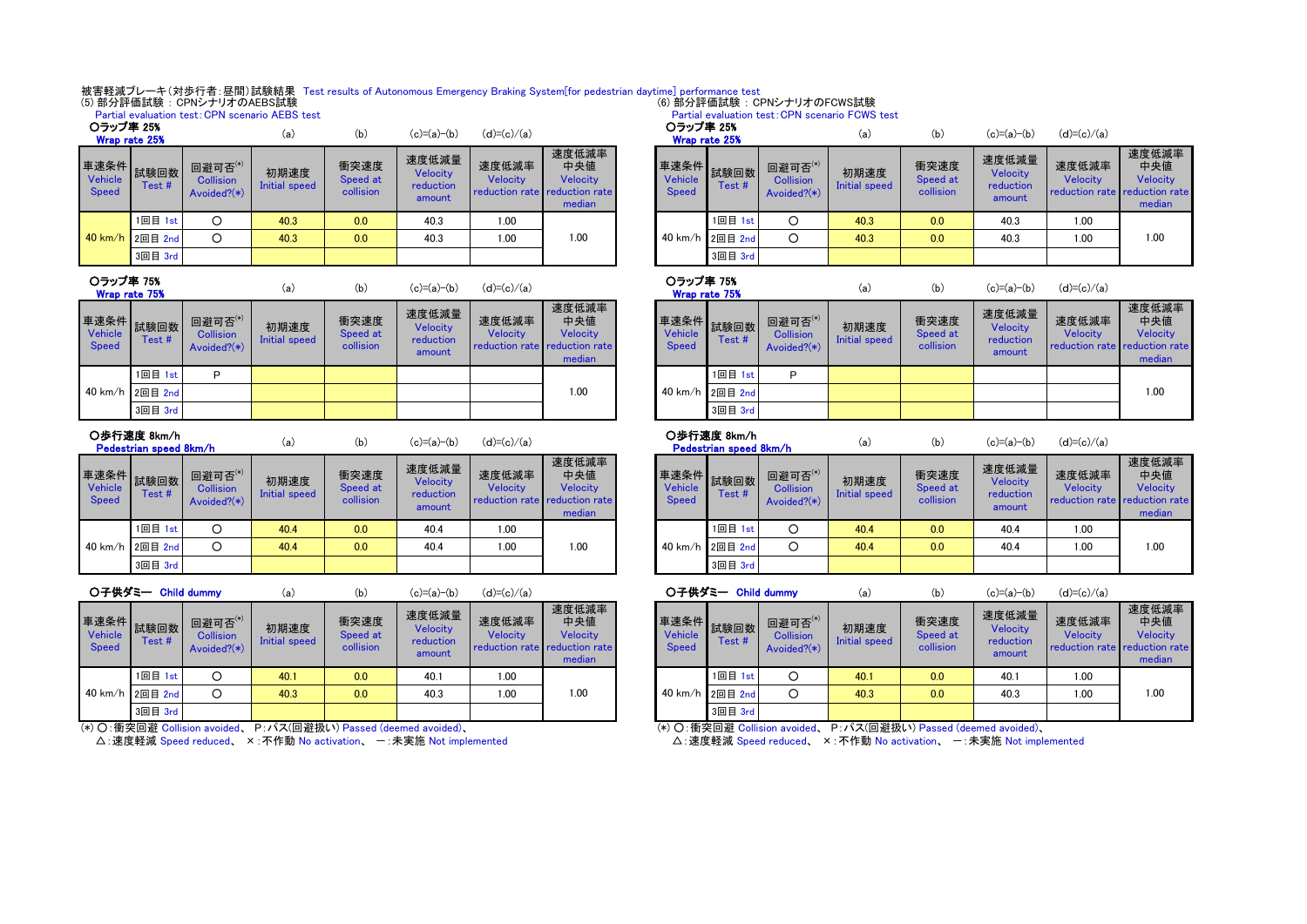## 被害軽減ブレーキ (対歩行者 : 昼間)試験結果 Test results of Autonomous Emergency Braking System[for pedestrian daytime] performance test<br>(7) 部分評価試験:CPNOシナリオのAEBS試験 (8) 部分評価試験 : CPNOシナリオのFCWS試験

Partial evaluation test:CPNO scenario AEBS test

|                         | 〇子供ダミー Child dummy |                                               | (a)                   | (b)                           | $(c)=(a)-(b)$                            | $(d)=(c)/(a)$            |                                                                            |                         | 〇子供ダミー Child dummy       |                                               | (a)                   | (b)                           | $(c)=(a)-(b)$                            | $(d)=(c)/(a)$                     |
|-------------------------|--------------------|-----------------------------------------------|-----------------------|-------------------------------|------------------------------------------|--------------------------|----------------------------------------------------------------------------|-------------------------|--------------------------|-----------------------------------------------|-----------------------|-------------------------------|------------------------------------------|-----------------------------------|
| Vehicle<br><b>Speed</b> | Test#              | 回避可否(*)<br><b>Collision</b><br>Avoided? $(*)$ | 初期速度<br>Initial speed | 衝突速度<br>Speed at<br>collision | 速度低減量<br>Velocity<br>reduction<br>amount | 速度低減率<br><b>Velocity</b> | 速度低減率<br>中央値<br><b>Velocity</b><br>reduction rate reduction rate<br>median | Vehicle<br><b>Speed</b> | ┃車速条件┃試験回数┃  ̄<br>Test # | 回避可否(*)<br><b>Collision</b><br>Avoided? $(*)$ | 初期速度<br>Initial speed | 衝突速度<br>Speed at<br>collision | 速度低減量<br>Velocity<br>reduction<br>amount | 速度低減率<br>Velocity<br>reduction ra |
|                         | 1回目<br>1st         |                                               | 40.2                  | 0.0                           | 40.2                                     | 1.00                     |                                                                            |                         | 1回目 1                    | O                                             | 40.2                  | 0.0                           | 40.2                                     | 1.00                              |
| 40 km/h 2回目 2nd         |                    | O                                             | 40.3                  | 0.0                           | 40.3                                     | 1.00                     | 1.00                                                                       |                         | 40 km/h 2回目 2nd          | O                                             | 40.3                  | 0.0                           | 40.3                                     | 1.00                              |
|                         | 3回目 3rd            |                                               |                       |                               |                                          |                          |                                                                            |                         | 3回目 3rd                  |                                               |                       |                               |                                          |                                   |

(\*) ○:衝突回避 Collision avoided、 P:パス(回避扱い) Passed (deemed avoided)、

△: 速度軽減 Speed reduced、 × : 不作動 No activation、 一 : 未実施 Not implemented

車速条件 Vehicle Speed 試験回数 Test # 回避可否 $^{(*)}$ **Collision** Avoided?(\*) 初期速度 Initial speed 衝突速度 Speed at collision 速度低減量 Velocity reduction amount 速度低減率 Velocity reduction rate 速度低減率 reduction rate Partial evaluation test:CPNO scenario FCWS test

中央値 Velocity

median

1.00

(\*) ○:衝突回避 Collision avoided、 P:パス(回避扱い) Passed (deemed avoided)、

△: 速度軽減 Speed reduced、 × : 不作動 No activation、 一 :未実施 Not implemented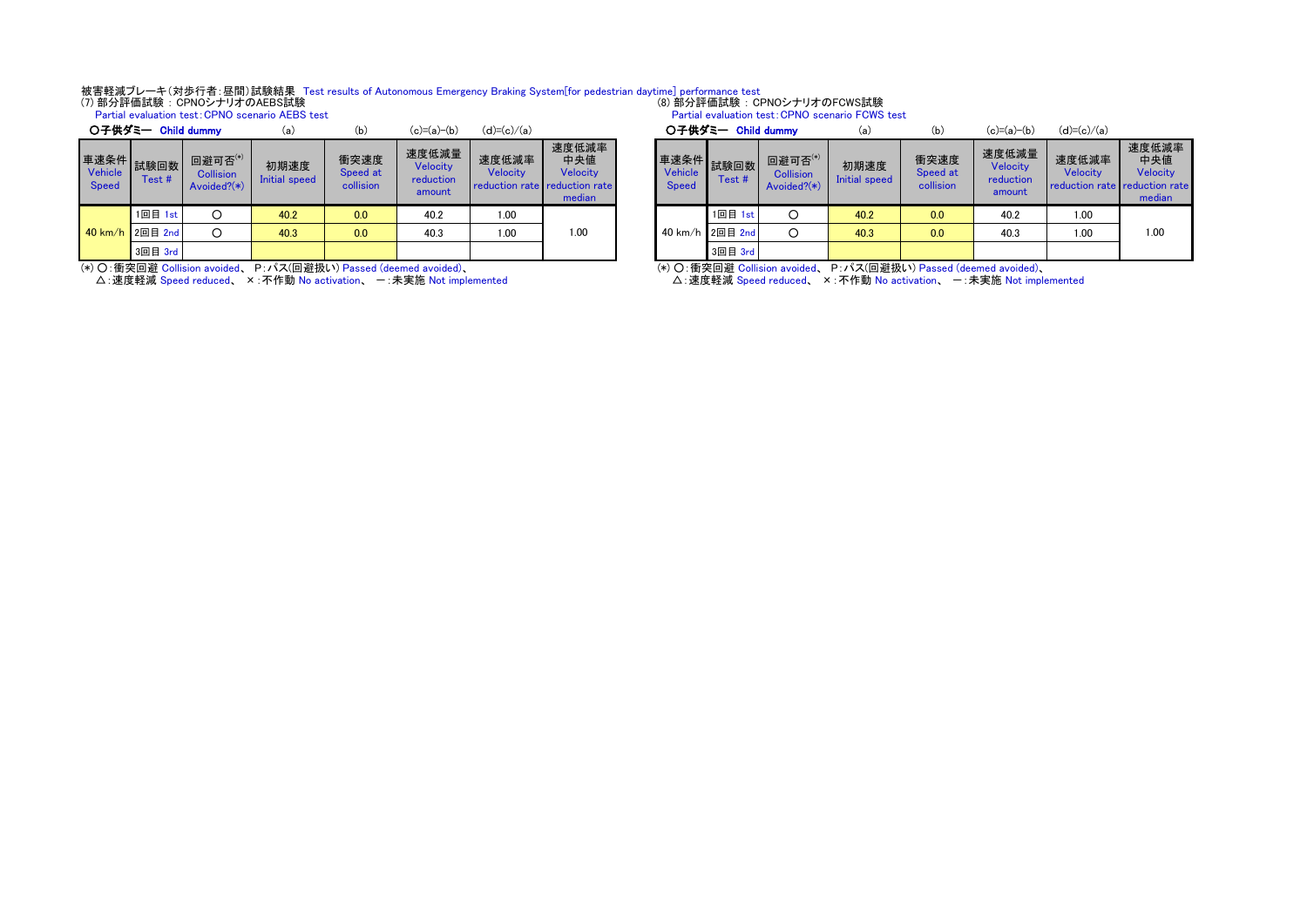## 被害軽減ブレーキ(対歩行者:夜間[街灯あり])試験結果

Test results of Autonomous Emergency Braking System[for pedestrian at night] performance test (Nighttime test with surrounding light)

| 試験車名<br><b>Test Vehicle</b>  | トヨタ(TOYOTA)<br>アルファード (ALPHARD)<br>2.5L S"Cパッケージ" (2.5L S"C package") | AEBS試験 AEE<br>追加条件            |
|------------------------------|-----------------------------------------------------------------------|-------------------------------|
| 試験車型式<br>Type                | DAA-AYH30W                                                            | <b>Additional Conditio</b>    |
| 車台番号<br>Frame number         | AYH30-0078170                                                         | ラップ率<br>Wrap rate             |
| 試験番号<br><b>Test number</b>   | NASVA 2018-16204-040                                                  | 歩行速度<br>Pedestrian speed      |
| 試験時重量<br>Test vehicle weight | 2318.0 <sub>kg</sub>                                                  | 補正無しの場合<br>Standard evaluatio |
| センサー方式<br>Sensor system      | ミリ波レーダー・単眼カメラ<br>Milliwave radar & Monocular camera                   | test results                  |
| タイヤサイズ<br>Tire               | 215/65R16 98H                                                         |                               |

# AEBS試験 AEBS test

| パッケージ"(2.5L S"C package")                     | 追加条件                                | CPF結果              | 補正係数<br>Correction | CPF得点            | CPFO結果              | 補正係数<br>Correction | CPFO得点            | 評価得点<br><b>Evaluation</b> |
|-----------------------------------------------|-------------------------------------|--------------------|--------------------|------------------|---------------------|--------------------|-------------------|---------------------------|
| DAA-AYH30W                                    | <b>Additional Conditions</b>        | <b>CPF Results</b> | Factor             | <b>CPF Score</b> | <b>CPFO Results</b> | Factor             | <b>CPFO</b> Score | score                     |
| AYH30-0078170                                 | ラップ率<br>Wrap rate                   | 16.00              | 1.00               |                  | 4.00                | 1.00               |                   |                           |
| NASVA 2018-16204-040                          | 歩行速度<br>Pedestrian speed            | 16.00              | 1.00               | 16.00            | 4.00                | 1.00               | 4.00              | 20.00                     |
| 2318.0kg                                      | 補正無しの場合                             |                    |                    |                  |                     |                    |                   |                           |
| ミリ波レーダー・単眼カメラ<br>ave radar & Monocular camera | Standard evaluation<br>test results | 16.00              |                    |                  | 4.00                |                    |                   |                           |

## FCWS試験 FCWS test

| AEBS 試験開始車速<br><b>AEBS</b> activation lower limit speed        | CPF:30km/h                | CPFO:30km/h |  |  |
|----------------------------------------------------------------|---------------------------|-------------|--|--|
| FCWS 試験開始車速<br>FCWS activation lower limit speed               | CPF:30km/h                | CPFO:30km/h |  |  |
| AEBS 試験終了車速<br><b>AEBS</b> activation upper limit speed        | CPF:60km/h                | CPFO:60km/h |  |  |
| FCWS 試験終了車速<br>FCWS activation upper limit speed               | CPFO:60km/h<br>CPF:60km/h |             |  |  |
| FCWS機能の有無<br><b>FCWS Available or Not</b>                      | 有 (Available)             |             |  |  |
| 部分評価試験における代表車速<br>Partial evaluation test representative speed | CPF:45km/h                |             |  |  |

| CPF:30km/h | CPFO:30km/h   |  | 追加条件<br><b>Additional Conditions</b> | CPF結果<br><b>CPF Results</b> | 補正係数<br>Correction<br>Factor | CPF得点<br><b>CPF Score</b> | CPFO結果<br><b>CPFO Results</b> | 補正係数<br>Correction<br>Factor | CPFO得点<br><b>CPFO</b> Score | 評価得点<br>Evaluation<br>score |
|------------|---------------|--|--------------------------------------|-----------------------------|------------------------------|---------------------------|-------------------------------|------------------------------|-----------------------------|-----------------------------|
| CPF:30km/h | CPFO:30km/h   |  | ラップ率<br>Wrap rate                    | 16.00                       | 1.00                         |                           | 4.00                          | 1.00                         |                             |                             |
| CPF:60km/h | CPFO:60km/h   |  | 歩行速度<br><b>Pedestrian speed</b>      | 16.00                       | 1.00                         | 16.00                     | 4.00                          | 1.00                         | 4.00                        | 20.00                       |
| CPF:60km/h | CPFO:60km/h   |  | 補正無しの場合<br>Standard evaluation       | 16.00                       |                              |                           | 4.00                          |                              |                             |                             |
|            | 有 (Available) |  | test results                         |                             |                              |                           |                               |                              |                             |                             |

| Overall points |
|----------------|
|----------------|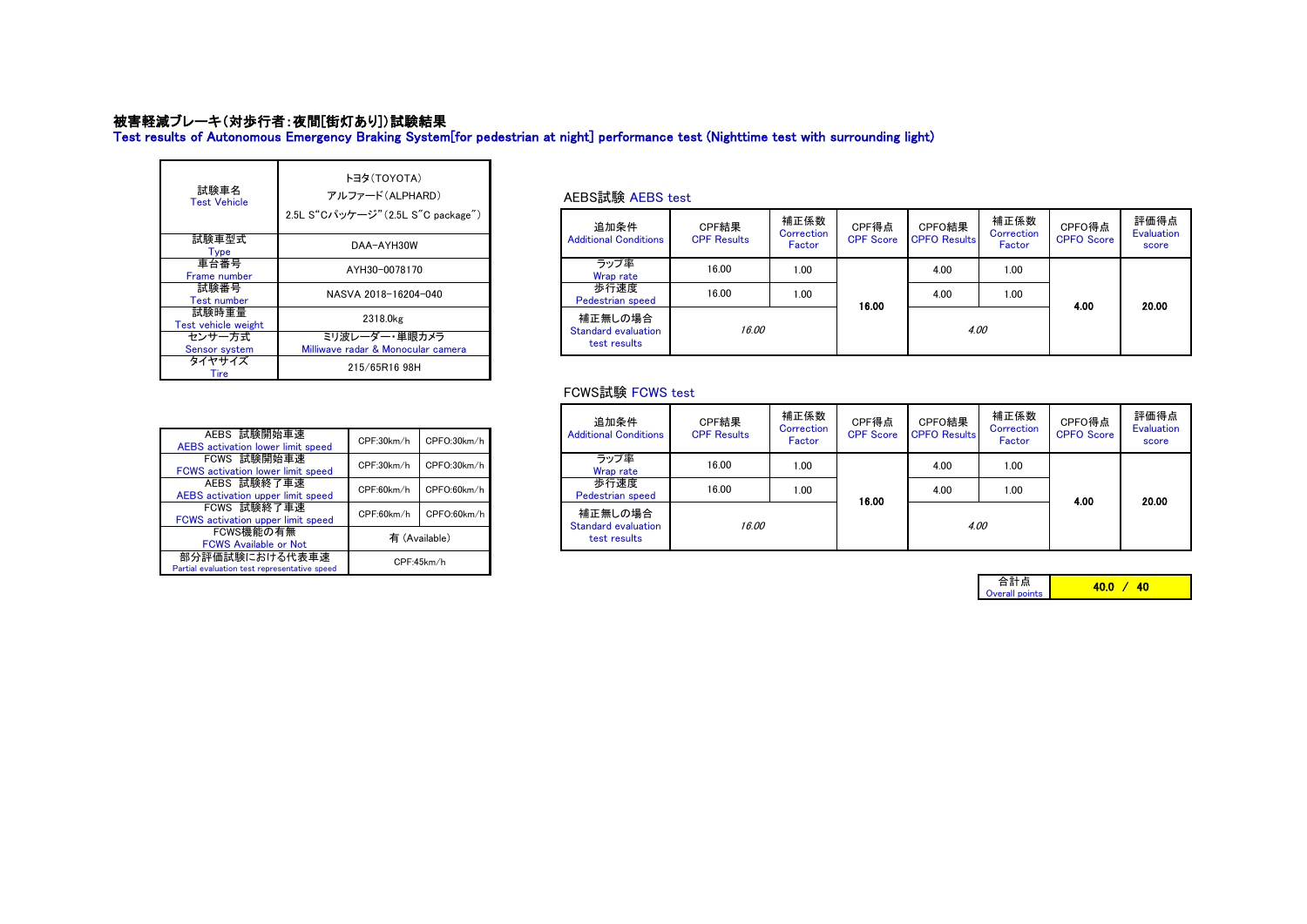# 被害軽減ブレーキ(対歩行者:夜間[街灯あり])試験結果 Test results of Autonomous Emergency Braking System[for pedestrian at night] performance test (Nighttime test with surrounding light)<br>(1)基準評価試験:CPFシナリオのAEBS試験<br>Standard evaluation test:CPF scen

|         |                                                                                                                                   | (a)                          | (b)                           | $(c)=(a)-(b)$                            | $(d)=(c)/(a)$     |                                                      |                |                         |                |                                            | (a)                          | (b)                           | $(c)=(a)-(b)$                            | $(d)=(c)$                 |  |
|---------|-----------------------------------------------------------------------------------------------------------------------------------|------------------------------|-------------------------------|------------------------------------------|-------------------|------------------------------------------------------|----------------|-------------------------|----------------|--------------------------------------------|------------------------------|-------------------------------|------------------------------------------|---------------------------|--|
| Test #  | 回避可否(*)<br><b>Collision</b><br>Avoided? $(*)$                                                                                     | 初期速度<br><b>Initial speed</b> | 衝突速度<br>Speed at<br>collision | 速度低減量<br>Velocity<br>reduction<br>amount | 速度低減率<br>Velocity | 速度低減率<br>中央値<br>Velocity<br>reduction rate<br>median |                | Vehicle<br><b>Speed</b> | 試験回数<br>Test # | 回避可否(*)<br><b>Collision</b><br>Avoided?(*) | 初期速度<br><b>Initial speed</b> | 衝突速度<br>Speed at<br>collision | 速度低減量<br>Velocity<br>reduction<br>amount | 速度低<br>Veloc<br>reductior |  |
| 1回目 1st | $\circ$                                                                                                                           | 30.3                         | 0.0                           | 30.3                                     | 1.00              |                                                      |                |                         | 1回目 1st        | $\circ$                                    | 30.3                         | 0.0                           | 30.3                                     | 1.00                      |  |
|         | $\circ$                                                                                                                           | 30.3                         | 0.0                           | 30.3                                     | 1.00              | 1.00                                                 |                | 30 km/h                 | 2回目 2nd        | $\circ$                                    | 30.3                         | 0.0                           | 30.3                                     | 1.00                      |  |
| 3回目 3rd |                                                                                                                                   |                              |                               |                                          |                   |                                                      |                |                         | 3回目 3rd        |                                            |                              |                               |                                          |                           |  |
| 1回目 1st | P                                                                                                                                 |                              |                               |                                          |                   |                                                      |                |                         | 1回目 1st        | P                                          |                              |                               |                                          |                           |  |
|         |                                                                                                                                   |                              |                               |                                          |                   | 1.00                                                 |                | $35 \text{ km/h}$       | 2回目 2nd        |                                            |                              |                               |                                          |                           |  |
| 3回目 3rd |                                                                                                                                   |                              |                               |                                          |                   |                                                      |                |                         | 3回目 3rd        |                                            |                              |                               |                                          |                           |  |
| 1回目 1st | $\circ$                                                                                                                           | 40.3                         | 0.0                           | 40.3                                     | 1.00              |                                                      |                |                         | 1回目 1st        | $\circ$                                    | 40.3                         | 0.0                           | 40.3                                     | 1.00                      |  |
|         | $\circ$                                                                                                                           | 40.2                         | 0.0                           | 40.2                                     | 1.00              | 1.00                                                 |                |                         |                | $\circ$                                    | 40.2                         | 0.0                           | 40.2                                     | 1.00                      |  |
| 3回目 3rd |                                                                                                                                   |                              |                               |                                          |                   |                                                      |                |                         |                | 3回目 3rd                                    |                              |                               |                                          |                           |  |
| 1回目 1st | P                                                                                                                                 |                              |                               |                                          |                   |                                                      |                |                         | 1回目 1st        | P                                          |                              |                               |                                          |                           |  |
|         |                                                                                                                                   |                              |                               |                                          |                   | 1.00                                                 |                | 45 km/h                 | 2回目 2nd        |                                            |                              |                               |                                          |                           |  |
| 3回目 3rd |                                                                                                                                   |                              |                               |                                          |                   |                                                      |                |                         | 3回目 3rd        |                                            |                              |                               |                                          |                           |  |
| 1回目 1st | $\circ$                                                                                                                           | 50.1                         | 0.0                           | 50.1                                     | 1.00              |                                                      |                |                         | 1回目 1st        | $\circ$                                    | 50.1                         | 0.0                           | 50.1                                     | 1.00                      |  |
|         | $\circ$                                                                                                                           | 50.1                         | 0.0                           | 50.1                                     | 1.00              | 1.00                                                 |                | 50 km/h                 | 2回目 2nd        | $\circ$                                    | 50.1                         | 0.0                           | 50.1                                     | 1.00                      |  |
| 3回目 3rd |                                                                                                                                   |                              |                               |                                          |                   |                                                      |                |                         | 3回目 3rd        |                                            |                              |                               |                                          |                           |  |
| 1回目 1st | P                                                                                                                                 |                              |                               |                                          |                   |                                                      |                |                         | 1回目 1st        | P                                          |                              |                               |                                          |                           |  |
|         |                                                                                                                                   |                              |                               |                                          |                   | 1.00                                                 |                | 55 km/h                 | 2回目 2nd        |                                            |                              |                               |                                          |                           |  |
| 3回目 3rd |                                                                                                                                   |                              |                               |                                          |                   |                                                      |                |                         | 3回目 3rd        |                                            |                              |                               |                                          |                           |  |
| 1回目 1st | $\circ$                                                                                                                           | 60.2                         | 0.0                           | 60.2                                     | 1.00              |                                                      |                |                         | 1回目 1st        | $\circ$                                    | 60.2                         | 0.0                           | 60.2                                     | 1.00                      |  |
|         | $\circ$                                                                                                                           | 60.2                         | 0.0                           | 60.2                                     | 1.00              | 1.00                                                 |                | $60 \text{ km/h}$       |                | $\circ$                                    | 60.2                         | 0.0                           | 60.2                                     | 1.00                      |  |
| 3回目 3rd |                                                                                                                                   |                              |                               |                                          |                   |                                                      |                |                         | 3回目 3rd        |                                            |                              |                               |                                          |                           |  |
|         | 30 km/h 2回目 2nd<br>35 km/h 2回目 2nd<br>40 km/h 2回目 2nd<br>45 km/h 2回目 2nd<br>50 km/h 2回目 2nd<br>55 km/h 2回目 2nd<br>60 km/h 2回目 2nd | 車速条件 試験回数                    |                               |                                          |                   |                                                      | reduction rate |                         |                | 車速条件<br>40 km/h 2回目 2nd<br>2回目 2nd         |                              |                               |                                          |                           |  |

(\*) ○:衝突回避 Collision avoided、 P:パス(回避扱い) Passed (deemed avoided)、 · △: 速度軽減 Speed reduced、 ×: 不作動 No activation、 一: 未実施 Not implemented

|                                        |                |                                            | (a)                          | (b)                           | $(c)=(a)-(b)$                            | $(d)=(c)/(a)$                                      |                                    |
|----------------------------------------|----------------|--------------------------------------------|------------------------------|-------------------------------|------------------------------------------|----------------------------------------------------|------------------------------------|
| 車速条件<br><b>Vehicle</b><br><b>Speed</b> | 試験回数<br>Test # | 回避可否(*)<br><b>Collision</b><br>Avoided?(*) | 初期速度<br><b>Initial speed</b> | 衝突速度<br>Speed at<br>collision | 速度低減量<br>Velocity<br>reduction<br>amount | 速度低減率<br>Velocity<br>reduction rate reduction rate | 速度低減率<br>中央値<br>Velocity<br>median |
|                                        | 1回目 1st        | O                                          | 30.3                         | 0.0                           | 30.3                                     | 1.00                                               |                                    |
| $30 \text{ km/h}$                      | 2回目 2nd        | O                                          | 30.3                         | 0.0                           | 30.3                                     | 1.00                                               | 1.00                               |
|                                        | 3回目 3rd        |                                            |                              |                               |                                          |                                                    |                                    |
|                                        | 1回目 1st        | P                                          |                              |                               |                                          |                                                    |                                    |
| $35 \text{ km/h}$                      | 2回目 2nd        |                                            |                              |                               |                                          |                                                    | 1.00                               |
|                                        | 3回目 3rd        |                                            |                              |                               |                                          |                                                    |                                    |
|                                        | 1回目 1st        | $\circ$                                    | 40.3                         | 0.0                           | 40.3                                     | 1.00                                               |                                    |
| 40 km/h                                | 2回目 2nd        | O                                          | 40.2                         | 0.0                           | 40.2                                     | 1.00                                               | 1.00                               |
|                                        | 3回目 3rd        |                                            |                              |                               |                                          |                                                    |                                    |
|                                        | 1回目 1st        | P                                          |                              |                               |                                          |                                                    |                                    |
| 45 km/h                                | 2回目 2nd        |                                            |                              |                               |                                          |                                                    | 1.00                               |
|                                        | 3回目 3rd        |                                            |                              |                               |                                          |                                                    |                                    |
|                                        | 1回目 1st        | $\circ$                                    | 50.1                         | 0.0                           | 50.1                                     | 1.00                                               |                                    |
| 50 km/h                                | 2回目 2nd        | O                                          | 50.1                         | 0.0                           | 50.1                                     | 1.00                                               | 1.00                               |
|                                        | 3回目 3rd        |                                            |                              |                               |                                          |                                                    |                                    |
|                                        | 1回目 1st        | P                                          |                              |                               |                                          |                                                    |                                    |
| 55 km/h                                | 2回目 2nd        |                                            |                              |                               |                                          |                                                    | 1.00                               |
|                                        | 3回目 3rd        |                                            |                              |                               |                                          |                                                    |                                    |
|                                        | 1回目 1st        | O                                          | 60.2                         | 0.0                           | 60.2                                     | 1.00                                               |                                    |
| 60 km/h                                | 2回目 2nd        | O                                          | 60.2                         | 0.0                           | 60.2                                     | 1.00                                               | 1.00                               |
|                                        | 3回目 3rd        |                                            |                              |                               |                                          |                                                    |                                    |

(\*) ○:衝突回避 Collision avoided、 P:パス(回避扱い) Passed (deemed avoided)、

· △: 速度軽減 Speed reduced、 ×: 不作動 No activation、 一: 未実施 Not implemented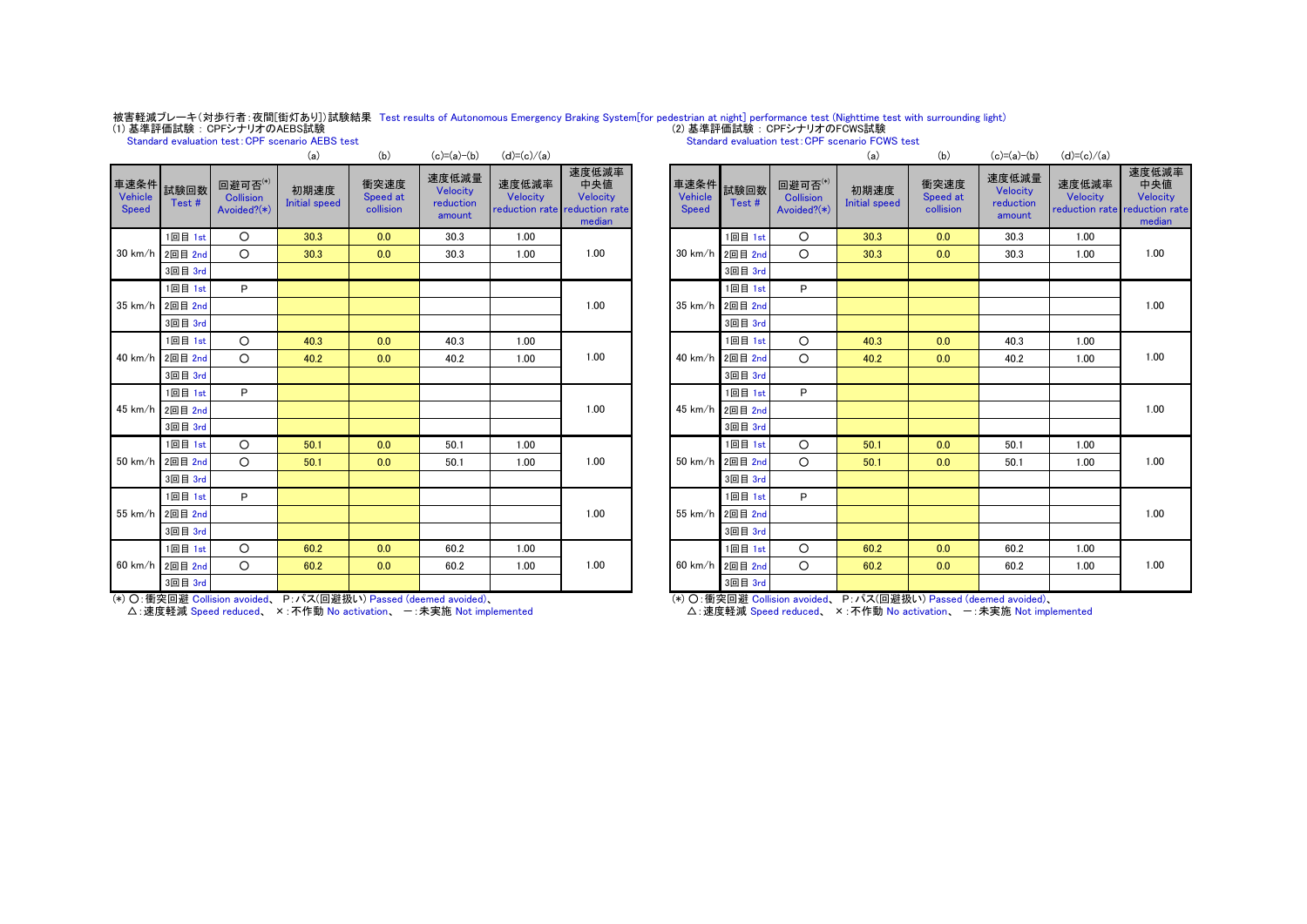# 被害軽減ブレーキ(対歩行者:夜間[街灯あり])試験結果 Test results of Autonomous Emergency Braking System[for pedestrian at night] performance test (Nighttime test with surrounding light)<br>(3) 基準評価試験:CPFOシナリオのAEBS試験<br>Standard evaluation test:CPFO s

|                                 |                 |                                                  | (a)                          | (b)                           | $(c)=(a)-(b)$                            | $(d)=(c)/(a)$     |                                                                     |                         |                     |                                            | (a)                          | (b)                           | $(c)=(a)-(b)$                            | $(d)=(c)/(a)$                                 |                             |
|---------------------------------|-----------------|--------------------------------------------------|------------------------------|-------------------------------|------------------------------------------|-------------------|---------------------------------------------------------------------|-------------------------|---------------------|--------------------------------------------|------------------------------|-------------------------------|------------------------------------------|-----------------------------------------------|-----------------------------|
| 車速条件<br>Vehicle<br><b>Speed</b> | 試験回数<br>Test #  | 回避可否 $^{(*)}$<br><b>Collision</b><br>Avoided?(*) | 初期速度<br><b>Initial speed</b> | 衝突速度<br>Speed at<br>collision | 速度低減量<br>Velocity<br>reduction<br>amount | 速度低減率<br>Velocity | 速度低減率<br>中央値<br>Velocity<br>reduction rate reduction rate<br>median | Vehicle<br><b>Speed</b> | 車速条件 試験回数<br>Test # | 回避可否(*)<br><b>Collision</b><br>Avoided?(*) | 初期速度<br><b>Initial speed</b> | 衝突速度<br>Speed at<br>collision | 速度低減量<br>Velocity<br>reduction<br>amount | 速度低減率<br>Velocity<br>reduction rate reduction | 速度低<br>中央<br>Veloc<br>media |
|                                 | 1回目 1st         | $\circ$                                          | 30.3                         | 0.0                           | 30.3                                     | 1.00              |                                                                     |                         | 1回目 1st             | $\circ$                                    | 30.3                         | 0.0                           | 30.3                                     | 1.00                                          |                             |
|                                 | 30 km/h 2回目 2nd | $\circ$                                          | 30.4                         | 0.0                           | 30.4                                     | 1.00              | 1.00                                                                |                         | 30 km/h 2回目 2nd     | $\Omega$                                   | 30.4                         | 0.0                           | 30.4                                     | 1.00                                          | 1.00                        |
|                                 | 3回目 3rd         |                                                  |                              |                               |                                          |                   |                                                                     |                         | 3回目 3rd             |                                            |                              |                               |                                          |                                               |                             |
|                                 | 1回目 1st         | P                                                |                              |                               |                                          |                   |                                                                     |                         | 1回目 1st             | P                                          |                              |                               |                                          |                                               |                             |
|                                 | 35 km/h 2回目 2nd |                                                  |                              |                               |                                          |                   | 1.00                                                                |                         | 35 km/h 2回目 2nd     |                                            |                              |                               |                                          |                                               | 1.00                        |
|                                 | 3回目 3rd         |                                                  |                              |                               |                                          |                   |                                                                     |                         | 3回目 3rd             |                                            |                              |                               |                                          |                                               |                             |
|                                 | 1回目 1st         | $\circ$                                          | 40.1                         | 0.0                           | 40.1                                     | 1.00              |                                                                     |                         | 1回目 1st             | $\circ$                                    | 40.1                         | 0.0                           | 40.1                                     | 1.00                                          |                             |
|                                 | 40 km/h 2回目 2nd | $\circ$                                          | 40.2                         | 0.0                           | 40.2                                     | 1.00              | 1.00                                                                |                         | 40 km/h 2回目 2nd     | $\circ$                                    | 40.2                         | 0.0                           | 40.2                                     | 1.00                                          | 1.00                        |
|                                 | 3回目 3rd         |                                                  |                              |                               |                                          |                   |                                                                     |                         | 3回目 3rd             |                                            |                              |                               |                                          |                                               |                             |
|                                 | 1回目 1st         | P                                                |                              |                               |                                          |                   |                                                                     |                         | 1回目 1st             | P                                          |                              |                               |                                          |                                               |                             |
|                                 | 45 km/h 2回目 2nd |                                                  |                              |                               |                                          |                   | 1.00                                                                |                         | 45 km/h 2回目 2nd     |                                            |                              |                               |                                          |                                               | 1.00                        |
|                                 | 3回目 3rd         |                                                  |                              |                               |                                          |                   |                                                                     |                         | 3回目 3rd             |                                            |                              |                               |                                          |                                               |                             |
|                                 | 1回目 1st         | $\circ$                                          | 50.2                         | 0.0                           | 50.2                                     | 1.00              |                                                                     |                         | 1回目 1st             | $\circ$                                    | 50.2                         | 0.0                           | 50.2                                     | 1.00                                          |                             |
|                                 | 50 km/h 2回目 2nd | $\circ$                                          | 50.3                         | 0.0                           | 50.3                                     | 1.00              | 1.00                                                                |                         | 50 km/h 2回目 2nd     | $\Omega$                                   | 50.3                         | 0.0                           | 50.3                                     | 1.00                                          | 1.00                        |
|                                 | 3回目 3rd         |                                                  |                              |                               |                                          |                   |                                                                     |                         | 3回目 3rd             |                                            |                              |                               |                                          |                                               |                             |
|                                 | 1回目 1st         | P                                                |                              |                               |                                          |                   |                                                                     |                         | 1回目 1st             | P                                          |                              |                               |                                          |                                               |                             |
|                                 | 55 km/h 2回目 2nd |                                                  |                              |                               |                                          |                   | 1.00                                                                |                         | 55 km/h 2回目 2nd     |                                            |                              |                               |                                          |                                               | 1.00                        |
|                                 | 3回目 3rd         |                                                  |                              |                               |                                          |                   |                                                                     |                         | 3回目 3rd             |                                            |                              |                               |                                          |                                               |                             |
|                                 | 1回目 1st         | O                                                | 60.3                         | 0.0                           | 60.3                                     | 1.00              |                                                                     |                         | 1回目 1st             | $\circ$                                    | 60.3                         | 0.0                           | 60.3                                     | 1.00                                          |                             |
|                                 | 60 km/h 2回目 2nd | $\circ$                                          | 60.2                         | 0.0                           | 60.2                                     | 1.00              | 1.00                                                                |                         | 60 km/h 2回目 2nd     | $\Omega$                                   | 60.2                         | 0.0                           | 60.2                                     | 1.00                                          | 1.00                        |
|                                 | 3回目 3rd         |                                                  |                              |                               |                                          |                   |                                                                     |                         | 3回目 3rd             |                                            |                              |                               |                                          |                                               |                             |

|                                        |                |                                            | (a)                          | (D)                           | $(C)$ $\neg$ $(Z)$ $\neg$ $(D)$                 | $Q - C$           |                                                                     |
|----------------------------------------|----------------|--------------------------------------------|------------------------------|-------------------------------|-------------------------------------------------|-------------------|---------------------------------------------------------------------|
| 車速条件<br><b>Vehicle</b><br><b>Speed</b> | 試験回数<br>Test # | 回避可否(*)<br><b>Collision</b><br>Avoided?(*) | 初期速度<br><b>Initial speed</b> | 衝突速度<br>Speed at<br>collision | 速度低減量<br><b>Velocity</b><br>reduction<br>amount | 速度低減率<br>Velocity | 速度低減率<br>中央値<br>Velocity<br>reduction rate reduction rate<br>median |
|                                        | 1回目 1st        | O                                          | 30.3                         | 0.0                           | 30.3                                            | 1.00              |                                                                     |
| 30 km/h                                | 2回目 2nd        | O                                          | 30.4                         | 0.0                           | 30.4                                            | 1.00              | 1.00                                                                |
|                                        | 3回目 3rd        |                                            |                              |                               |                                                 |                   |                                                                     |
|                                        | 1回目 1st        | P                                          |                              |                               |                                                 |                   |                                                                     |
| 35 km/h                                | 2回目 2nd        |                                            |                              |                               |                                                 |                   | 1.00                                                                |
|                                        | 3回目 3rd        |                                            |                              |                               |                                                 |                   |                                                                     |
|                                        | 1回目 1st        | O                                          | 40.1                         | 0.0                           | 40.1                                            | 1.00              |                                                                     |
| 40 km/h                                | 2回目 2nd        | $\circ$                                    | 40.2                         | 0.0                           | 40.2                                            | 1.00              | 1.00                                                                |
|                                        | 3回目 3rd        |                                            |                              |                               |                                                 |                   |                                                                     |
|                                        | 1回目 1st        | P                                          |                              |                               |                                                 |                   |                                                                     |
| 45 km/h                                | 2回目 2nd        |                                            |                              |                               |                                                 |                   | 1.00                                                                |
|                                        | 3回目 3rd        |                                            |                              |                               |                                                 |                   |                                                                     |
|                                        | 1回目 1st        | O                                          | 50.2                         | 0.0                           | 50.2                                            | 1.00              |                                                                     |
| 50 km/h                                | 2回目 2nd        | O                                          | 50.3                         | 0.0                           | 50.3                                            | 1.00              | 1.00                                                                |
|                                        | 3回目 3rd        |                                            |                              |                               |                                                 |                   |                                                                     |
|                                        | 1回目 1st        | P                                          |                              |                               |                                                 |                   |                                                                     |
| 55 km/h                                | 2回目 2nd        |                                            |                              |                               |                                                 |                   | 1.00                                                                |
|                                        | 3回目 3rd        |                                            |                              |                               |                                                 |                   |                                                                     |
|                                        | 1回目 1st        | O                                          | 60.3                         | 0.0                           | 60.3                                            | 1.00              |                                                                     |
| 60 km/h                                | 2回目 2nd        | O                                          | 60.2                         | 0.0                           | 60.2                                            | 1.00              | 1.00                                                                |
|                                        | 3回目 3rd        |                                            |                              |                               |                                                 |                   |                                                                     |

(\*) ○:衝突回避 Collision avoided、 P:パス(回避扱い) Passed (deemed avoided)、

△: 速度軽減 Speed reduced、 ×: 不作動 No activation、 一: 未実施 Not implemented

(\*) ○:衝突回避 Collision avoided、 P:パス(回避扱い) Passed (deemed avoided)、

△: 速度軽減 Speed reduced、 ×: 不作動 No activation、 一: 未実施 Not implemented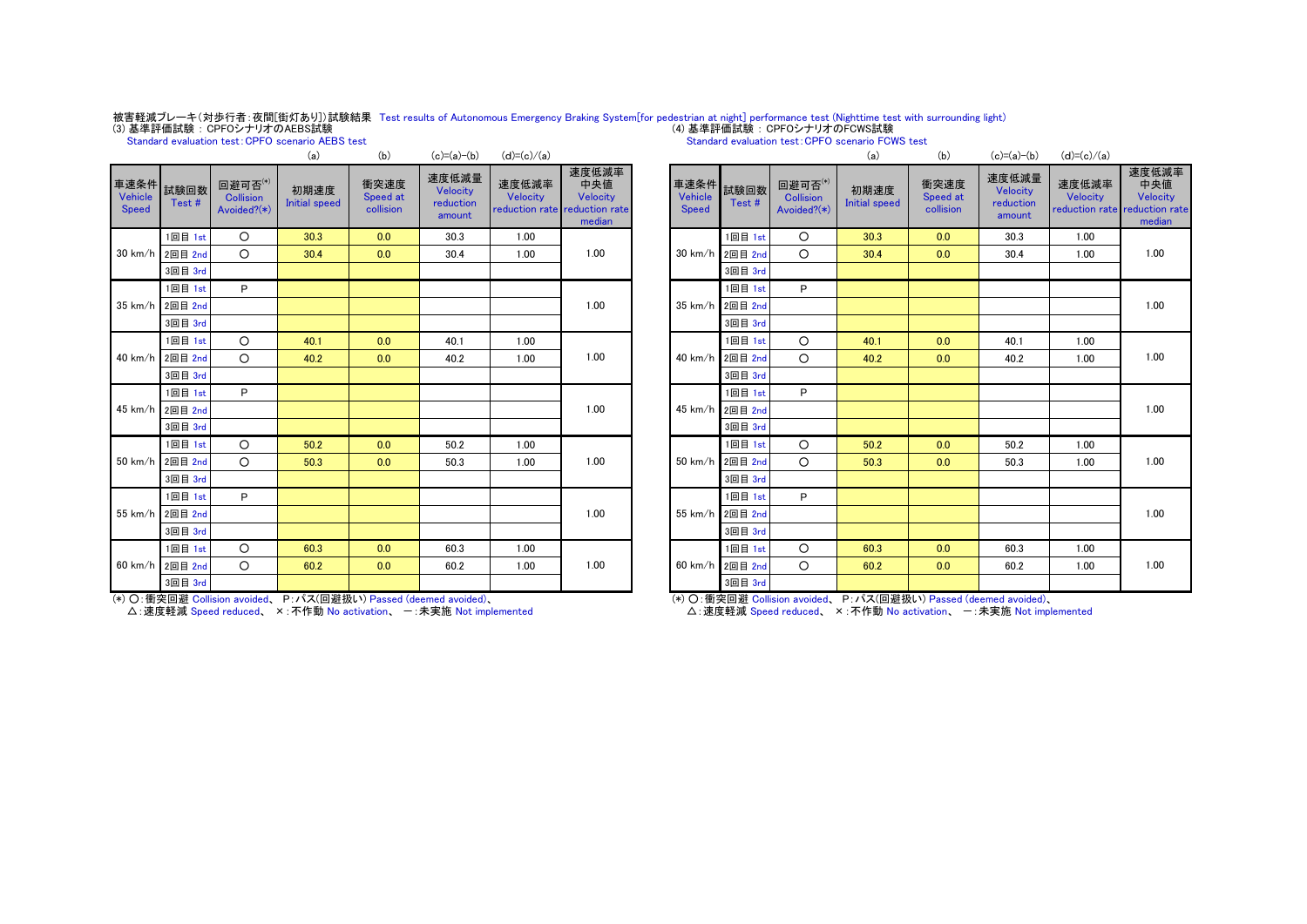# 被害軽減ブレーキ(対歩行者:夜間[街灯あり])試験結果 Test results of Autonomous Emergency Braking System[for pedestrian at night] performance test (Nighttime test with surrounding light)<br>(5) 部分評価試験:CPFシナリオのAEBS試験

Partial evaluation test:CPF scenario AEBS test

| ○ラップ率 25%<br>Wrap rate 25% |                          |                                               | (a)                   | (b)                           | $(c)=(a)-(b)$                            | $(d)=(c)/(a)$            |                                                                     | ○ラップ率 25%               | Wrap rate 25%         |                                            | (a)                          | (b)                           | $(c)=(a)-(b)$                                   | $(d)=(c)/(a)$                                 |                              |
|----------------------------|--------------------------|-----------------------------------------------|-----------------------|-------------------------------|------------------------------------------|--------------------------|---------------------------------------------------------------------|-------------------------|-----------------------|--------------------------------------------|------------------------------|-------------------------------|-------------------------------------------------|-----------------------------------------------|------------------------------|
| Vehicle<br>Speed           | 重速条件 試験回数   □~<br>Test # | 回避可否(*)<br><b>Collision</b><br>Avoided? $(*)$ | 初期速度<br>Initial speed | 衝突速度<br>Speed at<br>collision | 速度低減量<br>Velocity<br>reduction<br>amount | 速度低減率<br><b>Velocity</b> | 速度低減率<br>中央値<br>Velocity<br>reduction rate reduction rate<br>median | Vehicle<br><b>Speed</b> | 車速条件 試験回数 一~<br>Test# | 回避可否(*)<br><b>Collision</b><br>Avoided?(*) | 初期速度<br><b>Initial speed</b> | 衝突速度<br>Speed at<br>collision | 速度低減量<br><b>Velocity</b><br>reduction<br>amount | 速度低減率<br>Velocity<br>reduction rate reduction | 速度低:<br>中央<br>Veloc<br>media |
|                            | 1回目 1st                  |                                               | 45.1                  | 0.0                           | 45.1                                     | 1.00                     |                                                                     |                         | 1回目 1st               |                                            | 45.1                         | 0.0                           | 45.1                                            | 1.00                                          |                              |
| 45 km/h 2回目 2nd            |                          |                                               | 45.1                  | 0.0                           | 45.1                                     | 1.00                     | 1.00                                                                |                         | 45 km/h 2回目 2nd       | O                                          | 45.1                         | 0.0                           | 45.1                                            | 1.00                                          | 1.00                         |
|                            | 3回目 3rd                  |                                               |                       |                               |                                          |                          |                                                                     |                         | 3回目 3rd               |                                            |                              |                               |                                                 |                                               |                              |

| <b>EBS</b> test |                               |                                          |                          |                                                                            |                            |                                |                       |                                            | Partial evaluation test: CPF scenario FCWS test |                               |                                          |                                                    |                                    |
|-----------------|-------------------------------|------------------------------------------|--------------------------|----------------------------------------------------------------------------|----------------------------|--------------------------------|-----------------------|--------------------------------------------|-------------------------------------------------|-------------------------------|------------------------------------------|----------------------------------------------------|------------------------------------|
| (a)             | (b)                           | $(c)=(a)-(b)$                            | $(d)=(c)/(a)$            |                                                                            | ○ラップ率 25%<br>Wrap rate 25% |                                |                       |                                            |                                                 | (b)                           | $(c)=(a)-(b)$                            | $(d)=(c)/(a)$                                      |                                    |
| 朋速度<br>I speed  | 衝突速度<br>Speed at<br>collision | 速度低減量<br>Velocity<br>reduction<br>amount | 速度低減率<br><b>Velocity</b> | 速度低減率<br>中央値<br><b>Velocity</b><br>reduction rate reduction rate<br>median |                            | <b>Vehicle</b><br><b>Speed</b> | 車速条件 試験回数 一<br>Test # | 回避可否(*)<br><b>Collision</b><br>Avoided?(*) | 初期速度<br>Initial speed                           | 衝突速度<br>Speed at<br>collision | 速度低減量<br>Velocity<br>reduction<br>amount | 速度低減率<br>Velocity<br>reduction rate reduction rate | 速度低減率<br>中央値<br>Velocity<br>median |
| $-5.1$          | 0.0                           | 45.1                                     | 1.00                     |                                                                            |                            |                                | 1回目 1st               |                                            | 45.1                                            | 0.0                           | 45.1                                     | 1.00                                               |                                    |
| $-5.1$          | 0.0                           | 45.1                                     | 1.00                     | 1.00                                                                       |                            |                                | 45 km/h 2回目 2nd       |                                            | 45.1                                            | 0.0                           | 45.1                                     | 1.00                                               | 1.00                               |
|                 |                               |                                          |                          |                                                                            |                            |                                | 3回目 3rd               |                                            |                                                 |                               |                                          |                                                    |                                    |

## ○ラップ率 75% Wran rate 75%

(a) (b) (c)=(a)-(b) (d)=(c)/(a) (a) (b) (c)=(a)-(b) (d)=(c)/(a) (a) (b) (c)=(a)-(b) (d)=(c)/(a)

|                                 | <b>THERE I RUN I VIII</b> |                                            |                       |                               |                                          |                                                    |                                    |                                        | <b>THERE I READ I VIT</b> |                         |
|---------------------------------|---------------------------|--------------------------------------------|-----------------------|-------------------------------|------------------------------------------|----------------------------------------------------|------------------------------------|----------------------------------------|---------------------------|-------------------------|
| 車速条件<br>Vehicle<br><b>Speed</b> | 試験回数<br>Test #            | 回避可否(*)<br><b>Collision</b><br>Avoided?(*) | 初期速度<br>Initial speed | 衝突速度<br>Speed at<br>collision | 速度低減量<br>Velocity<br>reduction<br>amount | 速度低減率<br>Velocity<br>reduction rate reduction rate | 速度低減率<br>中央値<br>Velocity<br>median | 車速条件<br><b>Vehicle</b><br><b>Speed</b> | 試験回数<br>Test #            | 回避可<br>Collis<br>Avoide |
|                                 | 1回目 1st                   | D                                          |                       |                               |                                          |                                                    |                                    |                                        | 回目 1st                    | P                       |
| 45 km/h                         | 2回目 2nd                   |                                            |                       |                               |                                          |                                                    | 1.00                               | $45 \text{ km/h}$                      | 2回目 2nd                   |                         |
|                                 | 3回目 3rd                   |                                            |                       |                               |                                          |                                                    |                                    |                                        | 3回目 3rd                   |                         |

 ○歩行速度 8km/h Pedestrian speed 8km/h

|                                | <b>Lengen Islie sheen ovilly if</b> |                                               |                       |                               |                                          |                                                    |                                    | <b>FOUGSURII SUCCU ONII/II</b> |                                                                     |         |                                                  |                       |                               |                                                 |                                                      |                             |  |
|--------------------------------|-------------------------------------|-----------------------------------------------|-----------------------|-------------------------------|------------------------------------------|----------------------------------------------------|------------------------------------|--------------------------------|---------------------------------------------------------------------|---------|--------------------------------------------------|-----------------------|-------------------------------|-------------------------------------------------|------------------------------------------------------|-----------------------------|--|
| <b>Vehicle</b><br><b>Speed</b> | " <sup>韦</sup> 谏条件▌試験回数Ⅰ<br>Test #  | 回避可否(*)<br><b>Collision</b><br>Avoided? $(*)$ | 初期速度<br>Initial speed | 衝突速度<br>Speed at<br>collision | 速度低減量<br>Velocity<br>reduction<br>amount | 速度低減率<br>Velocity<br>reduction rate reduction rate | 速度低減率<br>中央値<br>Velocity<br>median |                                | ·  ┃車速条件┃試験回数┃ <sup>--</sup> ----<br><b>Vehicle</b><br><b>Speed</b> | Test #  | 回避可否 $^{(*)}$<br><b>Collision</b><br>Avoided?(*) | 初期速度<br>Initial speed | 衝突速度<br>Speed at<br>collision | 速度低減量<br><b>Velocity</b><br>reduction<br>amount | 速度低減率<br><b>Velocity</b><br>reduction rate reduction | 速度低<br>中央<br>Veloc<br>media |  |
|                                | 1回目 1st                             |                                               | 45.4                  | 0.0                           | 45.4                                     | 1.00                                               |                                    |                                |                                                                     | 1回目 1st |                                                  | 45.4                  | 0.0                           | 45.4                                            | 1.00                                                 |                             |  |
|                                | 45 km/h 2回目 2nd                     |                                               | 45.3                  | 0.0                           | 45.3                                     | 1.00                                               | 1.00                               |                                | 45 km/h 2回目 2nd                                                     |         |                                                  | 45.3                  | 0.0                           | 45.3                                            | 1.00                                                 | 1.00                        |  |
|                                | 3回目 3rd                             |                                               |                       |                               |                                          |                                                    |                                    |                                |                                                                     | 3回目 3rd |                                                  |                       |                               |                                                 |                                                      |                             |  |

(\*) ○:衝突回避 Collision avoided、 P:パス(回避扱い) Passed (deemed avoided)、

△: 速度軽減 Speed reduced、 ×: 不作動 No activation、 一: 未実施 Not implemented

## ○ラップ率 75% Wrap rate 75%

|                                 | <b><i>IIIWN IWW IVN</i></b> |                                            |                              |                               |                                          |                                                    |                                    |
|---------------------------------|-----------------------------|--------------------------------------------|------------------------------|-------------------------------|------------------------------------------|----------------------------------------------------|------------------------------------|
| 車速条件<br>Vehicle<br><b>Speed</b> | 試験回数<br>Test#               | 回避可否(*)<br><b>Collision</b><br>Avoided?(*) | 初期速度<br><b>Initial speed</b> | 衝突速度<br>Speed at<br>collision | 速度低減量<br>Velocity<br>reduction<br>amount | 速度低減率<br>Velocity<br>reduction rate reduction rate | 速度低減率<br>中央値<br>Velocity<br>median |
|                                 | 1回目 1st                     | P                                          |                              |                               |                                          |                                                    |                                    |
| $45 \text{ km/h}$               | 2回目 2nd                     |                                            |                              |                               |                                          |                                                    | 1.00                               |
|                                 | 3回目 3rd                     |                                            |                              |                               |                                          |                                                    |                                    |

| (a) | (b) | $(a)-(b)$   | $(d)=(c)/(a)$ | ○歩行速度<br>՝ 8km∕h       |     | (b) | =(a)–(b) | $(d)=(c)/(a)$ |
|-----|-----|-------------|---------------|------------------------|-----|-----|----------|---------------|
|     |     | $(c) = (a)$ |               | Pedestrian speed 8km/h | ۱а. |     | (C)=     |               |

| 車速条件<br><b>Vehicle</b><br><b>Speed</b> | 試験回数<br>Test # | 回避可否(*)<br><b>Collision</b><br>Avoided? $(*)$ | 初期速度<br><b>Initial speed</b> | 衝突速度<br>Speed at<br>collision | 速度低減量<br><b>Velocity</b><br>reduction<br>amount | 速度低減率<br>Velocity | 速度低減率<br>中央値<br>Velocity<br>reduction rate reduction rate<br>median |
|----------------------------------------|----------------|-----------------------------------------------|------------------------------|-------------------------------|-------------------------------------------------|-------------------|---------------------------------------------------------------------|
|                                        | 1回目 1st        |                                               | 45.4                         | 0.0                           | 45.4                                            | 1.00              |                                                                     |
| 45 km/h                                | 2回目 2nd        |                                               | 45.3                         | 0.0                           | 45.3                                            | 1.00              | 1.00                                                                |
|                                        | 3回目 3rd        |                                               |                              |                               |                                                 |                   |                                                                     |

(\*) ○:衝突回避 Collision avoided、 P:パス(回避扱い) Passed (deemed avoided)、

△:速度軽減 Speed reduced、 ×:不作動 No activation、 一:未実施 Not implemented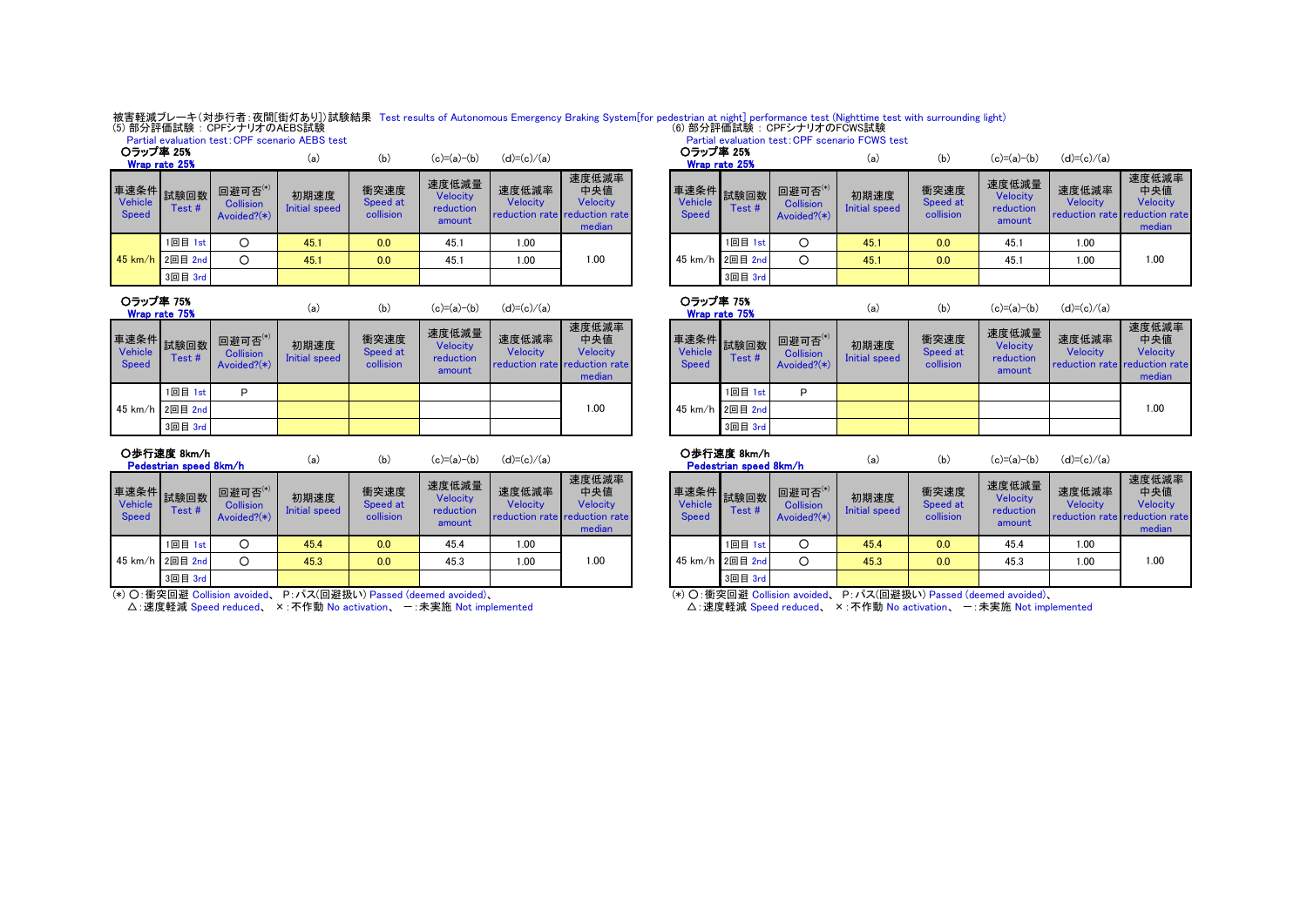## 被害軽減ブレーキ(対歩行者:夜間[街灯なし])試験結果

Test results of Autonomous Emergency Braking System[for pedestrian at night] performance test (Nighttime test without surrounding light)

| 試験車名<br><b>Test Vehicle</b>  | トヨタ(TOYOTA)<br>アルファード (ALPHARD)<br>2.5L S"Cパッケージ" (2.5L S"C package") | AEBS試験 AEE<br>追加条件            |
|------------------------------|-----------------------------------------------------------------------|-------------------------------|
| 試験車型式<br>Type                | DAA-AYH30W                                                            | <b>Additional Conditio</b>    |
| 車台番号<br>Frame number         | AYH30-0058779                                                         | ラップ率<br>Wrap rate             |
| 試験番号<br><b>Test number</b>   | NASVA 2019-16204-051                                                  | 歩行速度<br>Pedestrian speed      |
| 試験時重量<br>Test vehicle weight | 2443.5kg                                                              | 補正無しの場合<br>Standard evaluatio |
| センサー方式<br>Sensor system      | ミリ波レーダー・単眼カメラ<br>Milliwave radar & Monocular camera                   | test results                  |
| タイヤサイズ<br>Tire               | 225/60R17 99H                                                         |                               |

# AEBS試験 AEBS test

| パッケージ"(2.5L S"C package")                     | 追加条件                                | CPF結果              | 補正係数<br>Correction | CPF得点            | CPFO結果              | 補正係数<br>Correction | CPFO得点            | 評価得点<br><b>Evaluation</b> |
|-----------------------------------------------|-------------------------------------|--------------------|--------------------|------------------|---------------------|--------------------|-------------------|---------------------------|
| DAA-AYH30W                                    | <b>Additional Conditions</b>        | <b>CPF Results</b> | Factor             | <b>CPF Score</b> | <b>CPFO Results</b> | Factor             | <b>CPFO</b> Score | score                     |
| AYH30-0058779                                 | ラップ率<br>Wrap rate                   | 6.00               | 1.00               |                  | 1.50                | 1.00               |                   |                           |
| NASVA 2019-16204-051                          | 歩行速度<br>Pedestrian speed            | 6.00               | 1.00               | 6.00             | 1.50                | 1.00               | 1.50              | 7.50                      |
| 2443.5kg                                      | 補正無しの場合                             |                    |                    |                  |                     |                    |                   |                           |
| ミリ波レーダー・単眼カメラ<br>ave radar & Monocular camera | Standard evaluation<br>test results | 6.00               |                    |                  | 1.50                |                    |                   |                           |

## FCWS試験 FCWS test

|                                                  |            |               | 迫加米什                         | しドト茄子              | Correcti |
|--------------------------------------------------|------------|---------------|------------------------------|--------------------|----------|
| AEBS 試験開始車速<br>AEBS activation lower limit speed | CPF:30km/h | CPFO:40km/h   | <b>Additional Conditions</b> | <b>CPF Results</b> | Factor   |
|                                                  |            |               |                              |                    |          |
| FCWS 試験開始車速                                      | CPF:30km/h | CPFO:40km/h   | ラップ率                         | 6.00               | 1.00     |
| <b>FCWS</b> activation lower limit speed         |            |               | Wrap rate                    |                    |          |
| AEBS 試験終了車速                                      | CPF:60km/h | CPFO:50km/h   | 歩行速度                         | 6.00               | 1.00     |
| AEBS activation upper limit speed                |            |               | Pedestrian speed             |                    |          |
| FCWS 試験終了車速                                      | CPF:60km/h | CPFO:50km/h   | 補正無しの場合                      |                    |          |
| <b>FCWS</b> activation upper limit speed         |            |               | Standard evaluation          | 6.00               |          |
| FCWS機能の有無                                        |            |               |                              |                    |          |
| <b>FCWS Available or Not</b>                     |            | 有 (Available) | test results                 |                    |          |
| 部分評価試験における代表車速                                   |            | CPF:45km/h    |                              |                    |          |
| Partial evaluation test representative speed     |            |               |                              |                    |          |

|                           |             | 追加条件                            | CPF結果              | 補正係数<br>Correction | CPF得点            | CPFO結果              | 補正係数<br>Correction | CPFO得点            | 評価得点<br>Evaluation |
|---------------------------|-------------|---------------------------------|--------------------|--------------------|------------------|---------------------|--------------------|-------------------|--------------------|
| CPF:30km/h                | CPFO:40km/h | <b>Additional Conditions</b>    | <b>CPF Results</b> | Factor             | <b>CPF Score</b> | <b>CPFO Results</b> | Factor             | <b>CPFO</b> Score | score              |
| CPF:30km/h                | CPFO:40km/h | ラップ率<br>Wrap rate               | 6.00               | 1.00               |                  | 50.ا                | 1.00               |                   |                    |
| CPF:60km/h                | CPFO:50km/h | 歩行速度<br><b>Pedestrian speed</b> | 6.00               | 1.00               | 6.00             | 1.50                | 1.00               | 1.50              | 7.50               |
| CPF:60km/h<br>CPFO:50km/h |             | 補正無しの場合<br>Standard evaluation  | 6.00               |                    |                  | 1.50                |                    |                   |                    |
| 有 (Available)             |             | test results                    |                    |                    |                  |                     |                    |                   |                    |

| Overall points I <mark>I</mark> |  |
|---------------------------------|--|
|---------------------------------|--|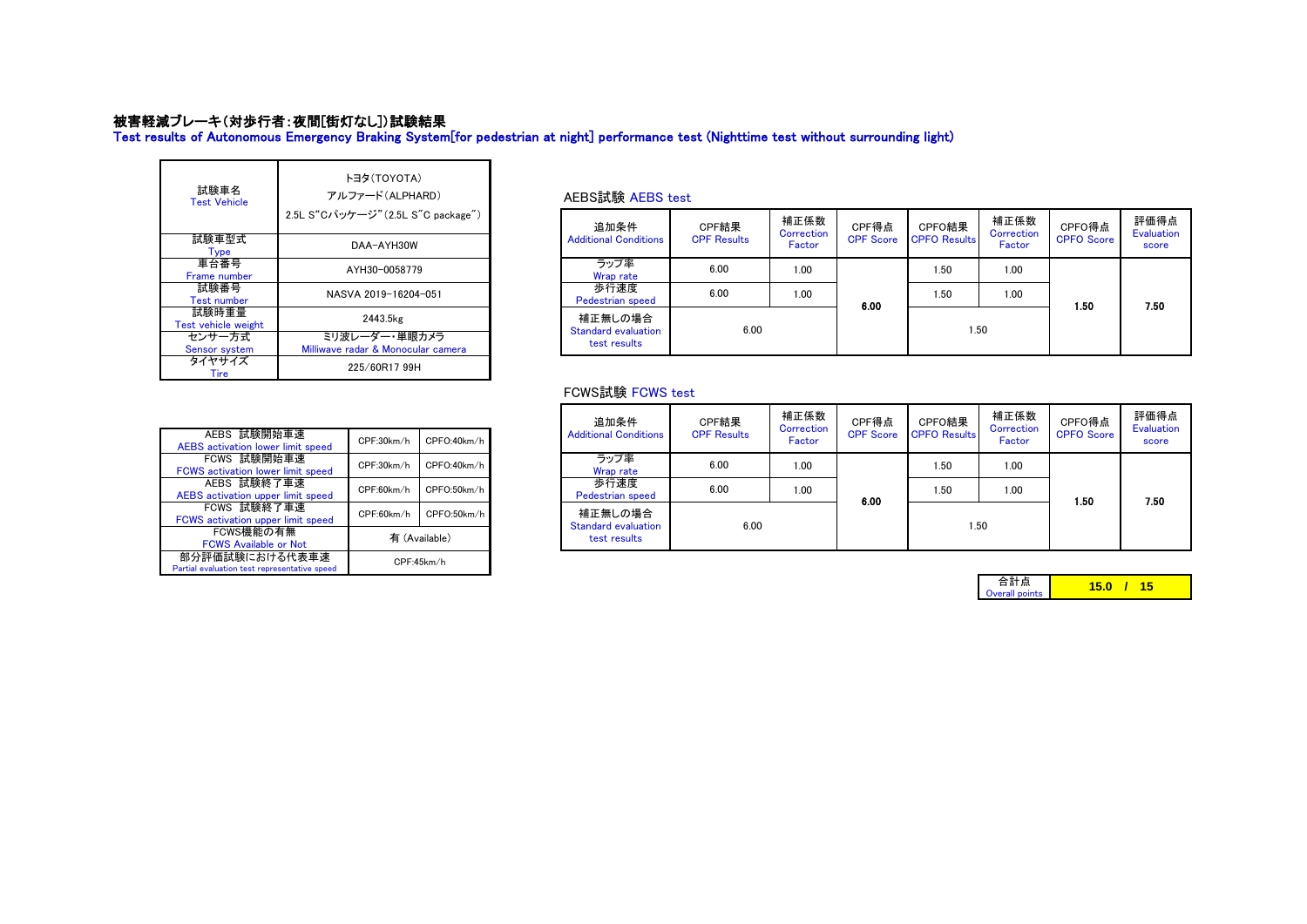# 被害軽減ブレーキ(対歩行者:夜間[街灯なし])試験結果 Test results of Autonomous Emergency Braking System[for pedestrian at night] performance test (Nighttime test without surrounding light)<br>(1)基準評価試験:CPFシナリオのAEBS試験<br>Standard evaluation test:CPF s

|                                 |               |                                            | (a)                          | (b)                           | $(c)=(a)-(b)$                            | $(d)=(c)/(a)$     |                                                                     |  |                                      |         |                                            | (a)                          | (b)                           | $(c)=(a)-(b)$                            | $(d)=(c)/(a)$                       |                                                  |
|---------------------------------|---------------|--------------------------------------------|------------------------------|-------------------------------|------------------------------------------|-------------------|---------------------------------------------------------------------|--|--------------------------------------|---------|--------------------------------------------|------------------------------|-------------------------------|------------------------------------------|-------------------------------------|--------------------------------------------------|
| 車速条件<br>Vehicle<br><b>Speed</b> | 試験回数<br>Test# | 回避可否(*)<br><b>Collision</b><br>Avoided?(*) | 初期速度<br><b>Initial speed</b> | 衝突速度<br>Speed at<br>collision | 速度低減量<br>Velocity<br>reduction<br>amount | 速度低減率<br>Velocity | 速度低減率<br>中央値<br>Velocity<br>reduction rate reduction rate<br>median |  | 車速条件 試験回数<br>Vehicle<br><b>Speed</b> | Test #  | 回避可否(*)<br><b>Collision</b><br>Avoided?(*) | 初期速度<br><b>Initial speed</b> | 衝突速度<br>Speed at<br>collision | 速度低減量<br>Velocity<br>reduction<br>amount | 速度低減率<br>Velocity<br>reduction rate | 速度低:<br>中央<br>Veloc<br><b>reduction</b><br>media |
|                                 | 1回目 1st       | $\circ$                                    | 30.1                         | 0.0                           | 30.1                                     | 1.00              |                                                                     |  |                                      | 1回目 1st | $\circ$                                    | 30.1                         | 0.0                           | 30.1                                     | 1.00                                |                                                  |
| 30 km/h 2回目 2nd                 |               | $\circ$                                    | 30.2                         | 0.0                           | 30.2                                     | 1.00              | 1.00                                                                |  | $30 \text{ km/h}$                    | 2回目 2nd | $\Omega$                                   | 30.2                         | 0.0                           | 30.2                                     | 1.00                                | 1.00                                             |
|                                 | 3回目 3rd       |                                            |                              |                               |                                          |                   |                                                                     |  |                                      | 3回目 3rd |                                            |                              |                               |                                          |                                     |                                                  |
|                                 | 1回目 1st       | P                                          |                              |                               |                                          |                   |                                                                     |  |                                      | 1回目 1st | P                                          |                              |                               |                                          |                                     |                                                  |
| 35 km/h 2回目 2nd                 |               |                                            |                              |                               |                                          |                   | 1.00                                                                |  | $35 \text{ km/h}$                    | 2回目 2nd |                                            |                              |                               |                                          |                                     | 1.00                                             |
|                                 | 3回目 3rd       |                                            |                              |                               |                                          |                   |                                                                     |  |                                      | 3回目 3rd |                                            |                              |                               |                                          |                                     |                                                  |
|                                 | 1回目 1st       | $\circ$                                    | 40.2                         | 0.0                           | 40.2                                     | 1.00              |                                                                     |  |                                      | 1回目 1st | $\circ$                                    | 40.2                         | 0.0                           | 40.2                                     | 1.00                                |                                                  |
| 40 km/h                         | 2回目 2nd       | $\circ$                                    | 40.2                         | 0.0                           | 40.2                                     | 1.00              | 1.00                                                                |  | 40 km/h                              | 2回目 2nd | $\circ$                                    | 40.2                         | 0.0                           | 40.2                                     | 1.00                                | 1.00                                             |
|                                 | 3回目 3rd       |                                            |                              |                               |                                          |                   |                                                                     |  |                                      | 3回目 3rd |                                            |                              |                               |                                          |                                     |                                                  |
|                                 | 1回目 1st       | P                                          |                              |                               |                                          |                   |                                                                     |  |                                      | 1回目 1st | P                                          |                              |                               |                                          |                                     |                                                  |
| 45 km/h 2回目 2nd                 |               |                                            |                              |                               |                                          |                   | 1.00                                                                |  | $45 \text{ km/h}$                    | 2回目 2nd |                                            |                              |                               |                                          |                                     | 1.00                                             |
|                                 | 3回目 3rd       |                                            |                              |                               |                                          |                   |                                                                     |  |                                      | 3回目 3rd |                                            |                              |                               |                                          |                                     |                                                  |
|                                 | 1回目 1st       | $\circ$                                    | 50.3                         | 0.0                           | 50.3                                     | 1.00              |                                                                     |  |                                      | 1回目 1st | $\circ$                                    | 50.3                         | 0.0                           | 50.3                                     | 1.00                                |                                                  |
| 50 km/h 2回目 2nd                 |               | $\circ$                                    | 50.2                         | 0.0                           | 50.2                                     | 1.00              | 1.00                                                                |  | $50 \text{ km/h}$                    | 2回目 2nd | $\Omega$                                   | 50.2                         | 0.0                           | 50.2                                     | 1.00                                | 1.00                                             |
|                                 | 3回目 3rd       |                                            |                              |                               |                                          |                   |                                                                     |  |                                      | 3回目 3rd |                                            |                              |                               |                                          |                                     |                                                  |
|                                 | 1回目 1st       | P                                          |                              |                               |                                          |                   |                                                                     |  |                                      | 1回目 1st | P                                          |                              |                               |                                          |                                     |                                                  |
| 55 km/h 2回目 2nd                 |               |                                            |                              |                               |                                          |                   | 1.00                                                                |  | 55 km/h                              | 2回目 2nd |                                            |                              |                               |                                          |                                     | 1.00                                             |
|                                 | 3回目 3rd       |                                            |                              |                               |                                          |                   |                                                                     |  |                                      | 3回目 3rd |                                            |                              |                               |                                          |                                     |                                                  |
|                                 | 1回目 1st       | $\circ$                                    | 60.1                         | 0.0                           | 60.1                                     | 1.00              |                                                                     |  |                                      | 1回目 1st | $\circ$                                    | 60.1                         | 0.0                           | 60.1                                     | 1.00                                |                                                  |
| 60 km/h 2回目 2nd                 |               | $\circ$                                    | 60.2                         | 0.0                           | 60.2                                     | 1.00              | 1.00                                                                |  | 60 km/h                              | 2回目 2nd | $\Omega$                                   | 60.2                         | 0.0                           | 60.2                                     | 1.00                                | 1.00                                             |
|                                 | 3回目 3rd       |                                            |                              |                               |                                          |                   |                                                                     |  |                                      | 3回目 3rd |                                            |                              |                               |                                          |                                     |                                                  |

| (a)                   | (b)                           | $(c)=(a)-(b)$                            | $(d)=(c)/(a)$     |                                                                     |                                 |               |                                            | (a)                          | (b)                           | $(c)=(a)-(b)$                            | $(d)=(c)/(a)$                                      |                                    |
|-----------------------|-------------------------------|------------------------------------------|-------------------|---------------------------------------------------------------------|---------------------------------|---------------|--------------------------------------------|------------------------------|-------------------------------|------------------------------------------|----------------------------------------------------|------------------------------------|
| <b>用速度</b><br>I speed | 衝突速度<br>Speed at<br>collision | 速度低減量<br>Velocity<br>reduction<br>amount | 速度低減率<br>Velocity | 速度低減率<br>中央値<br>Velocity<br>reduction rate reduction rate<br>median | 車速条件<br>Vehicle<br><b>Speed</b> | 試験回数<br>Test# | 回避可否(*)<br><b>Collision</b><br>Avoided?(*) | 初期速度<br><b>Initial speed</b> | 衝突速度<br>Speed at<br>collision | 速度低減量<br>Velocity<br>reduction<br>amount | 速度低減率<br>Velocity<br>reduction rate reduction rate | 速度低減率<br>中央値<br>Velocity<br>median |
| 0.1                   | 0.0                           | 30.1                                     | 1.00              |                                                                     |                                 | 1回目 1st       | $\circ$                                    | 30.1                         | 0.0                           | 30.1                                     | 1.00                                               |                                    |
| 0.2                   | 0.0                           | 30.2                                     | 1.00              | 1.00                                                                | 30 km/h                         | 2回目 2nd       | $\circ$                                    | 30.2                         | 0.0                           | 30.2                                     | 1.00                                               | 1.00                               |
|                       |                               |                                          |                   |                                                                     |                                 | 3回目 3rd       |                                            |                              |                               |                                          |                                                    |                                    |
|                       |                               |                                          |                   |                                                                     |                                 | 1回目 1st       | P                                          |                              |                               |                                          |                                                    |                                    |
|                       |                               |                                          |                   | 1.00                                                                | $35 \text{ km/h}$               | 2回目 2nd       |                                            |                              |                               |                                          |                                                    | 1.00                               |
|                       |                               |                                          |                   |                                                                     |                                 | 3回目 3rd       |                                            |                              |                               |                                          |                                                    |                                    |
| 0.2                   | 0.0                           | 40.2                                     | 1.00              |                                                                     |                                 | 1回目 1st       | $\circ$                                    | 40.2                         | 0.0                           | 40.2                                     | 1.00                                               |                                    |
| 0.2                   | 0.0                           | 40.2                                     | 1.00              | 1.00                                                                | $40 \text{ km/h}$               | 2回目 2nd       | $\circ$                                    | 40.2                         | 0.0                           | 40.2                                     | 1.00                                               | 1.00                               |
|                       |                               |                                          |                   |                                                                     |                                 | 3回目 3rd       |                                            |                              |                               |                                          |                                                    |                                    |
|                       |                               |                                          |                   |                                                                     |                                 | 1回目 1st       | P                                          |                              |                               |                                          |                                                    |                                    |
|                       |                               |                                          |                   | 1.00                                                                | 45 km/h                         | 2回目 2nd       |                                            |                              |                               |                                          |                                                    | 1.00                               |
|                       |                               |                                          |                   |                                                                     |                                 | 3回目 3rd       |                                            |                              |                               |                                          |                                                    |                                    |
| 0.3                   | 0.0                           | 50.3                                     | 1.00              |                                                                     |                                 | 1回目 1st       | $\circ$                                    | 50.3                         | 0.0                           | 50.3                                     | 1.00                                               |                                    |
| 0.2                   | 0.0                           | 50.2                                     | 1.00              | 1.00                                                                | 50 km/h                         | 2回目 2nd       | $\circ$                                    | 50.2                         | 0.0                           | 50.2                                     | 1.00                                               | 1.00                               |
|                       |                               |                                          |                   |                                                                     |                                 | 3回目 3rd       |                                            |                              |                               |                                          |                                                    |                                    |
|                       |                               |                                          |                   |                                                                     |                                 | 1回目 1st       | P                                          |                              |                               |                                          |                                                    |                                    |
|                       |                               |                                          |                   | 1.00                                                                | 55 km/h                         | 2回目 2nd       |                                            |                              |                               |                                          |                                                    | 1.00                               |
|                       |                               |                                          |                   |                                                                     |                                 | 3回目 3rd       |                                            |                              |                               |                                          |                                                    |                                    |
| 0.1                   | 0.0                           | 60.1                                     | 1.00              |                                                                     |                                 | 1回目 1st       | $\circ$                                    | 60.1                         | 0.0                           | 60.1                                     | 1.00                                               |                                    |
| 0.2                   | 0.0                           | 60.2                                     | 1.00              | 1.00                                                                | 60 km/h                         | 2回目 2nd       | $\circ$                                    | 60.2                         | 0.0                           | 60.2                                     | 1.00                                               | 1.00                               |
|                       |                               |                                          |                   |                                                                     |                                 | 3回目 3rd       |                                            |                              |                               |                                          |                                                    |                                    |

(\*) ○:衝突回避 Collision avoided、 P:パス(回避扱い) Passed (deemed avoided)、

△: 速度軽減 Speed reduced、 ×: 不作動 No activation、 一: 未実施 Not implemented

(\*) ○:衝突回避 Collision avoided、 P:パス(回避扱い) Passed (deemed avoided)、

· △: 速度軽減 Speed reduced、 ×: 不作動 No activation、 一: 未実施 Not implemented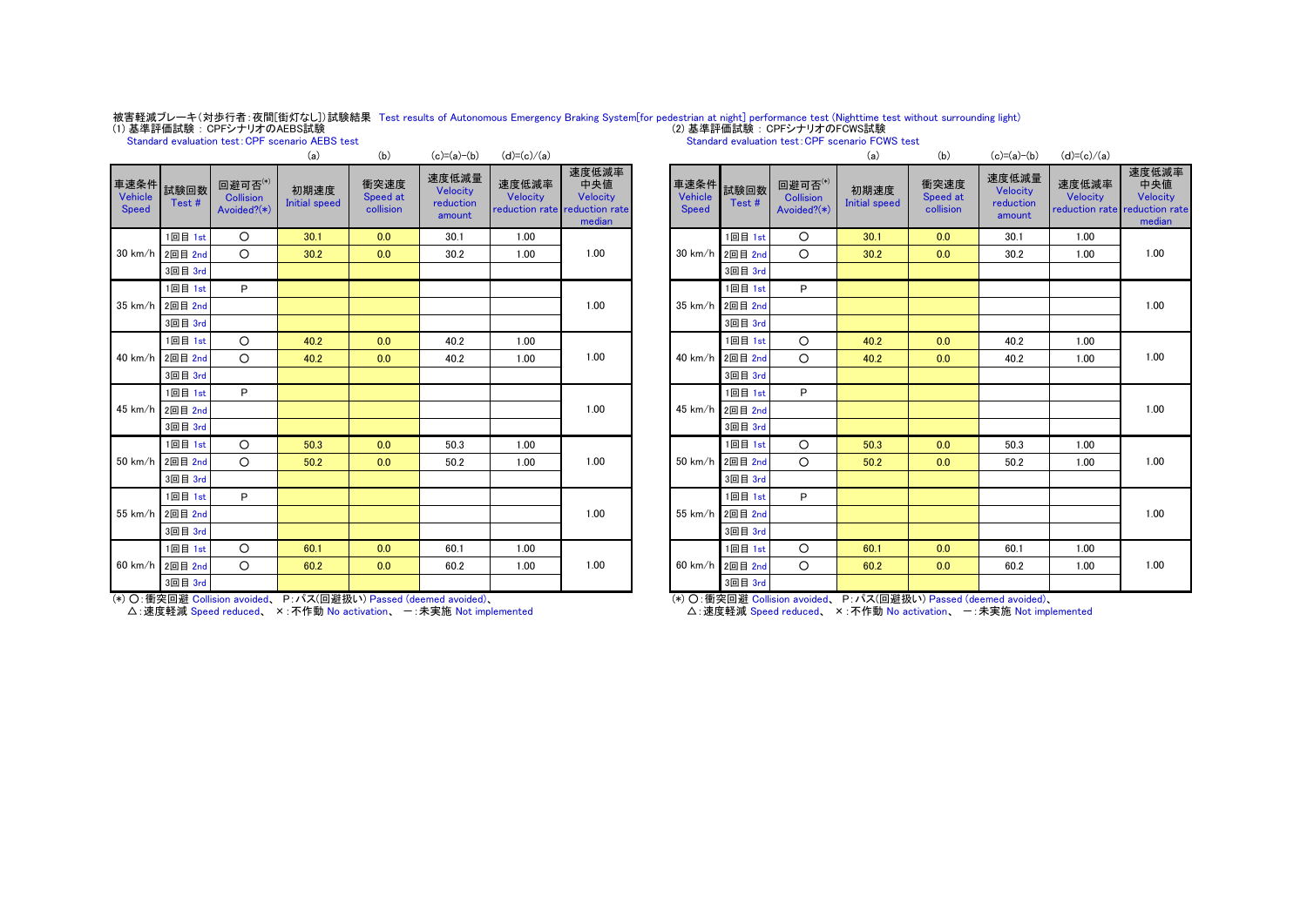# 被害軽減ブレーキ(対歩行者:夜間[街灯なし])試験結果 Test results of Autonomous Emergency Braking System[for pedestrian at night] performance test (Nighttime test without surrounding light)<br>(3) 基準評価試験:CPFOシナリオのAEBS試験<br>Standard evaluation test:CPF

|                                        |                 |                                               | (a)                                                                                                                                                                                                                                                         | (b)                           | $(c)=(a)-(b)$                            | $(d)=(c)/(a)$                                      |                                    |                         |                    |                                               | (a)                          | (b)                           | $(c)=(a)-(b)$                            | $(d)=(c)/(a)$                                 |                              |
|----------------------------------------|-----------------|-----------------------------------------------|-------------------------------------------------------------------------------------------------------------------------------------------------------------------------------------------------------------------------------------------------------------|-------------------------------|------------------------------------------|----------------------------------------------------|------------------------------------|-------------------------|--------------------|-----------------------------------------------|------------------------------|-------------------------------|------------------------------------------|-----------------------------------------------|------------------------------|
| 車速条件 試験回数 片<br>Vehicle<br><b>Speed</b> | Test#           | 回避可否(*)<br><b>Collision</b><br>Avoided? $(*)$ | 初期速度<br><b>Initial speed</b>                                                                                                                                                                                                                                | 衝突速度<br>Speed at<br>collision | 速度低減量<br>Velocity<br>reduction<br>amount | 速度低減率<br>Velocity<br>reduction rate reduction rate | 速度低減率<br>中央値<br>Velocity<br>median | Vehicle<br><b>Speed</b> | 車速条件 試験回数<br>Test# | 回避可否(*)<br><b>Collision</b><br>Avoided? $(*)$ | 初期速度<br><b>Initial speed</b> | 衝突速度<br>Speed at<br>collision | 速度低減量<br>Velocity<br>reduction<br>amount | 速度低減率<br>Velocity<br>reduction rate reduction | 速度低:<br>中央<br>Veloc<br>media |
|                                        | 1回目 1st         | O                                             | 40.3                                                                                                                                                                                                                                                        | 0.0                           | 40.3                                     | 1.00                                               |                                    |                         | 1回目 1st            | O                                             | 40.3                         | 0.0                           | 40.3                                     | 1.00                                          |                              |
|                                        | 40 km/h 2回目 2nd | $\circ$                                       | 40.3                                                                                                                                                                                                                                                        | 0.0                           | 40.3                                     | 1.00                                               | 1.00                               |                         | 40 km/h 2回目 2nd    | $\circ$                                       | 40.3                         | 0.0                           | 40.3                                     | 1.00                                          | 1.00                         |
|                                        | 3回目 3rd         |                                               |                                                                                                                                                                                                                                                             |                               |                                          |                                                    |                                    |                         | 3回目 3rd            |                                               |                              |                               |                                          |                                               |                              |
|                                        | 1回目 1st         | P                                             |                                                                                                                                                                                                                                                             |                               |                                          |                                                    |                                    |                         | 1回目 1st            | P                                             |                              |                               |                                          |                                               |                              |
|                                        | 45 km/h 2回目 2nd |                                               |                                                                                                                                                                                                                                                             |                               |                                          |                                                    | 1.00                               | 45 km/h                 | 2回目 2nd            |                                               |                              |                               |                                          |                                               | 1.00                         |
|                                        | 3回目 3rd         |                                               |                                                                                                                                                                                                                                                             |                               |                                          |                                                    |                                    |                         | 3回目 3rd            |                                               |                              |                               |                                          |                                               |                              |
|                                        | 1回目 1st         | $\circ$                                       | 50.1                                                                                                                                                                                                                                                        | 0.0                           | 50.1                                     | 1.00                                               |                                    |                         | 1回目 1st            | $\circ$                                       | 50.1                         | 0.0                           | 50.1                                     | 1.00                                          |                              |
| 50 km/h 2回目 2nd                        |                 | O                                             | 50.2                                                                                                                                                                                                                                                        | 0.0                           | 50.2                                     | 1.00                                               | 1.00                               | $50 \text{ km/h}$       | 2回目 2nd            | $\circ$                                       | 50.2                         | 0.0                           | 50.2                                     | 1.00                                          | 1.00                         |
|                                        | 3回目 3rd         |                                               |                                                                                                                                                                                                                                                             |                               |                                          |                                                    |                                    |                         | 3回目 3rd            |                                               |                              |                               |                                          |                                               |                              |
|                                        | $\sqrt{2}$      | .                                             | $0 - 1$ and $1$ and $1$ and $1$ and $1$ and $1$ and $1$ and $1$ and $1$ and $1$ and $1$ and $1$ and $1$ and $1$ and $1$ and $1$ and $1$ and $1$ and $1$ and $1$ and $1$ and $1$ and $1$ and $1$ and $1$ and $1$ and $1$ and $1$<br>$\overline{\phantom{0}}$ | $\sim$ $\sim$ $\sim$          |                                          |                                                    |                                    |                         | $\sqrt{2}$         | <b>Service</b> State                          | $\sim 2 - 1$                 | $\sim$ $\sim$ $\sim$          |                                          |                                               |                              |

| (a)                                                                                                             | (b)                           | $(c)=(a)-(b)$                                     | $(d)=(c)/(a)$                                      |                                           |                         |                                                                                                        |                                            | (a)                                                                                                                                                                                                                                                                                                                                                                                                                                                          | (b)                           | $(c)=(a)-(b)$                                                                     | $(d)=(c)/(a)$                                      |                                    |
|-----------------------------------------------------------------------------------------------------------------|-------------------------------|---------------------------------------------------|----------------------------------------------------|-------------------------------------------|-------------------------|--------------------------------------------------------------------------------------------------------|--------------------------------------------|--------------------------------------------------------------------------------------------------------------------------------------------------------------------------------------------------------------------------------------------------------------------------------------------------------------------------------------------------------------------------------------------------------------------------------------------------------------|-------------------------------|-----------------------------------------------------------------------------------|----------------------------------------------------|------------------------------------|
| <b>用速度</b><br>l speed                                                                                           | 衝突速度<br>Speed at<br>collision | 速度低減量<br>Velocity<br>reduction<br>amount          | 速度低減率<br>Velocity<br>reduction rate reduction rate | 速度低減率<br>中央値<br><b>Velocity</b><br>median | Vehicle<br><b>Speed</b> | 車速条件 試験回数<br>Test #                                                                                    | 回避可否(*)<br><b>Collision</b><br>Avoided?(*) | 初期速度<br><b>Initial speed</b>                                                                                                                                                                                                                                                                                                                                                                                                                                 | 衝突速度<br>Speed at<br>collision | 速度低減量<br>Velocity<br>reduction<br>amount                                          | 速度低減率<br>Velocity<br>reduction rate reduction rate | 速度低減率<br>中央値<br>Velocity<br>median |
| 0.3                                                                                                             | 0.0                           | 40.3                                              | 1.00                                               |                                           |                         | 1回目 1st                                                                                                | $\circ$                                    | 40.3                                                                                                                                                                                                                                                                                                                                                                                                                                                         | 0.0                           | 40.3                                                                              | 1.00                                               |                                    |
| 0.3                                                                                                             | 0.0                           | 40.3                                              | 1.00                                               | 1.00                                      | 40 km/h                 | 2回目 2nd                                                                                                | $\circ$                                    | 40.3                                                                                                                                                                                                                                                                                                                                                                                                                                                         | 0.0                           | 40.3                                                                              | 1.00                                               | 1.00                               |
|                                                                                                                 |                               |                                                   |                                                    |                                           |                         | 3回目 3rd                                                                                                |                                            |                                                                                                                                                                                                                                                                                                                                                                                                                                                              |                               |                                                                                   |                                                    |                                    |
|                                                                                                                 |                               |                                                   |                                                    |                                           |                         | 1回目 1st                                                                                                | P                                          |                                                                                                                                                                                                                                                                                                                                                                                                                                                              |                               |                                                                                   |                                                    |                                    |
|                                                                                                                 |                               |                                                   |                                                    | 1.00                                      |                         | 45 km/h 2回目 2nd                                                                                        |                                            |                                                                                                                                                                                                                                                                                                                                                                                                                                                              |                               |                                                                                   |                                                    | 1.00                               |
|                                                                                                                 |                               |                                                   |                                                    |                                           |                         | 3回目 3rd                                                                                                |                                            |                                                                                                                                                                                                                                                                                                                                                                                                                                                              |                               |                                                                                   |                                                    |                                    |
| 0.1                                                                                                             | 0.0                           | 50.1                                              | 1.00                                               |                                           |                         | 1回目 1st                                                                                                | $\circ$                                    | 50.1                                                                                                                                                                                                                                                                                                                                                                                                                                                         | 0.0                           | 50.1                                                                              | 1.00                                               |                                    |
| 0.2 <sub>0</sub>                                                                                                | 0.0                           | 50.2                                              | 1.00                                               | 1.00                                      |                         | 50 km/h 2回目 2nd                                                                                        | $\circ$                                    | 50.2                                                                                                                                                                                                                                                                                                                                                                                                                                                         | 0.0                           | 50.2                                                                              | 1.00                                               | 1.00                               |
|                                                                                                                 |                               |                                                   |                                                    |                                           |                         | 3回目 3rd                                                                                                |                                            |                                                                                                                                                                                                                                                                                                                                                                                                                                                              |                               |                                                                                   |                                                    |                                    |
| $\rightarrow$ $\rightarrow$ $\rightarrow$ $\rightarrow$ $\rightarrow$ $\rightarrow$ $\rightarrow$ $\rightarrow$ | $\sim$ $\sim$ $\sim$          | <b><i>Contract Contract Contract Contract</i></b> |                                                    |                                           |                         | $\cdots$ $\sim$ $\leftarrow$ $\leftarrow$ $\leftarrow$ $\leftarrow$ $\leftarrow$ $\leftarrow$ $\cdots$ | <b>Service Control</b>                     | $\mathcal{L} = \mathcal{L} = \mathcal{L} = \mathcal{L} = \mathcal{L} = \mathcal{L} = \mathcal{L} = \mathcal{L} = \mathcal{L} = \mathcal{L} = \mathcal{L} = \mathcal{L} = \mathcal{L} = \mathcal{L} = \mathcal{L} = \mathcal{L} = \mathcal{L} = \mathcal{L} = \mathcal{L} = \mathcal{L} = \mathcal{L} = \mathcal{L} = \mathcal{L} = \mathcal{L} = \mathcal{L} = \mathcal{L} = \mathcal{L} = \mathcal{L} = \mathcal{L} = \mathcal{L} = \mathcal{L} = \mathcal$ |                               | $\mathbf{r}$ and $\mathbf{r}$ and $\mathbf{r}$ and $\mathbf{r}$<br><b>COLLANS</b> |                                                    |                                    |

(\*) ○:衝突回避 Collision avoided、 P:パス(回避扱い) Passed (deemed avoided)、<br>△:速度軽減 Speed reduced、 ×:不作動 No activation、 一:未実施 Not implemented

(\*) 〇:衝突回避 Collision avoided、 P:パス(回避扱い) Passed (deemed avoided)、<br>△:速度軽減 Speed reduced、 ×:不作動 No activation、 一:未実施 Not implemented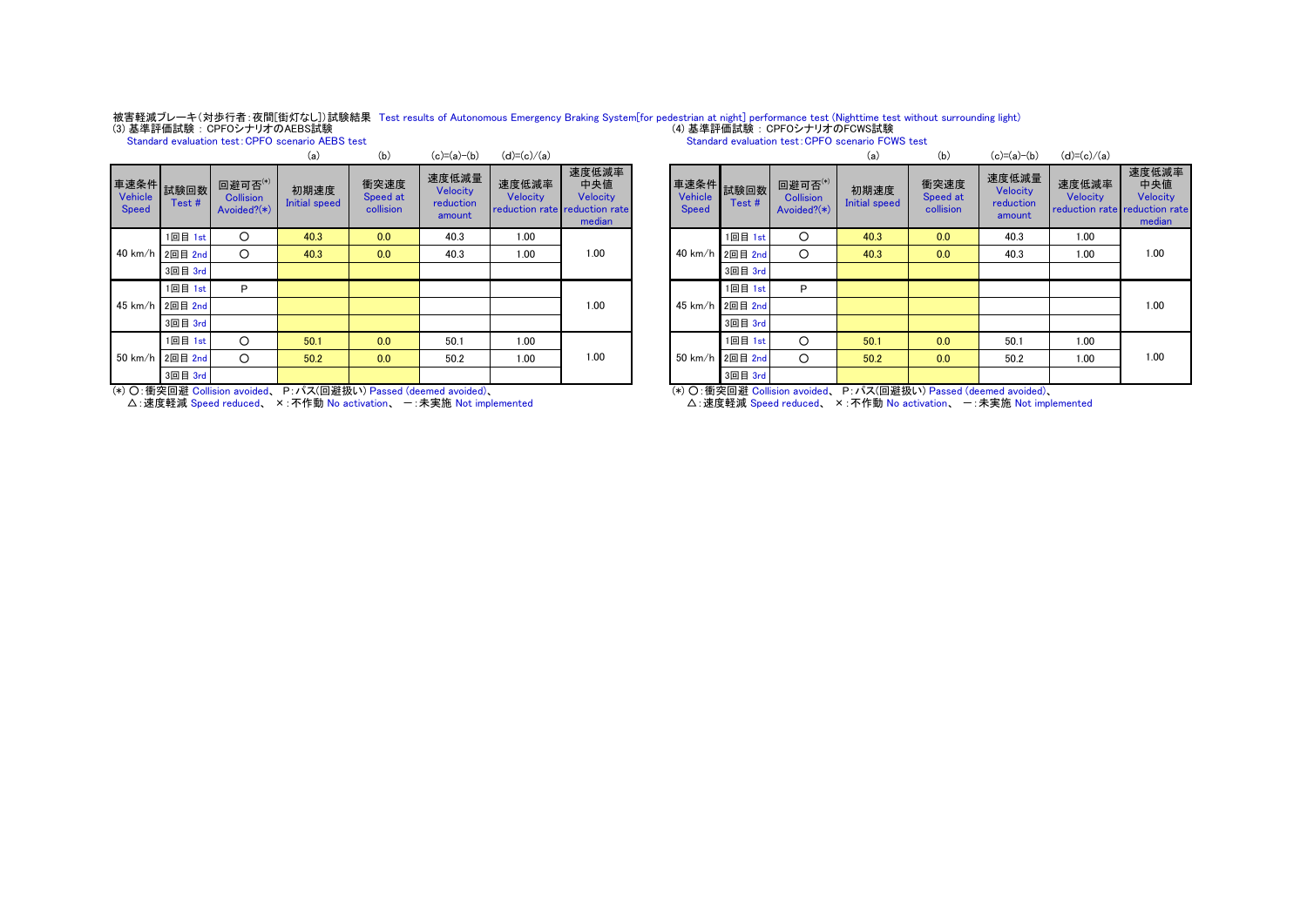## (5) 部分評価試験 : CPFシナリオのAEBS試験

Partial evaluation test:CPF scenario AEBS test

○ラップ率 25%

| ---------        | Wrap rate 25% |                                               | (a)                   | (b)                           | $(c)=(a)-(b)$                            | $(d)=(c)/(a)$                                      |                                    | Wrap rate 25%           |                         |                                                     | (a)                   | (b)                           | (c)=(a)−(b)                                     | $(d)=(c)/(a)$                                        |                              |
|------------------|---------------|-----------------------------------------------|-----------------------|-------------------------------|------------------------------------------|----------------------------------------------------|------------------------------------|-------------------------|-------------------------|-----------------------------------------------------|-----------------------|-------------------------------|-------------------------------------------------|------------------------------------------------------|------------------------------|
| Vehicle<br>Speed | Test#         | 回避可否(*)<br><b>Collision</b><br>Avoided? $(*)$ | 初期速度<br>Initial speed | 衝突速度<br>Speed at<br>collision | 速度低減量<br>Velocitv<br>reduction<br>amount | 速度低減率<br>Velocity<br>reduction rate reduction rate | 速度低減率<br>中央値<br>Velocity<br>median | Vehicle<br><b>Speed</b> | ■車速条件 試験回数 ■一<br>Test # | 回避可否 $^{(*)}$<br><b>Collision</b><br>Avoided? $(*)$ | 初期速度<br>Initial speed | 衝突速度<br>Speed at<br>collision | 速度低減量<br><b>Velocity</b><br>reduction<br>amount | 速度低減率<br><b>Velocity</b><br>reduction rate reduction | 速度低:<br>中央<br>Veloc<br>media |
|                  | 1回目 1st       |                                               | 45.3                  | 0.0                           | 45.3                                     | 1.00                                               |                                    |                         | 1回目 1st                 |                                                     | 45.3                  | 0.0                           | 45.3                                            | 1.00                                                 |                              |
| 45 km/h 2回目 2nd  |               |                                               | 45.3                  | 0.0                           | 45.3                                     | 1.00                                               | 1.00                               | 45 km/h 2回目 2nd         |                         |                                                     | 45.3                  | 0.0                           | 45.3                                            | 1.00                                                 | 1.00                         |
|                  | 3回目 3rd       |                                               |                       |                               |                                          |                                                    |                                    |                         | 3回目 3rd                 |                                                     |                       |                               |                                                 |                                                      |                              |

○ラップ率 75%

|                  | Wrap rate 75%          |                                               | (a)                   | (b)                           | $(c)=(a)-(b)$                            | $(d)=(c)/(a)$     |                                                                            |      |                         | Wrap rate 75%      |                                            | (a)                   | (b)                           | $(c)=(a)-(b)$                                   | $(d)=(c)/(a)$                     |
|------------------|------------------------|-----------------------------------------------|-----------------------|-------------------------------|------------------------------------------|-------------------|----------------------------------------------------------------------------|------|-------------------------|--------------------|--------------------------------------------|-----------------------|-------------------------------|-------------------------------------------------|-----------------------------------|
| Vehicle<br>Speed | ★束条件 試験回数   ★<br>Test# | 回避可否(*)<br><b>Collision</b><br>Avoided? $(*)$ | 初期速度<br>Initial speed | 衝突速度<br>Speed at<br>collision | 速度低減量<br>Velocity<br>reduction<br>amount | 速度低減率<br>Velocity | 速度低減率<br>中央値<br><b>Velocity</b><br>reduction rate reduction rate<br>median |      | Vehicle<br><b>Speed</b> | 車速条件就験回数<br>Test # | 回避可否(*)<br><b>Collision</b><br>Avoided?(*) | 初期速度<br>Initial speed | 衝突速度<br>Speed at<br>collision | 速度低減量<br><b>Velocity</b><br>reduction<br>amount | 速度低減率<br>Velocity<br>reduction ra |
|                  | 1回目 1st                | D                                             |                       |                               |                                          |                   |                                                                            | 1.00 |                         | 1回目 1st            | D                                          |                       |                               |                                                 |                                   |
|                  | 45 km/h 2回目 2nd        |                                               |                       |                               |                                          |                   |                                                                            |      |                         | 45 km/h 2回目 2nd    |                                            |                       |                               |                                                 |                                   |
|                  | 3回目 3rd                |                                               |                       |                               |                                          |                   |                                                                            |      |                         | 3回目 3rd            |                                            |                       |                               |                                                 |                                   |

○歩行速度 8km/h

試験回数 Test #

車速条件 **Vehicle** Speed

Pedestrian speed 8km/h

| <b>Contract Contract Contract Contract Contract Contract Contract Contract Contract Contract Contract Contract Co</b> | ų |  |  |  |
|-----------------------------------------------------------------------------------------------------------------------|---|--|--|--|
|                                                                                                                       |   |  |  |  |
|                                                                                                                       |   |  |  |  |
|                                                                                                                       |   |  |  |  |

Avoided?(\*)

| I |  |
|---|--|
|   |  |
|   |  |
|   |  |
|   |  |
|   |  |
|   |  |
|   |  |
|   |  |
|   |  |
|   |  |

|  | <b>College</b> |  |
|--|----------------|--|
|  |                |  |

| $\sim$ |  |
|--------|--|
|        |  |
|        |  |

| $\frac{1}{2}$ |  |
|---------------|--|

| $\sim$ |  |
|--------|--|

| <b>College</b> |  |
|----------------|--|
|                |  |

| <b>TELEVISION</b> |  |
|-------------------|--|
|                   |  |
|                   |  |
|                   |  |

| an F |  |
|------|--|
|      |  |
|      |  |
|      |  |

| $\sim$ 1 |  |
|----------|--|
|          |  |
|          |  |

| I |  |
|---|--|
|   |  |
|   |  |

| I |  |
|---|--|
|   |  |
|   |  |

| I |  |
|---|--|
|   |  |
|   |  |

| a Ta |  |  |
|------|--|--|
|      |  |  |
|      |  |  |
|      |  |  |
|      |  |  |

| <b>College</b> |  |
|----------------|--|
|                |  |

| ı |  |  |  |
|---|--|--|--|
|   |  |  |  |

(\*) ○:衝突回避 Collision avoided、 P:パス(回避扱い) Passed (deemed avoided)、

| $\left  \cdot \right $ |  |  |
|------------------------|--|--|
|                        |  |  |

| $(*)$ |  |
|-------|--|
|       |  |

| $(*)$ | $\sim$ |
|-------|--------|
|       |        |

| (x) |  |
|-----|--|
|     |  |

| $\overline{\phantom{a}}$ |  |
|--------------------------|--|

| I |  |
|---|--|
|   |  |
|   |  |

| I |  |
|---|--|
|   |  |
|   |  |

|  | $\pm$ |  |  |
|--|-------|--|--|
|  |       |  |  |
|  |       |  |  |
|  |       |  |  |
|  |       |  |  |
|  |       |  |  |
|  |       |  |  |

| (x) |  |
|-----|--|
|     |  |

| $\vert$ |  |  |
|---------|--|--|
|         |  |  |

| $\left  \right $ |  |
|------------------|--|
|                  |  |

| $\bullet$ $\qquad \qquad$ |  |  |
|---------------------------|--|--|
|                           |  |  |

| 之刀甘日 |
|------|

| 初期 |  |
|----|--|
|    |  |

| 回避可否""    | 初 |
|-----------|---|
| Collision |   |

|  | $\begin{array}{c c} \hline \end{array}$ |
|--|-----------------------------------------|
|  |                                         |

| $\mathbf{L}$ |  |  |
|--------------|--|--|

| $\boldsymbol{\pi}^{(*)}$ |  |
|--------------------------|--|
|                          |  |

| $1 - 117$ |  |
|-----------|--|

| I |           |  |
|---|-----------|--|
|   | $L = 440$ |  |

| ı |  |  |
|---|--|--|
|   |  |  |

| $(*)$ |  |
|-------|--|
|       |  |

| $\mathbf{L}$ |  |
|--------------|--|

| 回避可 |  |
|-----|--|

| $(*)$<br>◢<br>c |  |
|-----------------|--|

| $\ast$ ) |  |
|----------|--|
|          |  |

# 速度低減量

## 初期速度 Initial speed 衝突速度 Speed at **Velocity** reduction 速度低減率 **Velocity**

## collision amount reduction rate

# 1回目 1st | 〇 | 45.4 | 0.0 | 45.4 | 1.00 | | | | | | | | 1回目 1st | 〇 | 45.4 | 0.0 | 45.4 | 1.00

2回目 2nd | 〇 <mark> 45.4 0.0 </mark> 45.4 | 1.00 | 1.00 | | 45 km/h | 2回目 2nd | 〇 | 45.4 | 0.0 | 45.4 | 1.00 3回目 3rd 3回目 3rd 45 km/h 2回目 2nd 〇 <mark> 45.4 0.0 </mark> 45.4 1 .00 1 .00 45 km/h 2回目 2nd 〇 45.4 0.0 1 .00 1.00

△: 速度軽減 Speed reduced、 ×: 不作動 No activation、 一: 未実施 Not implemented

(6) 部分評価試験 : CPFシナリオのFCWS試験

Partial evaluation test:CPF scenario FCWS test

 ○ラップ率 25% Wrap rate 25%

| <b>Tarbo</b> | $4 +$ |
|--------------|-------|

| $\mathbb B$ 避可否 $^{(*)}$<br>Collision<br>voided?(*) | 初期速度<br><b>Initial speed</b> | 衝突速度<br>Speed at<br>collision |
|-----------------------------------------------------|------------------------------|-------------------------------|
|-----------------------------------------------------|------------------------------|-------------------------------|

初期速度 Initial speed

(\*) ○:衝突回避 Collision avoided、 P:パス(回避扱い) Passed (deemed avoided)、

△: 速度軽減 Speed reduced、 ×: 不作動 No activation、 一: 未実施 Not implemented

| ᅜᆷᅏ<br>st#         | <b>Collision</b><br>Avoided? $(*)$ | 汹冽还这<br>Initial speed | Speed at<br>collision | <b>VEIUGILY</b><br>reduction<br>amount | <b>Velocity</b><br>reduction rate reduction rate | <b>Velocity</b><br>median |
|--------------------|------------------------------------|-----------------------|-----------------------|----------------------------------------|--------------------------------------------------|---------------------------|
| $\blacksquare$ 1st |                                    | 45.3                  | 0.0                   | 45.3                                   | 0.00                                             |                           |
| $\exists$ 2nd      |                                    | 45.3                  | 0.0                   | 45.3                                   | 00.1                                             | 1.00                      |
|                    |                                    |                       |                       |                                        |                                                  |                           |

速度低減量 **Velocity** reduction amount

速度低減率 **Velocity** reduction rate 速度低減率 中央値

速度低減率

速度低減率 中央値 **Velocity** reduction rate median

| ○ラップ率 75% |      |
|-----------|------|
|           | ---- |

速度低減率 中央値 **Velocity** reduction rate median

# 回避可否 $^{(*)}$ 初期速度 Wrap rate 75%

| <b>Vehicle</b><br><b>Speed</b> | <sub>——————————————————————————————</sub><br>■速条件 ä說回数<br>Test# | 回避可否(*)<br><b>Collision</b><br>Avoided?(*) | 初期速度<br>Initial speed | 衝突速度<br>Speed at<br>collision | 速度低減量<br><b>Velocity</b><br>reduction<br>amount | 速度低減率<br>Velocity<br>reduction rate reduction rate | 心义心心一<br>中央値<br>Velocity<br>median |
|--------------------------------|-----------------------------------------------------------------|--------------------------------------------|-----------------------|-------------------------------|-------------------------------------------------|----------------------------------------------------|------------------------------------|
|                                | 1回目 1st                                                         | D                                          |                       |                               |                                                 |                                                    |                                    |
|                                | 45 km/h 2回目 2nd                                                 |                                            |                       |                               |                                                 |                                                    | 1.00                               |
|                                | 3回目 3rd                                                         |                                            |                       |                               |                                                 |                                                    |                                    |

衝突速度 Speed at collision

# O歩行

車速条件 **Vehicle** Speed

| ۰a) | (b) | $(c)=(a)-(b)$ | $(d)=(c)/(a)$ |  | Pedestrian | 〇歩行速度 8km/h | . .<br>speed 8km/h | ۱a) | (b. | -(a)-(b)<br>(c)= | $(d)=(c)/(a)$ |
|-----|-----|---------------|---------------|--|------------|-------------|--------------------|-----|-----|------------------|---------------|
|     |     |               |               |  |            |             |                    |     |     |                  |               |

回避可否 $($ \* **Collision** Avoided?(\*)

試験回数 Test #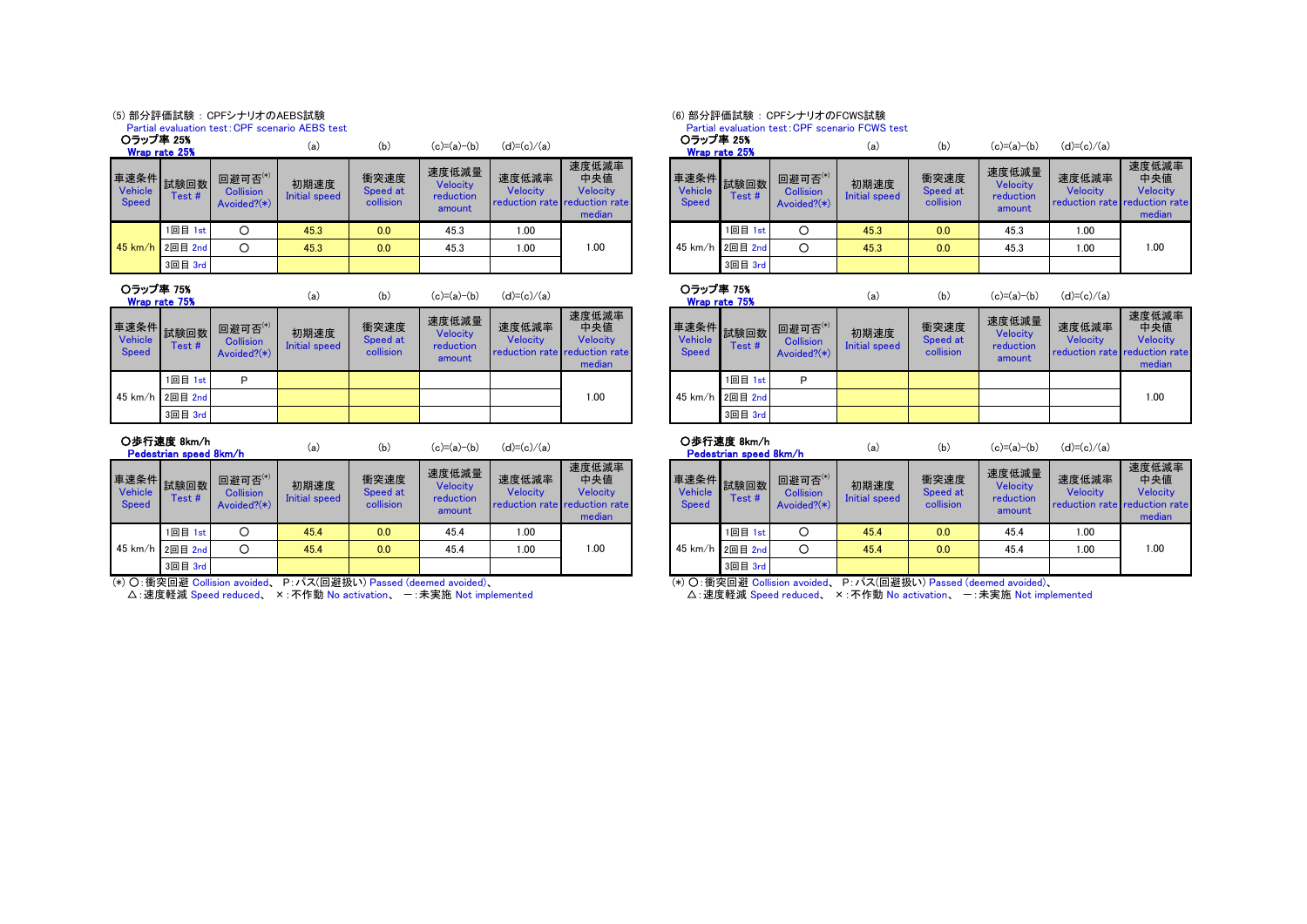# 車線逸脱抑制装置等性能試験結果

Test results of Lane Departure Prevention system etc. performance test

| 試験車名<br><b>Test Vehicle</b>                  | トヨタ(TOYOTA)<br>アルファード (ALPHARD)<br>2.5L S"Cパッケージ"(2.5L S"C<br>package") |
|----------------------------------------------|-------------------------------------------------------------------------|
| 試験車型式<br>Type                                | DAA-AYH30W                                                              |
| 車台番号<br>Frame number                         | AYH30-0078170                                                           |
| 試験番号<br><b>Test number</b>                   | NASVA 2018-14204-040                                                    |
| 試験時重量<br>Test vehicle weight                 | 2225.0kg                                                                |
| タイヤサイズ<br>Tire                               | 215/65R16 98H                                                           |
| 装置機能<br><b>Equipped systems</b>              | LDP機能·LDWS<br><b>LDP &amp; LDWS</b>                                     |
| 手動復帰型装置の有無<br>Manual reset device?           | 無 (Not provided)                                                        |
| 試験車速<br><b>Test vehicle speed</b>            | $60km/h \cdot 70km/h$                                                   |
| 警報提示方法(LDWS)<br><b>LDWS Prompting method</b> | 聴覚方式・視覚方式<br>Audio & Visual                                             |
| 逸脱方向の区別<br>Departure direction alert         | 区別なし NA                                                                 |

|                                   |                                    |                           |                            | 装置機能                |                       | 評価点                   |                       |                       |  |
|-----------------------------------|------------------------------------|---------------------------|----------------------------|---------------------|-----------------------|-----------------------|-----------------------|-----------------------|--|
| トヨタ(TOYOTA)                       |                                    | 試験条件                      | <b>Equipped Systems</b>    |                     | Evaluation score      |                       |                       |                       |  |
| アルファード (ALPHARD)                  |                                    | <b>Testing conditions</b> |                            | LDWS                | LDP/LKA               | <b>LDWS</b>           | 小計<br>Subtotal        | 合計点<br>Overall points |  |
| L S"Cパッケージ"(2.5L S"C<br>package") |                                    | <b>BL60</b>               | 0.5m以下 Less<br>than $0.5m$ | 判定なし No<br>judgment | 4.00                  | 評価なし<br>No evaluation | 4.00                  |                       |  |
| DAA-AYH30W                        | 基本試験                               | <b>BL70</b>               | 0.5m以下 Less<br>than $0.5m$ | 判定なし No<br>judgment | 4.00                  | 評価なし<br>No evaluation | 4.00                  |                       |  |
| AYH30-0078170                     | Standard test                      | <b>BR60</b>               | 0.5m以下 Less<br>than $0.5m$ | 判定なし No<br>judgment | 4.00                  | 評価なし<br>No evaluation | 4.00                  | 16.0 / 16             |  |
| NASVA 2018-14204-040              |                                    | <b>BR70</b>               | 0.5m以下 Less<br>than $0.5m$ | 判定なし No<br>judgment | 4.00                  | 評価なし<br>No evaluation | 4.00                  |                       |  |
| 2225.0kg                          | 手動復帰型装<br>置試験                      | <b>EL70</b>               | 機能なし Not<br>provided       |                     | 評価なし<br>No evaluation |                       | 評価なし<br>No evaluation |                       |  |
| 215/65R16 98H                     | <b>Manual reset</b><br>device test | <b>ER70</b>               | 機能なし Not<br>provided       |                     | 評価なし<br>No evaluation |                       | 評価なし<br>No evaluation |                       |  |

| 無 (Not provided)            |                             |                                                                  | LDP/LKA                                | 機能なし Not<br>provided                                                                                                                                                                             | 当該機能がない装置の場合<br>For devices without this function                                                                                                                                                                                |
|-----------------------------|-----------------------------|------------------------------------------------------------------|----------------------------------------|--------------------------------------------------------------------------------------------------------------------------------------------------------------------------------------------------|----------------------------------------------------------------------------------------------------------------------------------------------------------------------------------------------------------------------------------|
| $60$ km/h $\cdot$ 70km/h    |                             |                                                                  |                                        | 0.5m以下 Less<br>than $0.5m$                                                                                                                                                                       | 逸脱暈の評価値が0.5m以下であった場合<br>If the evaluation score is less than 0.5m                                                                                                                                                                |
| 恵覚方式·視覚方式<br>Audio & Visual |                             |                                                                  |                                        | 0.5m超1.0m以下<br>Between over 0.5m and<br>1.0m or less                                                                                                                                             | 逸脱量の評価値が0.5mを超えかつ1.0m以下であった場合<br>If the evaluation score is between over 0.5m and 1.0m or less                                                                                                                                   |
| 区別なし NA                     |                             | 装置機能<br>の結果                                                      |                                        | 1.0m超 Over 1.0m                                                                                                                                                                                  | 逸脱量の評価値が1.0mを超えた場合<br>If the evaluation score is over 1.0m                                                                                                                                                                       |
|                             | Evaluation<br>scores of the |                                                                  | 試験なし Standard<br>test is not conducted | 基本試験の結果が「0.5m以下」であったため手動復帰型装置試験を行わなかった場合(手動復帰型装置試験のみ)<br>If the evaluation score was less than 0.5m and the manual reset type device test was not performed (Manual reset type device test only) |                                                                                                                                                                                                                                  |
|                             |                             | device                                                           |                                        | 機能なし Not<br>provided                                                                                                                                                                             | 当該機能がない装置の場合<br>For devices without this function                                                                                                                                                                                |
|                             |                             |                                                                  | LDWS                                   | 適合 Conformed                                                                                                                                                                                     | LDWS適合判定が"適合"であった場合<br>If the LDWS is judged "conformed"                                                                                                                                                                         |
|                             |                             |                                                                  |                                        | 不適合 Not<br>conformed                                                                                                                                                                             | LDWS適合判定が"不適合"であった場合<br>If the LDWS is judged "Not conformed"                                                                                                                                                                    |
|                             |                             |                                                                  |                                        | 判定なし No<br>judgment                                                                                                                                                                              | 基本試験のLDP/LKAの結果が"0.5m以下"であったためLDWSの判定を行わなかった場合<br>If the evaluation score for LDP and LKA Functions in standard tests was less than 0.5m and the LDW function was no judged.                                                     |
|                             |                             | 評価点の<br>結果表示<br><b>Result display</b><br>of evaluation<br>points | LDP/LKA                                | $0.00 - 4.00$                                                                                                                                                                                    | 評価点<br><b>Evaluation score</b>                                                                                                                                                                                                   |
|                             |                             |                                                                  |                                        | 評価なし<br>No evaluation                                                                                                                                                                            | 基本試験のLDP機能/LKA機能の結果が"0.5m以下"であったため評価を行わなかった場合(手動復帰型装置試験のみ)<br>If the evaluation score for LDP and LKA Functions in standard tests was less than 0.5m and the evaluation was not performed(Manual reset<br>type device test only) |
|                             |                             |                                                                  | <b>LDWS</b>                            | $0.00 - 4.00$                                                                                                                                                                                    | 評価点<br><b>Evaluation score</b>                                                                                                                                                                                                   |
|                             |                             |                                                                  |                                        | 評価なし<br>No evaluation                                                                                                                                                                            | 基本試験のLDP機能/LKA機能の結果が"0.5m以下"であったため評価を行わなかった場合<br>If the evaluation score for LDP and LKA Functions in standard tests was less than 0.5m and the evaluation was not performed                                                     |

※なお、LDWSにおいて、1つのみの(触覚又は聴覚によるものに限る。)の警報方法にあっては、逸脱方向が明確に分かるものは上の評 価点を与えるものとし、それ以外のものは二分の一を評価点とする。

Further, if there is only one type of warning device (limited to tactile or audio), when the deviation direction is easy to confirm, the above shall be the evaluation score; Otherwise, the above divided by 2 shall be the evaluation score.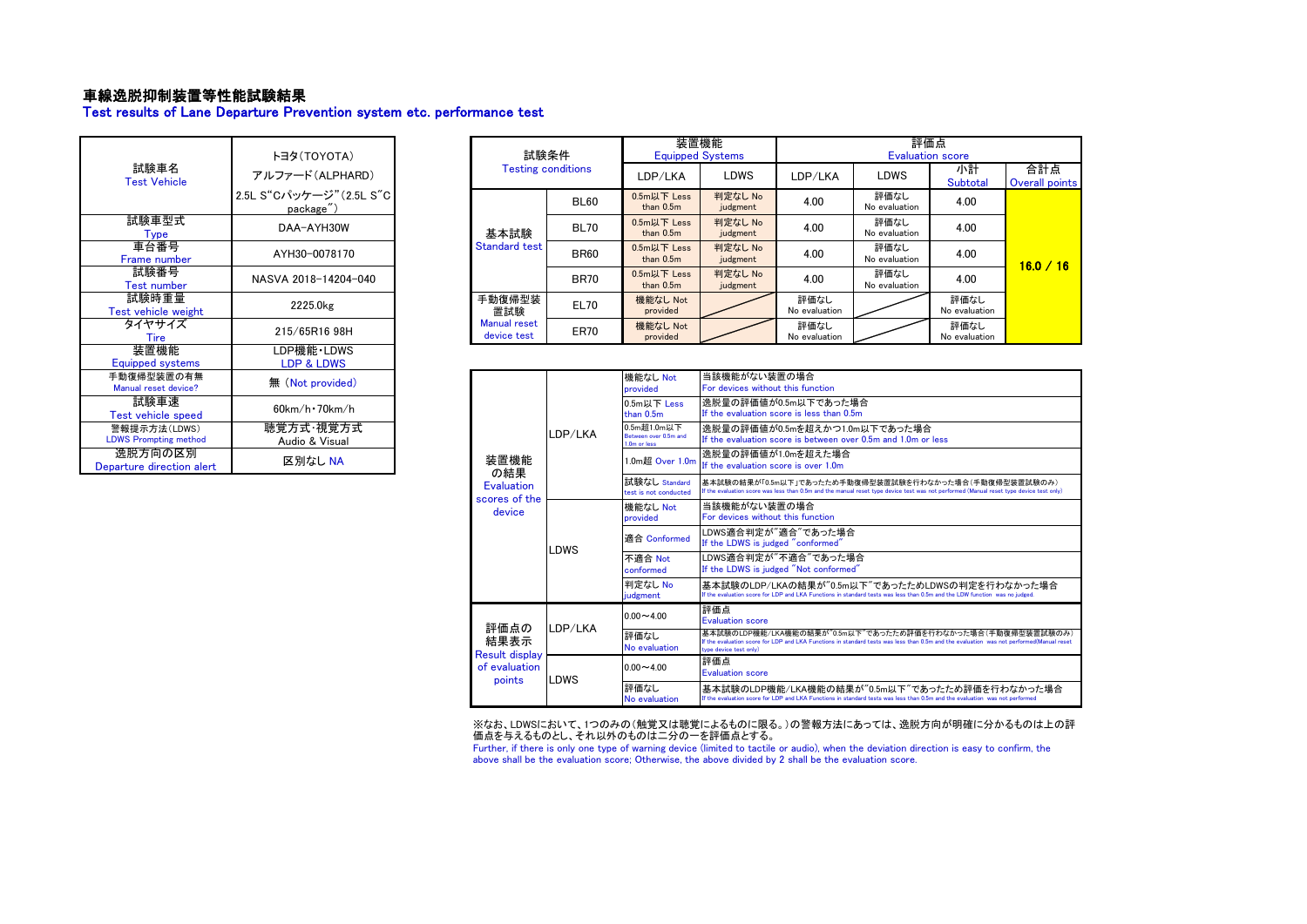# 車線逸脱抑制装置等性能試験結果 Test results of Lane Departure Prevention system etc. performance test

| 装置機能:LDP機能・LDWS              | 条件識別:基本試験(60km/h)                                 |  |
|------------------------------|---------------------------------------------------|--|
| System functions: LDP & LDWS | Conditions identified: $Standard$ test $(60km/h)$ |  |

|                                     |                                                                             | 左逸脱<br>Left departure |                          |   | 右逸脱<br><b>Right departure</b> |                          |   |
|-------------------------------------|-----------------------------------------------------------------------------|-----------------------|--------------------------|---|-------------------------------|--------------------------|---|
|                                     | 試験回数<br>Test#                                                               | 1                     | $\overline{2}$           | 3 | 1                             | $\overline{2}$           | 3 |
| ペダルストローク(%)                         | 最大<br><b>Max</b>                                                            | 37                    | 36                       |   | 35                            | 35                       |   |
| Pedal stroke (%)                    | 最小<br>Min                                                                   | 34                    | 33                       |   | 32                            | 33                       |   |
| 走行速度(km/h)                          | 最大<br><b>Max</b>                                                            | 62.1                  | 61.8                     |   | 61.5                          | 62.1                     |   |
| Running speed (km/h)                | 最小<br>Min                                                                   | 61.8                  | 61.6                     |   | 61.1                          | 61.6                     |   |
|                                     | 最大ヨーレイト (deg/s)<br>Max. Yaw rate $\frac{deg}{s}$                            | 0.72                  | 1.02                     |   | 0.68                          | 0.94                     |   |
|                                     | 操舵終了タイミング (sec)<br>End steering timing (sec)                                | 2.25                  | 1.82                     |   | 1.90                          | 1.99                     |   |
|                                     | 操舵終了位置(m)<br>End steering position (m)                                      | $-0.57$               | $-0.67$                  |   | $-0.68$                       | $-0.58$                  |   |
|                                     | 操舵終了時<br>End steering time                                                  | 0.17                  | 0.21                     |   | 0.14                          | 0.19                     |   |
| 逸脱速度(m/s)<br>Departure rate $(m/s)$ | 操舵終了直後<br>Immediately after end steering time                               | 0.16                  | 0.22                     |   | 0.14                          | 0.21                     |   |
|                                     | 最大<br><b>Maximum</b>                                                        | 0.20                  | 0.28                     |   | 0.20                          | 0.27                     |   |
| 操舵角速度(deg/s)                        | 操舵終了時まで<br>Until end steering time                                          | 10.0                  | 12.1                     |   | 10.7                          | 8.7                      |   |
| Steering angle rate (deg/s)         | 操舵終了位置+0.10mまで<br>End steering position up to +0.10m                        | 0.8                   | 4.3                      |   | 3.2                           | 3.6                      |   |
|                                     | 最大逸脱量(m)<br>Maximum departure amount (m)                                    | 0.10                  | 0.21                     |   | 0.15                          | 0.27                     |   |
|                                     | 警報提示位置 (m)<br>Warning system position (m)                                   |                       | $\overline{\phantom{0}}$ |   |                               | $\qquad \qquad -$        |   |
|                                     | 逸脱量の評価値 (m)<br>Departure amount's evaluation value (m)                      |                       | 0.21                     |   |                               | 0.27                     |   |
|                                     | LDWS適合判定(適合/不適合)<br>LDWS compatibility assessment (Compatible/Incompatible) |                       | $\overline{\phantom{m}}$ |   |                               | $\overline{\phantom{a}}$ |   |

【備考】[Notes]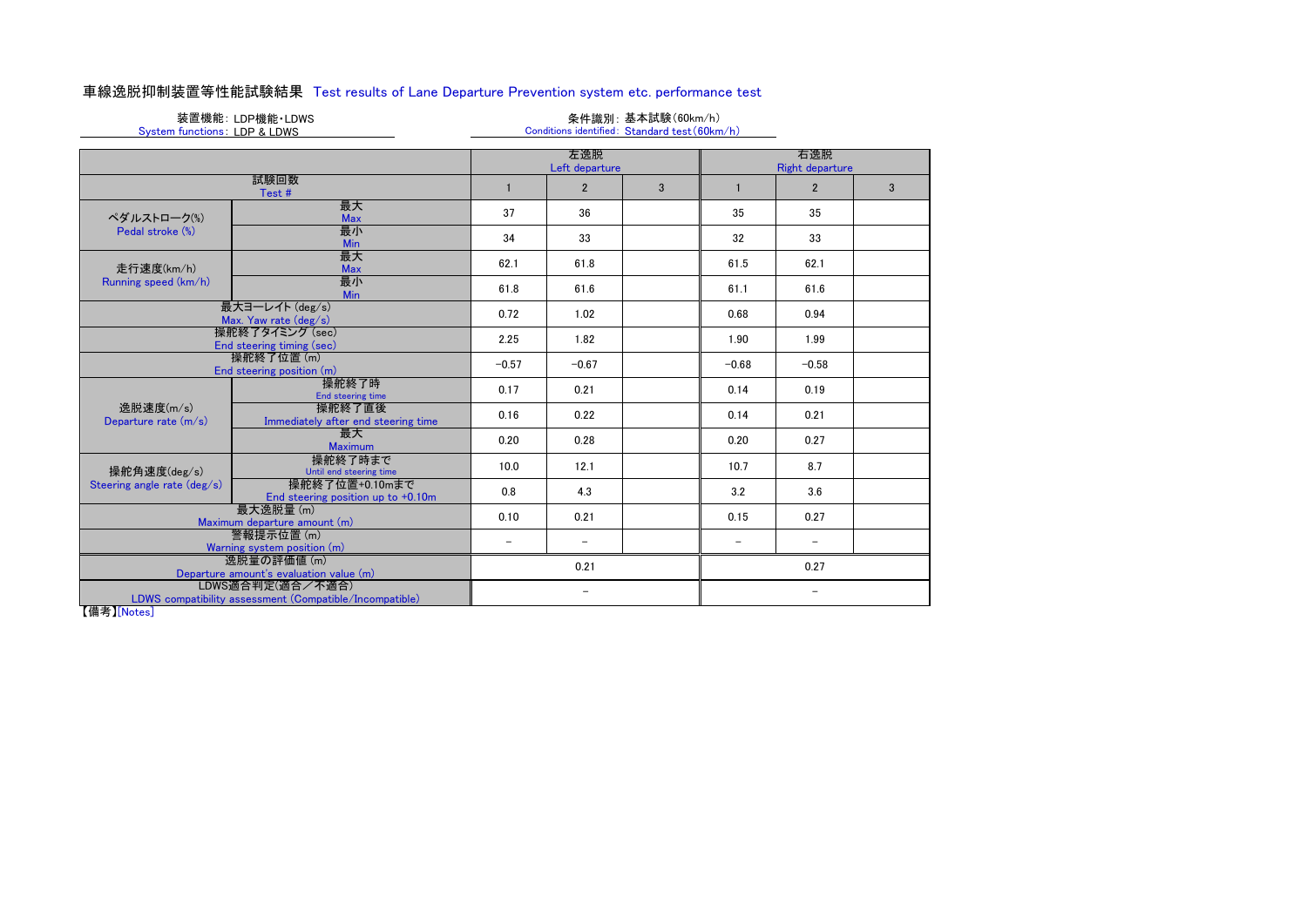# 車線逸脱抑制装置等性能試験結果 Test results of Lane Departure Prevention system etc. performance test

LDP機能・LDWS LDP & LDWS 装置機能: System functions:

条件識別:基本試験(70km/h)<br>Conditions identified: Standard test(70km Standard test(70km/h)

|                                     |                                                                             |                | 左逸脱<br>Left departure |   |              | 右逸脱<br><b>Right departure</b> |   |
|-------------------------------------|-----------------------------------------------------------------------------|----------------|-----------------------|---|--------------|-------------------------------|---|
|                                     | 試験回数<br>Test#                                                               | $\blacksquare$ | $\overline{2}$        | 3 | $\mathbf{1}$ | $\overline{2}$                | 3 |
| ペダルストローク(%)                         | 最大<br><b>Max</b>                                                            | 36             | 37                    |   | 37           | 35                            |   |
| Pedal stroke (%)                    | 最小<br>Min                                                                   | 33             | 34                    |   | 33           | 31                            |   |
| 走行速度(km/h)                          | 最大<br><b>Max</b>                                                            | 71.4           | 70.9                  |   | 71.0         | 72.0                          |   |
| Running speed (km/h)                | 最小<br><b>Min</b>                                                            | 71.1           | 70.6                  |   | 70.7         | 71.3                          |   |
|                                     | 最大ヨーレイト (deg/s)<br>Max. Yaw rate (deg/s)                                    | 0.63           | 0.62                  |   | 0.68         | 0.91                          |   |
|                                     | 操舵終了タイミング (sec)<br>End steering timing (sec)                                | 1.65           | 1.62                  |   | 2.02         | 1.94                          |   |
|                                     | 操舵終了位置(m)<br>End steering position (m)                                      | $-0.76$        | $-0.63$               |   | $-0.72$      | $-0.64$                       |   |
|                                     | 操舵終了時<br>End steering time                                                  | 0.19           | 0.21                  |   | 0.17         | 0.18                          |   |
| 逸脱速度(m/s)<br>Departure rate $(m/s)$ | 操舵終了直後<br>Immediately after end steering time                               | 0.19           | 0.21                  |   | 0.17         | 0.18                          |   |
|                                     | 最大<br><b>Maximum</b>                                                        | 0.25           | 0.22                  |   | 0.22         | 0.24                          |   |
| 操舵角速度(deg/s)                        | 操舵終了時まで<br><b>Until End Steering Time</b>                                   | 10.0           | 7.0                   |   | 8.0          | 8.6                           |   |
| Steering angle rate (deg/s)         | 操舵終了位置+0.10mまで<br>End Steering Position up to +0.10m                        | 2.3            | 2.3                   |   | 2.7          | 4.7                           |   |
|                                     | 最大逸脱量(m)<br>Maximum departure amount (m)                                    | 0.14           | 0.12                  |   | 0.19         | 0.19                          |   |
|                                     | 警報提示位置 (m)<br>Warning system position (m)                                   |                | -                     |   | -            | $\qquad \qquad -$             |   |
|                                     | 逸脱量の評価値 (m)<br>Departure amount's evaluation value (m)                      |                | 0.14                  |   |              | 0.19                          |   |
|                                     | LDWS適合判定(適合/不適合)<br>LDWS compatibility assessment (Compatible/Incompatible) |                | $\qquad \qquad -$     |   |              | $\qquad \qquad -$             |   |

【備考】[Notes]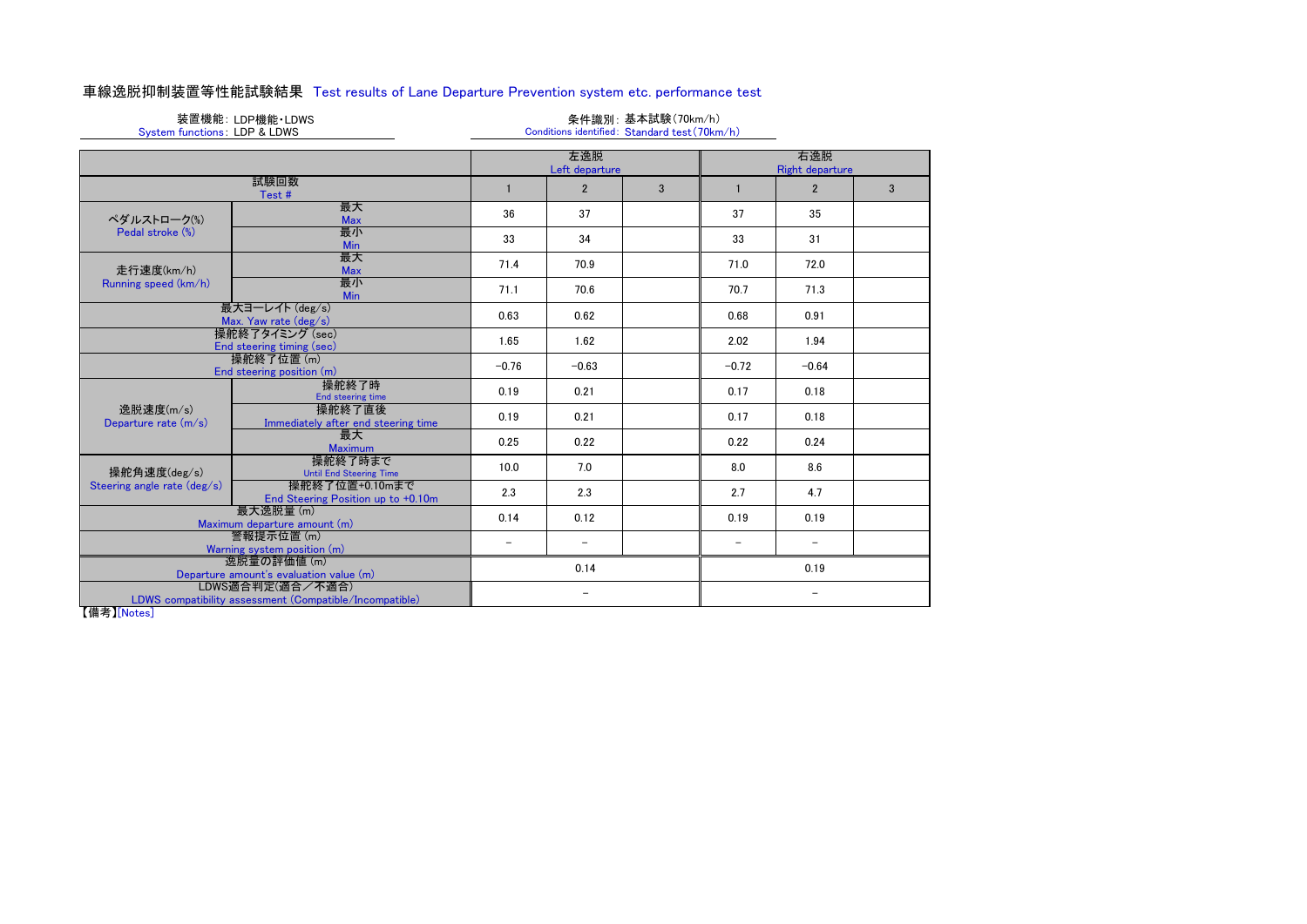# 後方視界情報提供装置試験結果

Test results of Rearview monitor system performance test

| 試験車名<br><b>Test Vehicle</b>            | トヨタ(TOYOTA)<br>アルファード (ALPHARD)            | 試験<br><b>Test</b>                         | 視対象物位置<br><b>Visual object</b><br>position | 情報表示方法<br>Information display method                       | 表示エリア<br>Display area | 表示大きさ<br>Display size |
|----------------------------------------|--------------------------------------------|-------------------------------------------|--------------------------------------------|------------------------------------------------------------|-----------------------|-----------------------|
|                                        | 2.5L S"Cパッケージ"(2.5L S"C<br>package")       | 近接視界                                      | A                                          | センターコンソール、NAVI画面<br>Center console, Car navigation monitor | O                     |                       |
| 試験車型式<br>Type                          | DAA-AYH30W                                 | Proximity<br>field of vision              | B                                          | センターコンソール、NAVI画面<br>Center console, Car navigation monitor | O                     |                       |
| 車台番号<br>Frame number                   | AYH30-0078170                              |                                           | C                                          | センターコンソール、NAVI画面<br>Center console, Car navigation monitor | Ο                     |                       |
| 試験時重量<br>Test vehicle weight           | 2117 <sub>kg</sub>                         | 近傍視界<br>Adjacent                          | D                                          | センターコンソール、NAVI画面<br>Center console, Car navigation monitor | Ω                     |                       |
| タイヤサイズ<br><b>Tire</b>                  | 215/65R16 98H                              | field of vision                           |                                            | センターコンソール、NAVI画面<br>Center console, Car navigation monitor | O                     |                       |
| カメラ個数<br>Number of rear view cameras   |                                            |                                           |                                            | センターコンソール、NAVI画面<br>Center console, Car navigation monitor | O                     |                       |
| カメラ位置<br>Position of rear view cameras | 後ナンバープレート上<br>Above the rear license plate | 遠方視界<br><b>Distant</b><br>field of vision | G                                          | センターコンソール、NAVI画面<br>Center console, Car navigation monitor | Ω                     |                       |
| 情報表示方法<br>Information display unit     | カーナビゲーションモニタ<br>Car navigation monitor     |                                           | H                                          | センターコンソール、NAVI画面<br>Center console, Car navigation monitor | Ω                     | Ω                     |

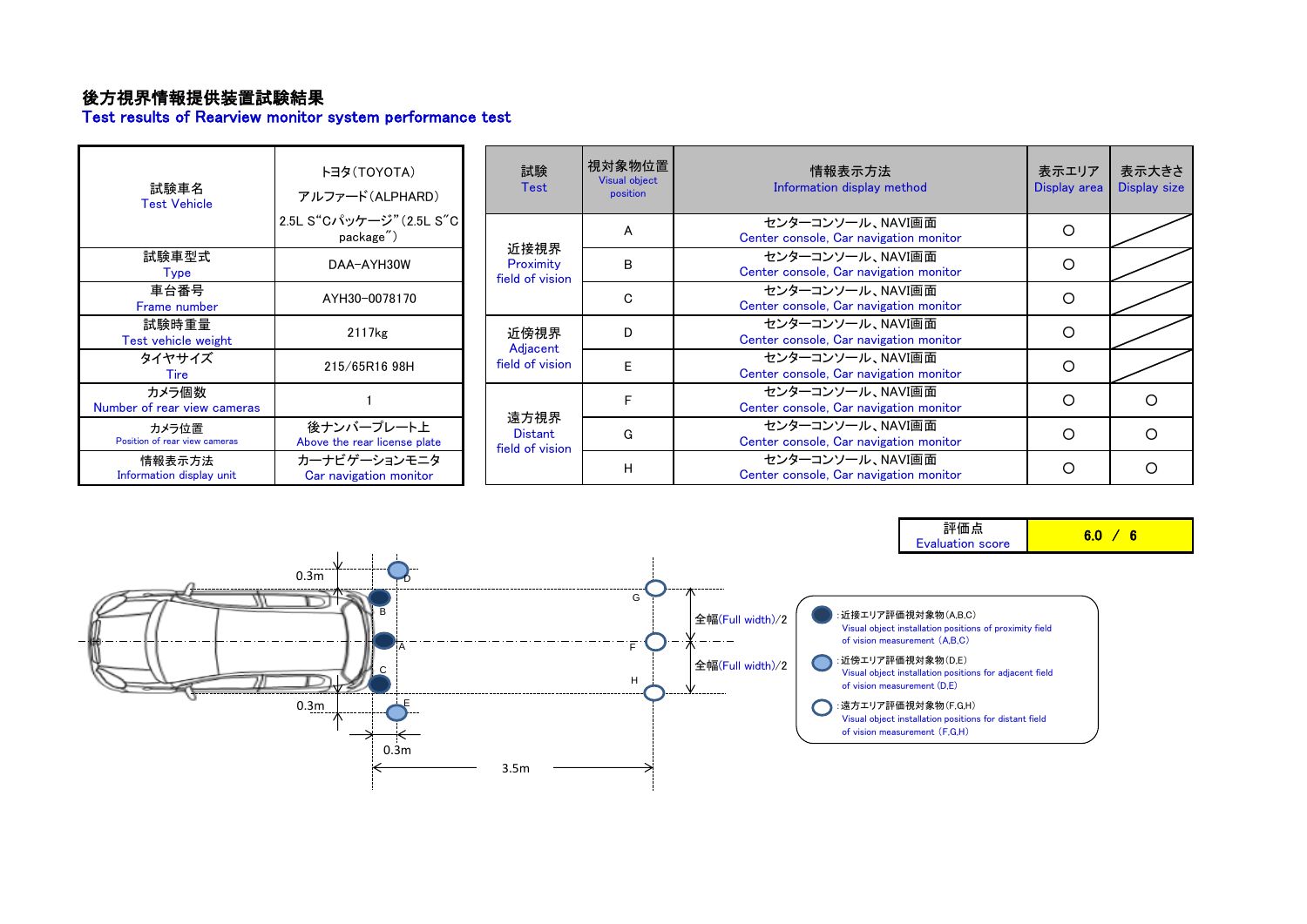# 近接視界 Proximity field of vision



# 近傍視界 Adjacent field of vision



遠方視界 Distant field of vision

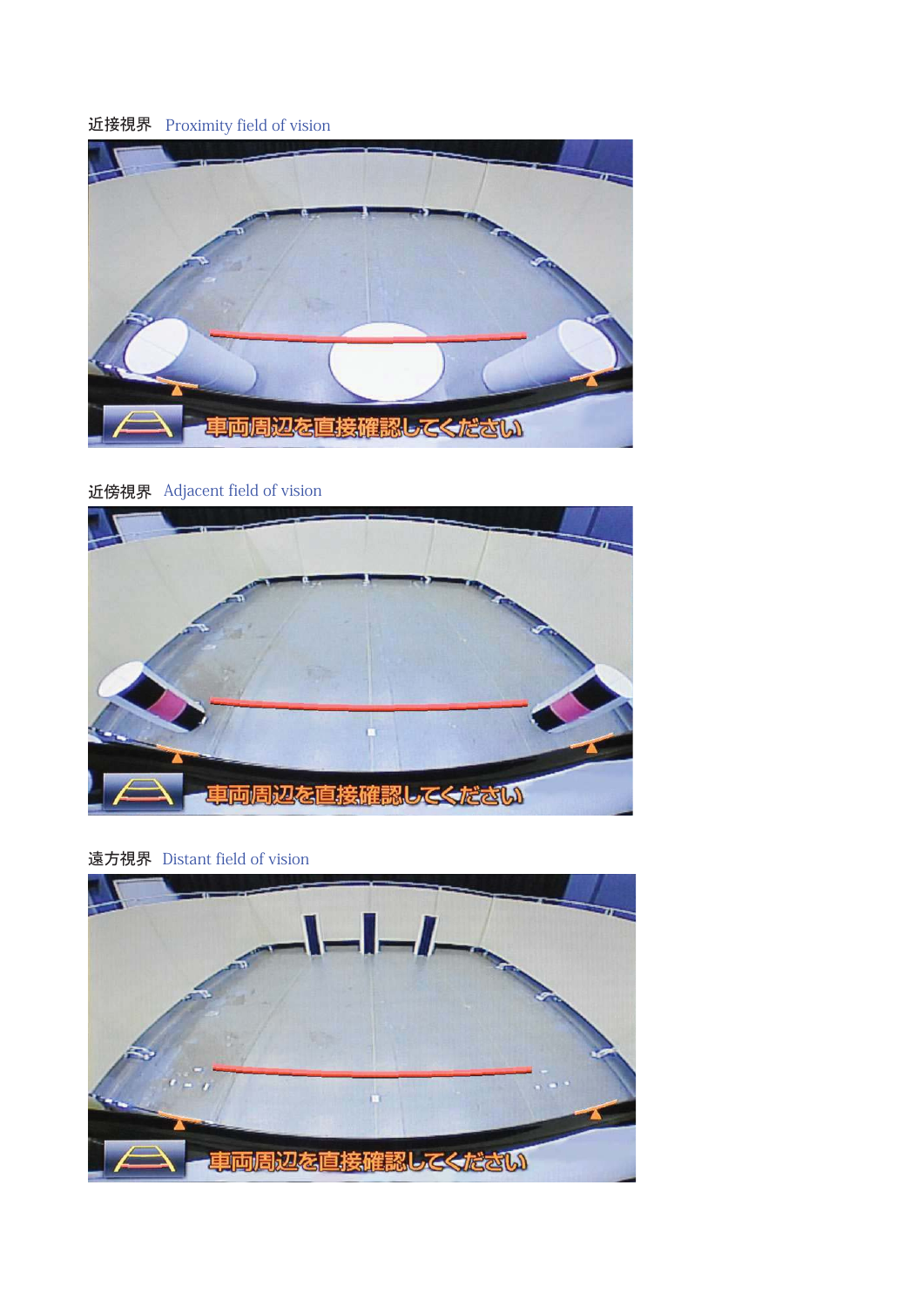# 高機能前照灯装備確認結果

Check results of High-performance headlamp function and equipment

| 試験車名<br><b>Test Vehicle</b> | トヨタ(TOYOTA)<br>アルファード(ALPHARD)<br>2.5L S"Cパッケージ"<br>$(2.5L S''C$ package") |
|-----------------------------|----------------------------------------------------------------------------|
| 試験車型式                       | DAA-AYH30W                                                                 |

| 装備装置<br><b>Installed device</b>         | 自動防眩型前照灯<br>Automatic anti-glare type | 自動切替型前照灯<br>Automatic switching type |
|-----------------------------------------|---------------------------------------|--------------------------------------|
| 装備装置の有無<br>Presence of Installed device | 有 (Provided)                          | 無 (Not provided)                     |
| 作動開始速度<br>Start speed                   | 15 km/h                               |                                      |
| 作動終了速度<br>Operation end speed           |                                       |                                      |
| 評価点<br><b>Evaluation score</b>          | 5.0                                   |                                      |

| Overall points |  |
|----------------|--|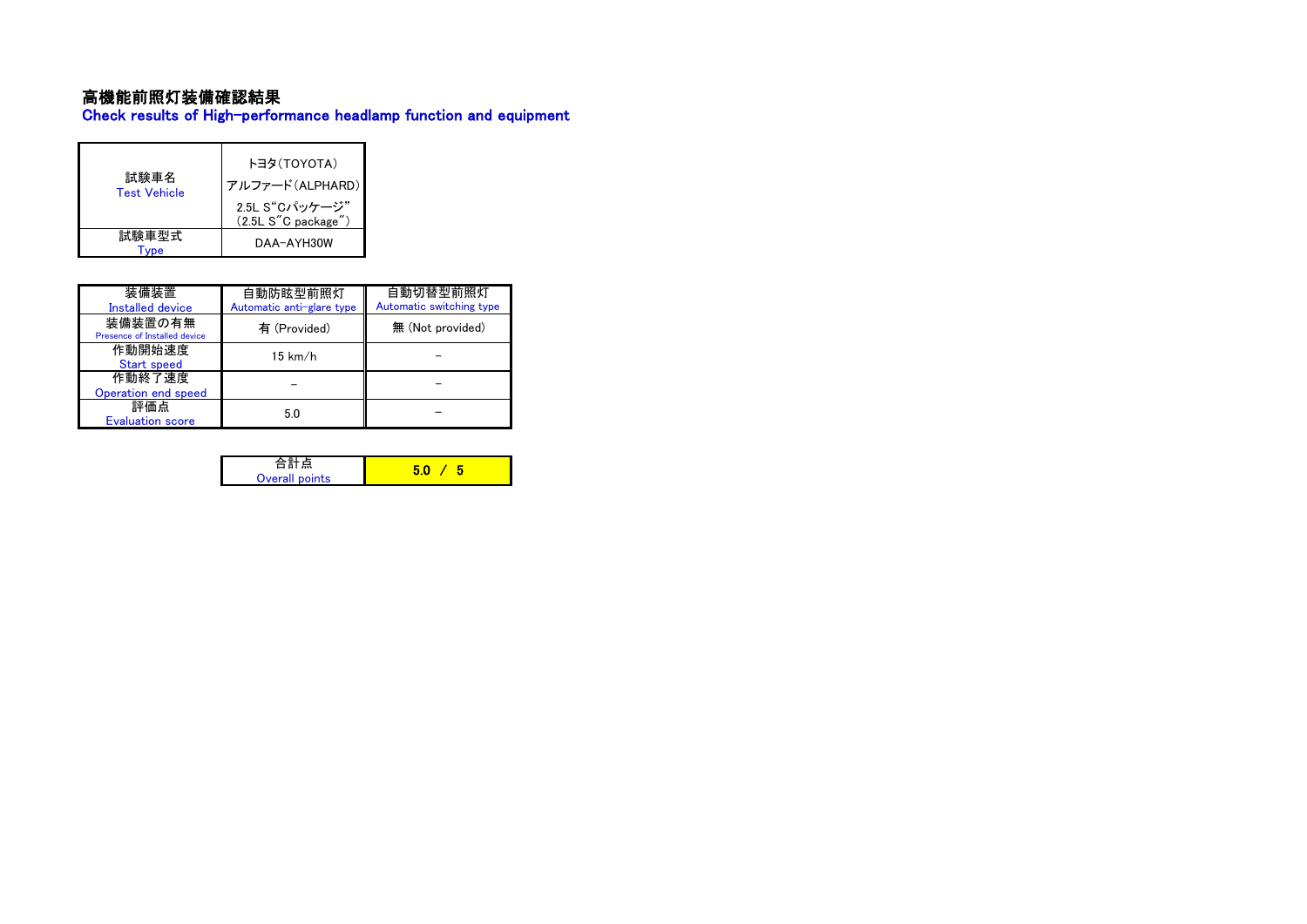# ペダル踏み間違い時加速抑制装置性能試験結果

Test results of Equipment designed to curb acceleration in the event of peddle misapplication

| 試験車名<br><b>Test Vehicle</b>              | トヨタ(TOYOTA)<br>アルファード (ALPHARD)<br>2.5L S"Cパッケージ" (2.5L S"C<br>package") |
|------------------------------------------|--------------------------------------------------------------------------|
| 試験車型式<br>Type                            | DAA-AYH30W                                                               |
| 車台番号<br>Frame number                     | AYH30-0078170                                                            |
| 試験番号<br><b>Test number</b>               | NASVA 2018-15204-040                                                     |
| 試験時重量<br><b>Test vehicle</b>             | 2318.0kg                                                                 |
| センサー方式:前方<br><b>Sensor system: Front</b> | 超音波<br><b>Ultrasonic</b>                                                 |
| センサー方式:後方<br>Sensor system: Back         | 超音波<br>Ultrasonic                                                        |
| タイヤサイズ<br>Tire                           | 215/65R16 98H                                                            |

| 試験<br>Test | 試験走行開始位置<br><b>Test starting position</b> | 速度変化率<br>Speed change rate | 評価点<br><b>Evaluation score</b> |
|------------|-------------------------------------------|----------------------------|--------------------------------|
| 前進(Fon)    | 1.0m                                      |                            | LΩ                             |
| 後進(Ron)    | l.0m                                      |                            | - 0                            |

Г

| ₩              |  |
|----------------|--|
| Overall points |  |
|                |  |

| 215/65R16 98H |                              | 評価点<br><b>Evaluation score</b> |     | 速度変化率<br>Speed change rate                  |                        |  |
|---------------|------------------------------|--------------------------------|-----|---------------------------------------------|------------------------|--|
|               |                              |                                |     | 0.1以上1.0未満<br>0.1 or more and less than 1.0 | 0.1未満<br>Less than 0.1 |  |
|               | 試験走行                         | 1.0 <sub>m</sub>               | 1.0 | 0.6                                         | 0.0                    |  |
|               | 開始位置<br><b>Test starting</b> | 0.9 <sub>m</sub>               | 0.9 | 0.5                                         | 0.0                    |  |
|               | position                     | 0.8 <sub>m</sub>               | 0.8 | 0.4                                         | 0.0                    |  |